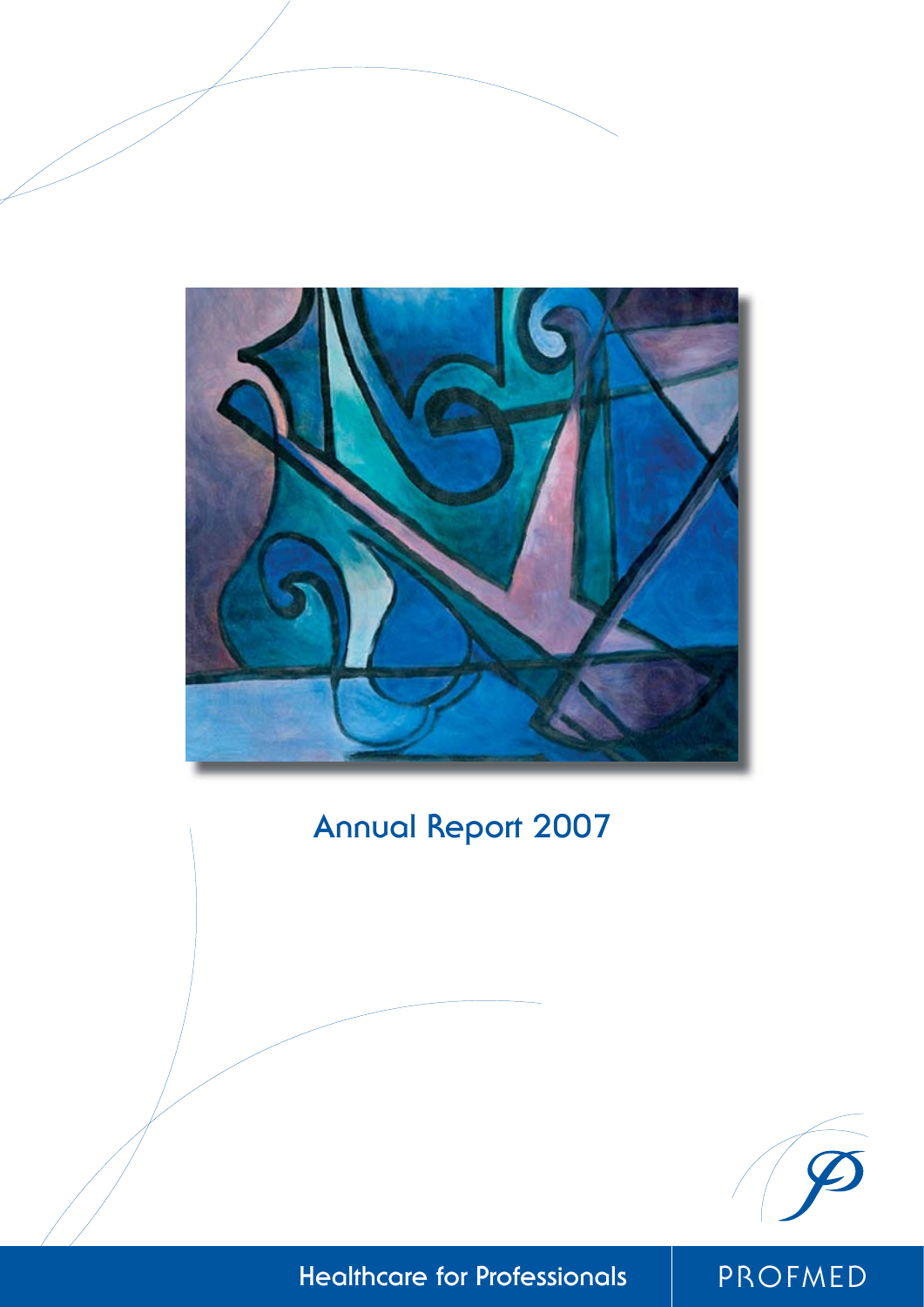## Notice of Annual General Meeting

#### **Notice to members**

Notice is hereby given that the 37th annual general meeting ("the meeting") of the members of Profmed will be held at 6 Anerley Road, Parktown, Johannesburg on Thursday 29 May 2008 at 15:30.

#### **Agenda:**

- 1. To receive and adopt the annual financial statements for the year ended 31 December 2007 (including the reports of the trustees and the auditors of Profmed).
- 2. To re-appoint PricewaterhouseCoopers Inc. as the auditors of Profmed for 2008/9 in terms of rule 27 of the rules of Profmed.
- 3. To confirm the 2007 remuneration of the trustees.
- 4. To note the election of one trustee in accordance with the rules of Profmed.
- 5. To transact such other business as may be transacted at an annual general meeting (subject to the rules of Profmed, and in particular rule 28.1.6, and the provisions of the Medical Schemes Act No. 131 of 1998, as amended).

By order of the Board of Trustees

 $\sum_{i=1}^{n}$ 

Graham R Anderson Principal Officer 4 April 2008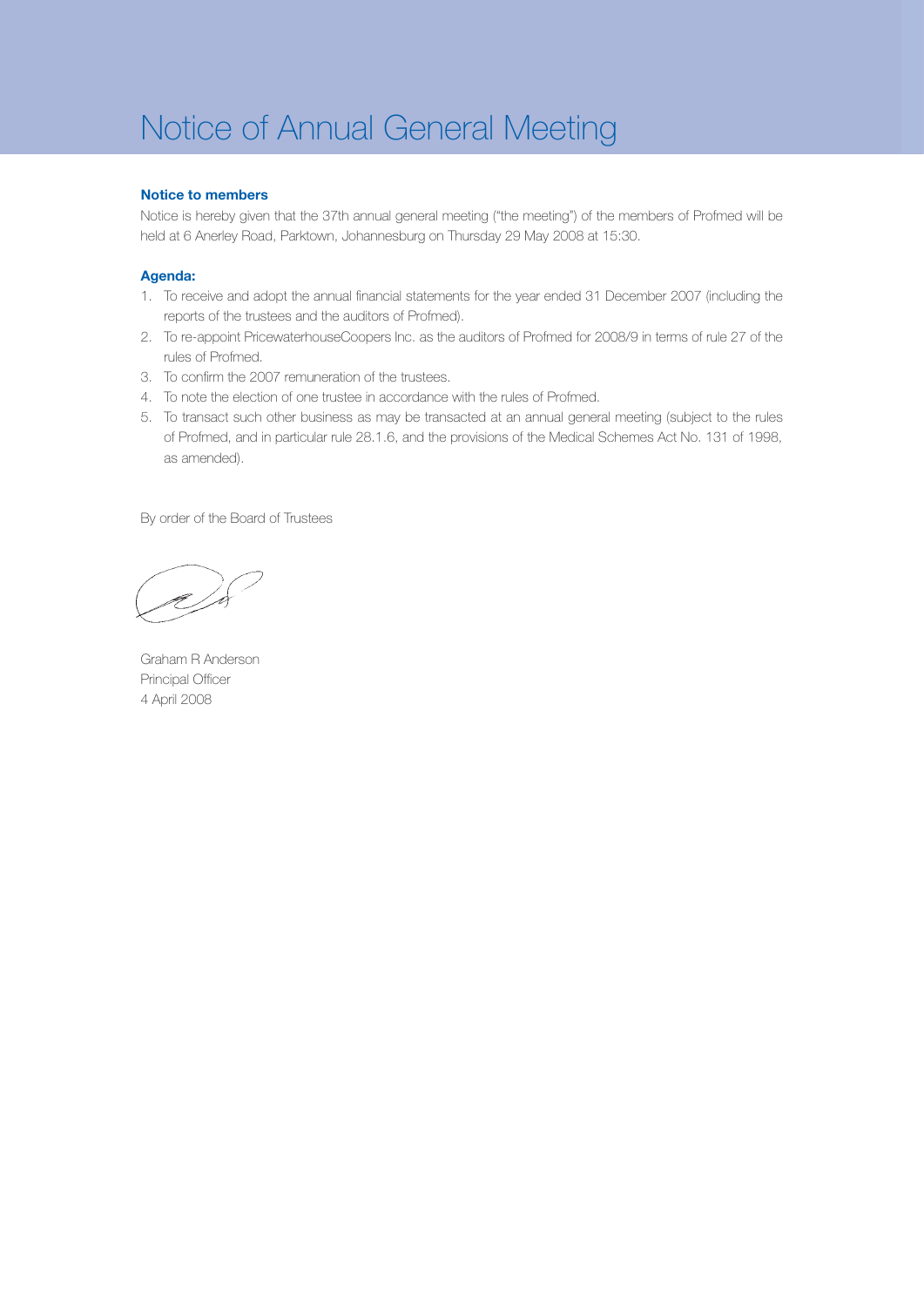# **Contents**

P

| Chairman's Report                                            | 2         |
|--------------------------------------------------------------|-----------|
| Report of the Board of Trustees                              | $4 - 10$  |
| Statement of Responsibility by the Board of Trustees         |           |
| Statement of Corporate Governance by the Board of Trustees   | 12        |
| Report of the Independent Auditors to the Members of Profmed | 13        |
| <b>Balance Sheet</b>                                         | 14        |
| Income Statement                                             | 15        |
| Statement of Changes in Funds and Reserves                   | 16        |
| Cash Flow Statement                                          | 16        |
| Notes to the Annual Financial Statements                     | $17 - 42$ |
| Form of Proxy                                                | 43        |



Profmed Annual Report 2007

**3**

**1**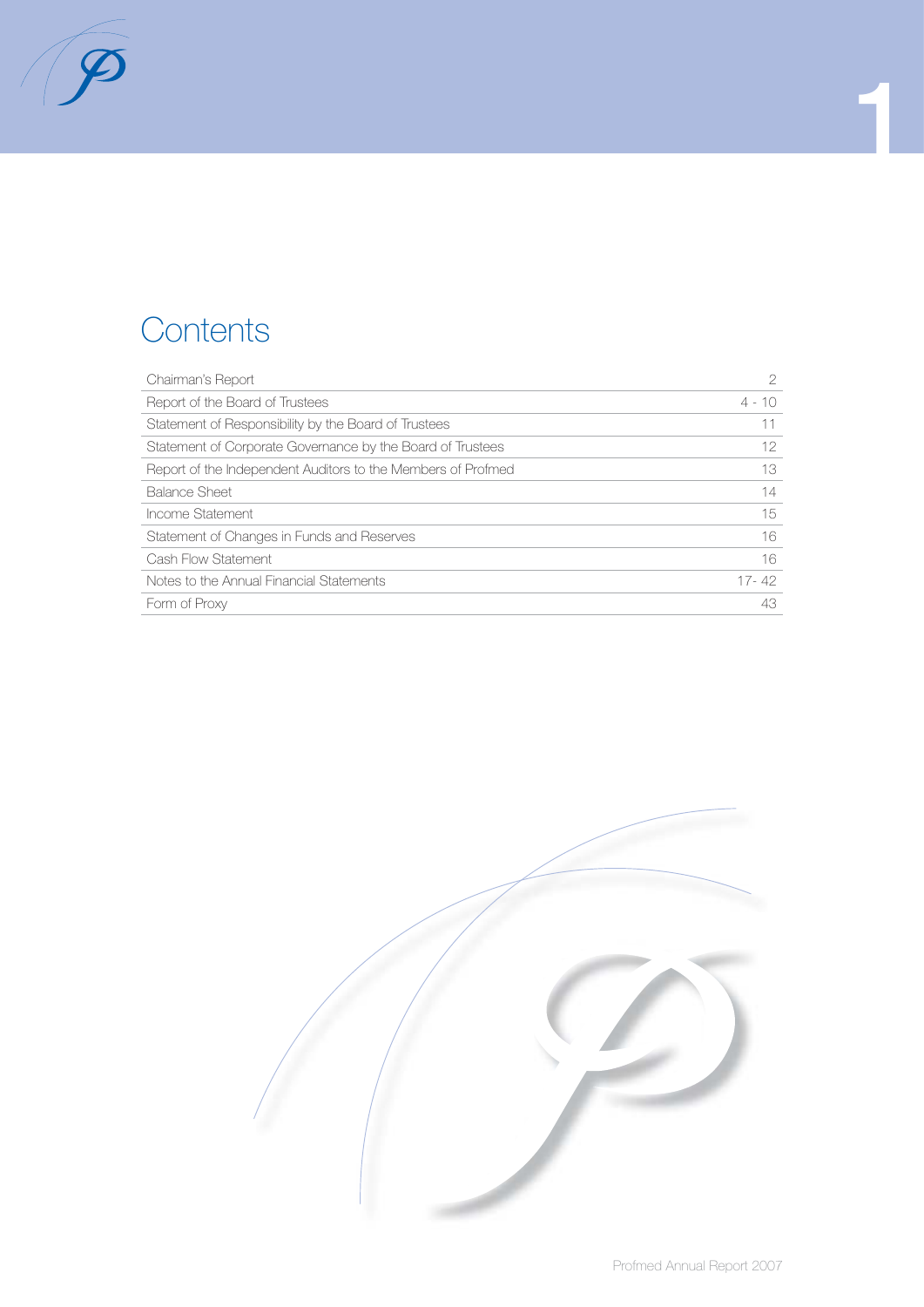### Chairman's Report



Chairman of the Board of Trustees

#### **Introduction**

**2**

The previous four years were challenging and fraught with change, and 2007 proved to be no different. I am pleased to say, however, that Profmed and its Board of Trustees rose to the challenge yet again!

#### **Administration**

Profmed is fortunate to have a truly excellent administration in place. It therefore came as no surprise that the Council for Medical Schemes, the regulator of the medical scheme industry, had no reservations in unconditionally accrediting the Scheme's administrator.

To further enhance our administration and service, the hospital and specialised radiology authorisation and management function was brought in-house. With fully integrated systems, we anticipate a more streamlined and efficient service to members.

#### **Governance**

Profmed's Board of Trustees takes corporate governance seriously and as such all Scheme charters are under constant review, with Trustees, the Board and Board committees being subject to annual evaluation. Trustees also attend Council for Medical Scheme's and other relevant industry training. Outsourced and third party contracts are also reviewed annually.

#### **Medical Inflation**

A constant threat and challenge is coping with everescalating medical inflation. The largest contributor to this phenomenon is hospital costs, and Profmed is not exempt from its effects. The Minister of Health is to be encouraged in her renewed interest in addressing this issue, which will hopefully meet with a similar degree of success as that achieved with medicine costs, to the benefit of the average man in the street.

Another hurdle is dealing with the huge cost of technological advances, as well as the introduction of increasing numbers of prohibitively expensive "biological" drugs, many of which are yet to be proved effective. While not wishing to deny treatment, Trustees must assess the cost-effectiveness of funding these drugs while maintaining contributions at realistic and affordable levels.

#### **Financial**

PricewaterhouseCoopers, the Scheme's auditors, issued an unmodified audit report on the set of accounts they were required to audit this year. This is reassurance indeed of the integrity of Profmed and that of its administrator, and both are to be congratulated.

As intimated in my report last year, Profmed allocated R50 million from reserves to fund 2008 benefits. This enabled the Scheme to enhance benefits and subsidise contributions to lower levels.

Profmed budgeted for an operating loss of R17.7 million for the 2007 financial year. However, Profmed benefited from shrewd yet prudent investments, yielding an overall growth in capital of R41.5 million. This had the effect of increasing reserves.

#### **Administration Fees**

As anticipated in the 2006 Annual Report, Profmed's administration fees have decreased. Profmed is one of the few schemes in the industry able to report this positive trend and the Scheme's administration fees compare favourably with those in the industry.

#### **Benefits**

On the strength of the stronger reserves, and after consultation with the Scheme's actuaries, NMG, the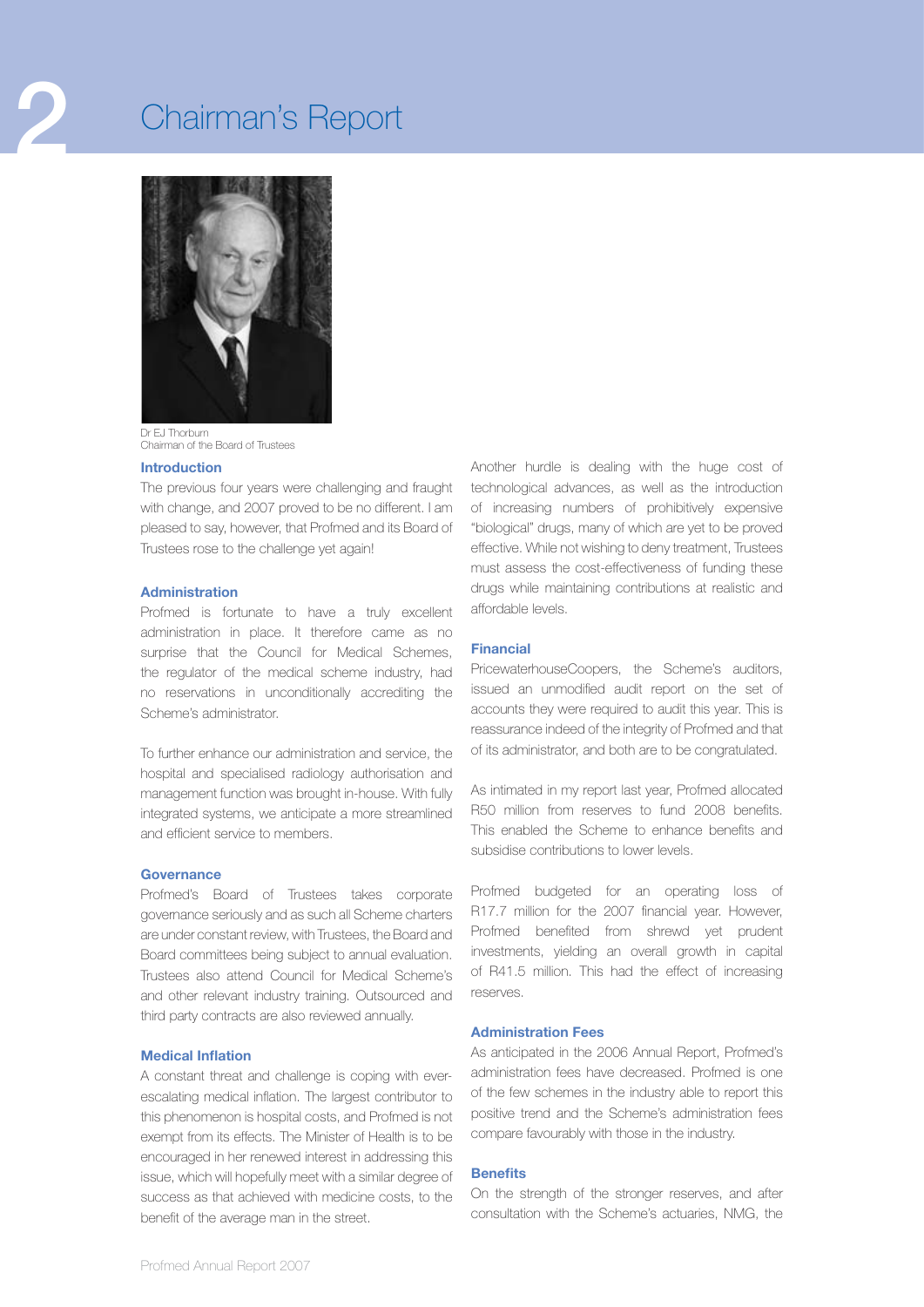



Trustees were again in a position to offer further enhanced benefits for 2008. This places Profmed as one of the few medical schemes able to do so.

However, a note of caution must be sounded. Volatile markets and uncertainty in respect of the economy could jeopardise Profmed's best intentions in respect of benefit design going forward.

#### **Investments**

Upholding good governance, and to capitalise on the Scheme's healthy reserves, the Board of Trustees took a more proactive and critical approach to investments. The investment function was put out to tender and after extensive investigation Investec Private Bank was appointed as Profmed's investment manager. The investment strategy adopted by the Scheme is designed to meet the challenges of the volatility of the market and to ensure steady returns.

#### **Strategy**

Growth of membership continues to be the Board's prime concern. Profmed is an ageing scheme and many young graduate members have emigrated, necessitating the influx of younger members to the Scheme. Size does count, not only in creating economies of scale, but also in negotiating favourable tariffs on behalf of the Scheme's members.

With this in mind, in October 2007, a marketing campaign was launched in both radio and selected print media. This has proved successful and, in 2008, for the first time in four years, the Scheme has seen a growth in membership. In addition, a dedicated in-house broker consultancy division has been launched, which is aimed at improving existing broker relationships and forging new broker relationships.

#### **Trustees**

The Profmed Board is indeed blessed with a wonderful diversity of talent, expertise and experience. Welcomed to the Board in 2007 are Etienne Huggett, Dr Elijah Nkosi and Robin Theunissen. I thank the Trustees for the encouragement and support they give to both me and the executive office staff.

#### **Staff**

Profmed said a reluctant farewell to the Scheme's Medical Advisor, Dr Keerti Dajee. Dr Clyde Green-Thompson was welcomed on a part-time basis in her place, assisted by Wendy Schleifer, a qualified ICU sister, as Clinical Advisor.

Graham Anderson, Principal Officer, and Scheme Manager, Beverley Carrozzo, head up the efficient and dedicated executive office team.

#### **The Future**

Growth remains our key challenge. Our objective is that Profmed becomes bigger and better – in fact, the best medical scheme in the country, designed to meet the exclusive needs of professionals.

Dr Eric Thorburn Chairman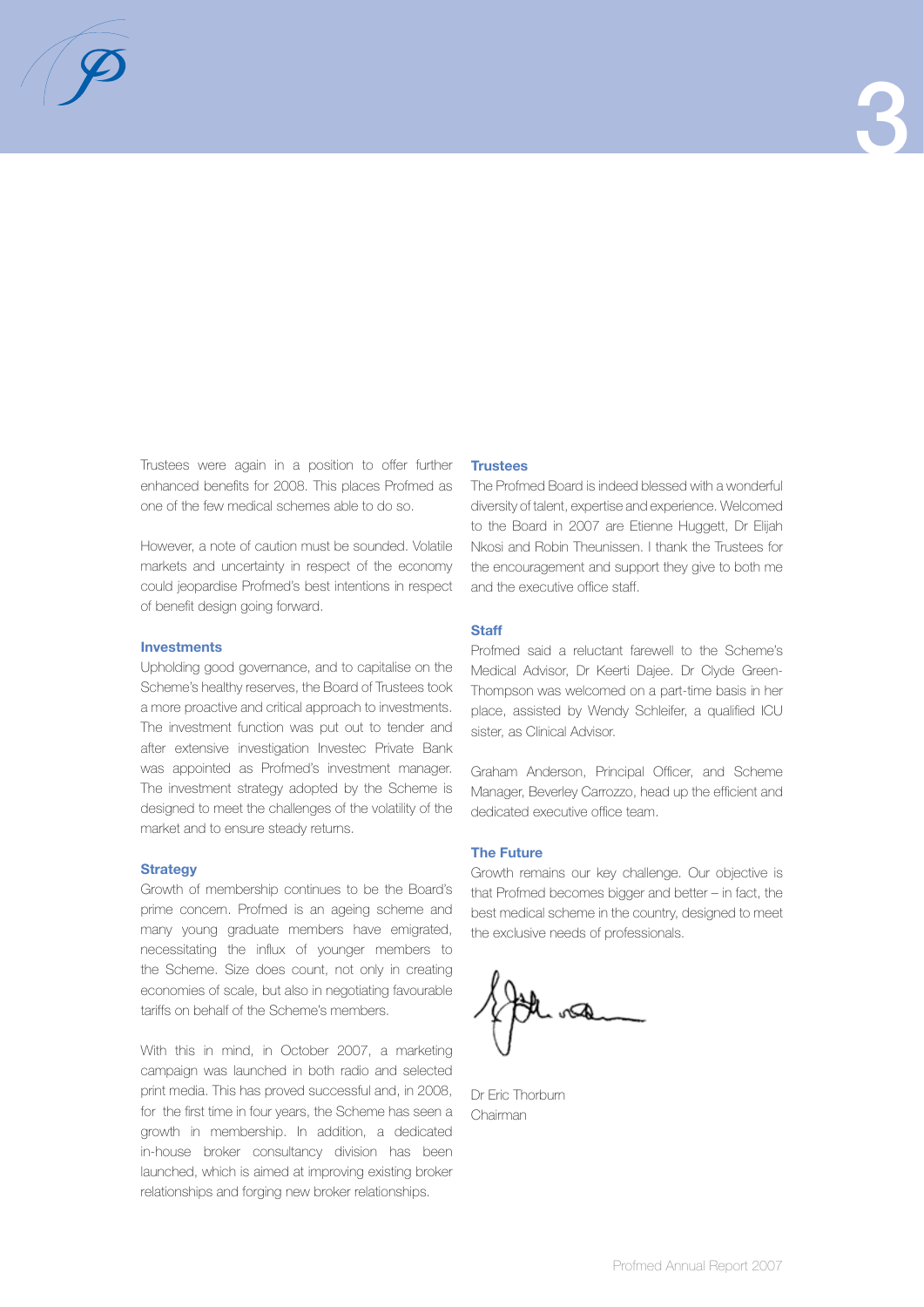### Report of the Board of Trustees

The Board of Trustees hereby presents its report for the year ended 31 December 2007. (Registration number: 00061)

#### **1. Management**

**4**

**1.1 Board of Trustees in office during the year under review** 

#### Dr EJ Thorburn (Chairman)

(re-appointed 22 June 2006)

Qualified in dentistry at the University of the Witwatersrand in 1955 and received a post-graduate diploma in Clinical Dentistry (Cum Laude) at the University of Stellenbosch in 2000. He retired towards the end of 2004. Dr Thorburn has been a trustee since the inception of the present Board.

#### Ms EL Prins (Vice-Chairman)

(re-appointed 22 June 2006)

With BLC LLB and LLM (Cum Laude) degrees behind her name, she is also a qualified attorney, notary and conveyancer of the High Court of SA and healthcare consultant. Ms Prins' career in healthcare started at the SA Medical Association (SAMA), after which she joined the Board of Health Executives (Fedsure Health). Esmé practised in her own healthcare consulting business for four years and joined Benguela Health in 2006, consulting in healthcare in South Africa and the rest of Africa.

#### Dr MM Bhikhoo

#### (re-appointed 26 May 2005)

A MB.,BCh. graduate from the University of the Witwatersrand, Dr Bhikhoo also holds a diploma in Tropical Medicine and Health from the same university (1985 – D T M & H). Dr Bhikhoo is an Honorary Lecturer at the Department of Family Medicines at Wits. He served for some years on the Profmed Disputes Committee before his appointment as a trustee.

#### Dr SA Craven

#### (re-elected 22 June 2006)

Qualified as a medical practitioner at Oxford and subsequently obtained a PhD from the University of Cape Town. Dr Craven has been a trustee since the inception of the present Board. He is in private practice in Cape Town and serves as a Branch Councillor of the SA Medical Association. He attended the inmates of Pollsmoor prison for 15 years. Dr Craven is currently a director of Cape Primary Care and an Honorary Lecturer at the Department of Family Medicine at the University of Cape Town.

#### Mr E Huggett

#### (elected 24 May 2007)

Mr Huggett was Chief Executive of PPS and Profmed for 15 years prior to the amendments to the Medical Schemes Act and served as a Director of PPS until 2005. He is a trustee and Deputy Chairman of the PPS Retirement Annuity Fund and served as legal advisor to three major South African listed companies. He is currently in private legal practice.

#### Dr E Nkosi

#### (appointed 24 May 2007)

As a general practitioner practicing in Soweto, Dr Nkosi is also Chairman of the Board at the Chris Hani Baragwanath Hospital; a non-executive director in the JSE listed company Phumelela Leisure Limited; Chief Executive Officer of the SAMDP Provider Network and a director of various BEE companies and NGOs.

#### Dr Y Omar Carrim

(resigned 24 May 2007)

Dr Carrim CA (SA), is both a Registered Accountant and Auditor, and a General Medical Practitioner based in Pretoria.

#### Ms FK Robertson

#### (resigned 24 May 2007)

A pharmacist by profession, with additional qualifications in holistic healthcare and almost twenty years experience in the pharmaceutical industry. She has been involved in healthcare funding for more than ten years with the Board of Healthcare Funders, of which she is currently a director.

#### Dr RD Shuttleworth

(appointed 22 June 2006)

Dr Shuttleworth has been a general surgeon in private practice in Bellville since 1984. He is past Chairman and past President of the Tygerberg Boland Branch of SAMA and served on the Private Practice Committee and Constitutional Committee of the SAMA National Council.

#### Mr R Stoutjesdyk

#### (term expired 24 May 2007)

Mr Stoutjesdyk is an independent business consultant who facilitates business model interrogation. He also plays various roles in both the academic and skills development fields. He is a member of the Institute of Directors in Southern Africa and is a registered Master Human Resources Practitioner with the South African Board for Personnel Practice.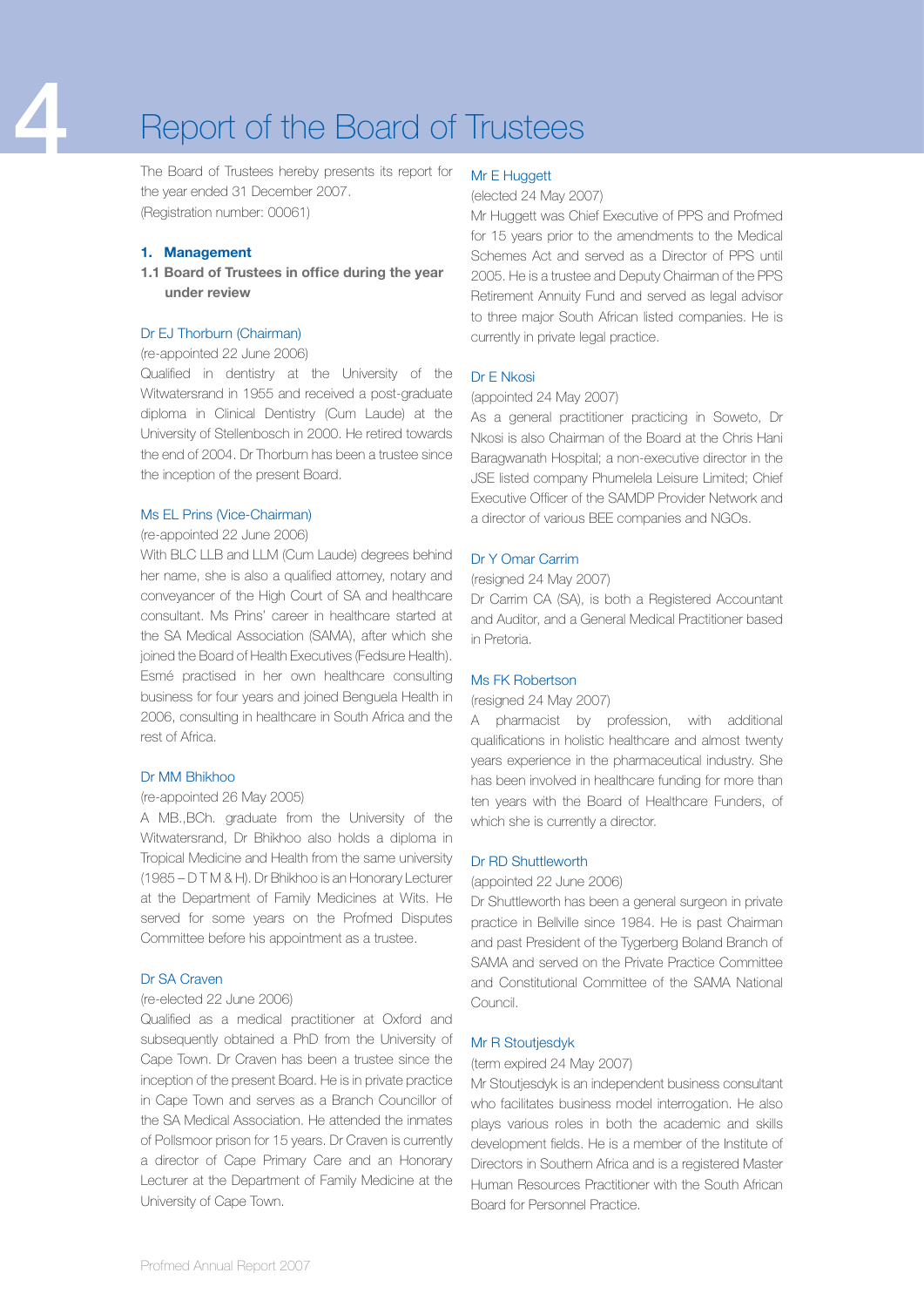

#### Mr RN Theunissen

(appointed 24 May 2007)

Mr Theunissen obtained a B. Acc. from the University of the Witwatersrand and qualified as a chartered accountant in 1982. He served as Senior Executive of the South African Institute of Chartered Accountants (SAICA) for 11 years and continues to serve on various audit committees and boards. He is currently operating a forensic auditing and accounting practice.

#### Dr HS van Riet

#### (re-elected 24 May 2007)

Dr Van Riet is a National Councillor for SAMA, and has **1.5 Auditors** been President and Chairman of the Cape Western branch of SAMA. He is currently in private practice in Hermanus.

#### Mr G Warrender

#### (elected 26 May 2005)

Mr Warrender qualified at the University of Natal with a BCom and post-graduate LLB and is currently in private legal practice in Johannesburg. He assisted boards of trustees of various blue chip closed and open schemes with administration, legislative and rule compliance. He has also sat on a number of audit, benefit, ex-gratia and disputes committees. Mr Warrender sits on Profmed's Executive Committee and Audit Committee and is Chairman of the Governance, Strategy & Risk Committee.

#### **Board proceedings**

The Board met six times during 2007 (2006: six times). The Trustees have full and unrestricted access to relevant information. The Trustees are elected or appointed from the Profmed membership.

#### **1.2 Principal Officer**

#### Mr GR Anderson

Mr Anderson practised in his private healthcare consulting business for seven years before joining Profmed as Principal Officer in August 2003, prior to which he was a Trustee of Profmed. His years as a pharmacist and later as a senior employee and Director of Clinic Holdings group of hospitals have been of great value.

#### 1.3 Registered office address and postal address

| P.O. Box 1089 |
|---------------|
| Houghton      |
| 2041          |
|               |

**5**

#### **1.4 Medical scheme administrator during 2007**

PPS Medical Scheme Administrator (Proprietary) Limited (Accreditation number: Admin 37)

| 67 Koranna Avenue | Private Bag X1031 |
|-------------------|-------------------|
| Doringkloof       | Lyttelton         |
| 0157              | 0140              |

| PricewaterhouseCoopers Inc. |                |
|-----------------------------|----------------|
| 32 Ida Street               | P.O. Box 35296 |
| Menlo Park                  | Menlo Park     |
| Pretoria                    | 0102           |

#### **1.6 Investment managers**

Investec Private Bank (Financial Services Provider number: 8102) 100 Grayston Drive P.O. Box 785700 Sandown Sandton Sandton 2146

#### **1.7 Actuaries**

NMG Consultants and Actuaries (Proprietary) Limited NMG House P.O. Box 3075 256 Kent Avenue Randburg Randburg 2125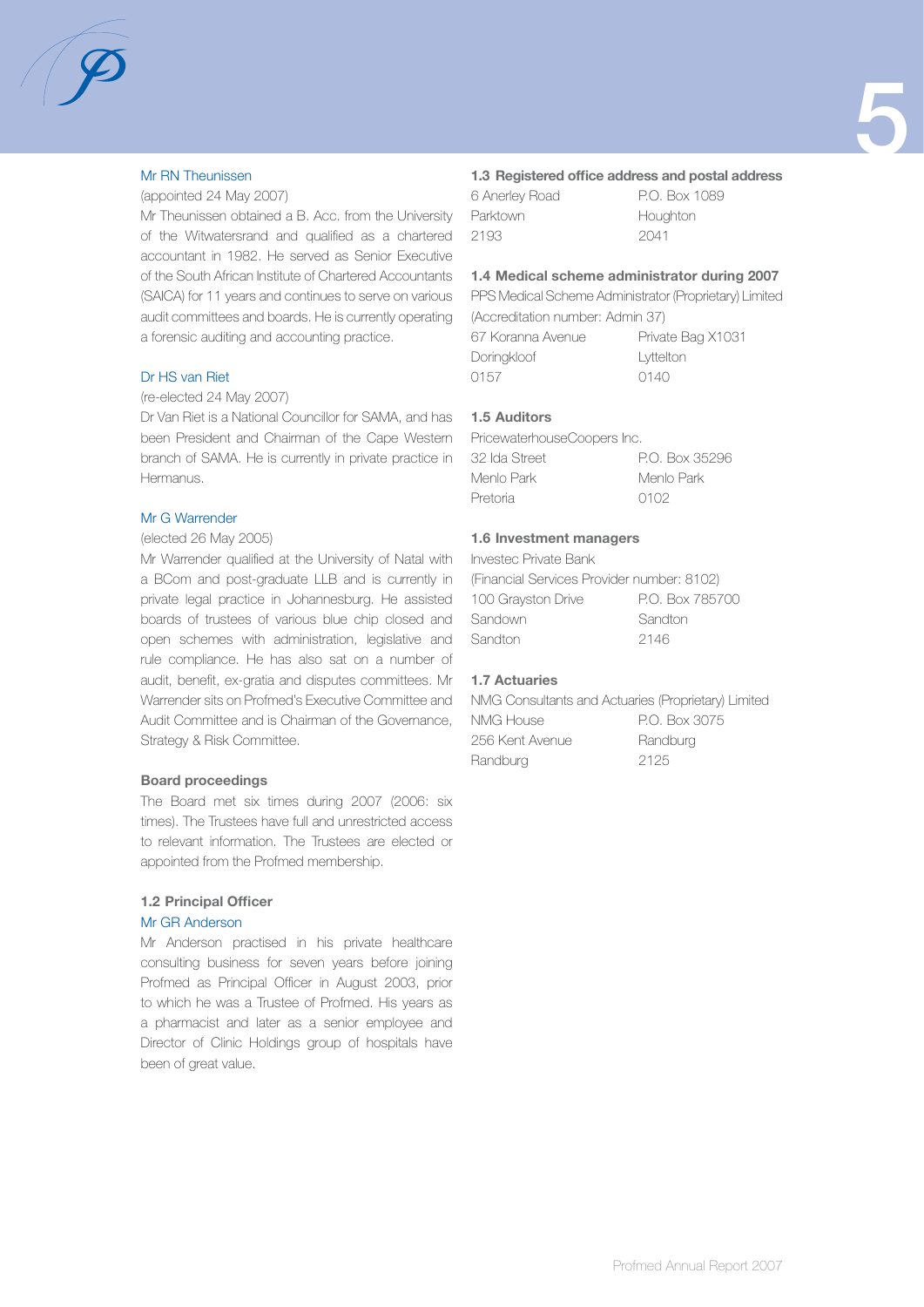#### **2. Description of the Scheme**

#### **2.1 Terms of registration**

**6**

Profmed is a restricted membership scheme registered in terms of the Medical Schemes Act 131 of 1998, as amended.

#### **2.2 Healthcare options within Profmed**

During the year the following Scheme options were available exclusively to graduate professionals:

- ProPinnacle
- ProSecure Plus
- ProSecure
- ProActive Plus
- ProActive.

#### **3. Investment policy of the Scheme**

The Trustees continue to invest excess funds in line with Regulation 30 of the Act, as amended. The investment policy and strategy of the Scheme is regularly reviewed by the Board of Trustees. During the year, the investment policy and strategy was changed. The Scheme appointed Investec Private Bank as the asset managers during the year. The table below summarises the current strategic asset allocation of the Scheme:

|                      | Cash     | <b>Equities</b> | <b>Property</b> |
|----------------------|----------|-----------------|-----------------|
| Strategic parameters | 60 - 80% | 20 - 40%        | $0 - 10\%$      |
| Tactical allocation  | 71.4%    | 25.6%           | 3.0%            |

#### **4. Review of the accounting period's activities**

#### **4.1 Operational statistics per benefit option**

| 2007                                                                                   | ProPinnacle | Plus<br>ProSecure  | ProSecure          | <b>ProActive Plus</b> | ProActive | <b>Total Scheme</b> |
|----------------------------------------------------------------------------------------|-------------|--------------------|--------------------|-----------------------|-----------|---------------------|
| Number of members at year-end                                                          | 2 900       | 1587               | 7 0 6 2            | 1507                  | 10 649    | 23 705              |
| Average number of members for the year                                                 | 2 9 0 3     | 1 5 2 4            | 7 1 0 4            | 1 4 1 7               | 10866     | 23 814              |
| Number of beneficiaries at year-end                                                    | 6507        | 3544               | 18 620             | 3 4 4 1               | 29 7 9 4  | 61 906              |
| Average number of beneficiaries for the year                                           | 6532        | 3 4 0 3            | 18 680             | 3 2 5 6               | 30 145    | 62016               |
| Proportion of dependants at year-end                                                   | 1.24        | 1.23               | 1.64               | 1.28                  | 1.80      | 1.61                |
| Average net contributions per member<br>per month                                      | R3 674      | R <sub>2</sub> 246 | R <sub>2</sub> 178 | R1 181                | R1 161    | R1 841              |
| Average net contributions per beneficiary<br>per month                                 | R1 633      | R1 006             | R828               | R <sub>514</sub>      | R418      | R707                |
| Relevant healthcare expenditure as percentage<br>of gross contributions (claims ratio) | 104.61%     | 112.26%            | 97.82%             | 65.20%                | 62.35%    | 89.15%              |
| Non-healthcare expenditure as a percentage<br>of gross contributions                   | 7.35%       | 12.03%             | 12.41%             | 22.88%                | 23.28%    | 14.67%              |
| Average age of beneficiaries per benefit option                                        | 46.74       | 40.52              | 38.47              | 32.20                 | 31.60     | 35.80               |
| Pensioner ratio per benefit option                                                     | 22.51%      | 15.01%             | 11.61%             | 4.74%                 | 4.10%     | 8.95%               |
| Chronic profile per benefit option                                                     | 93.07%      | 64.48%             | 52.87%             | 12.44%                | 11.20%    | 35.46%              |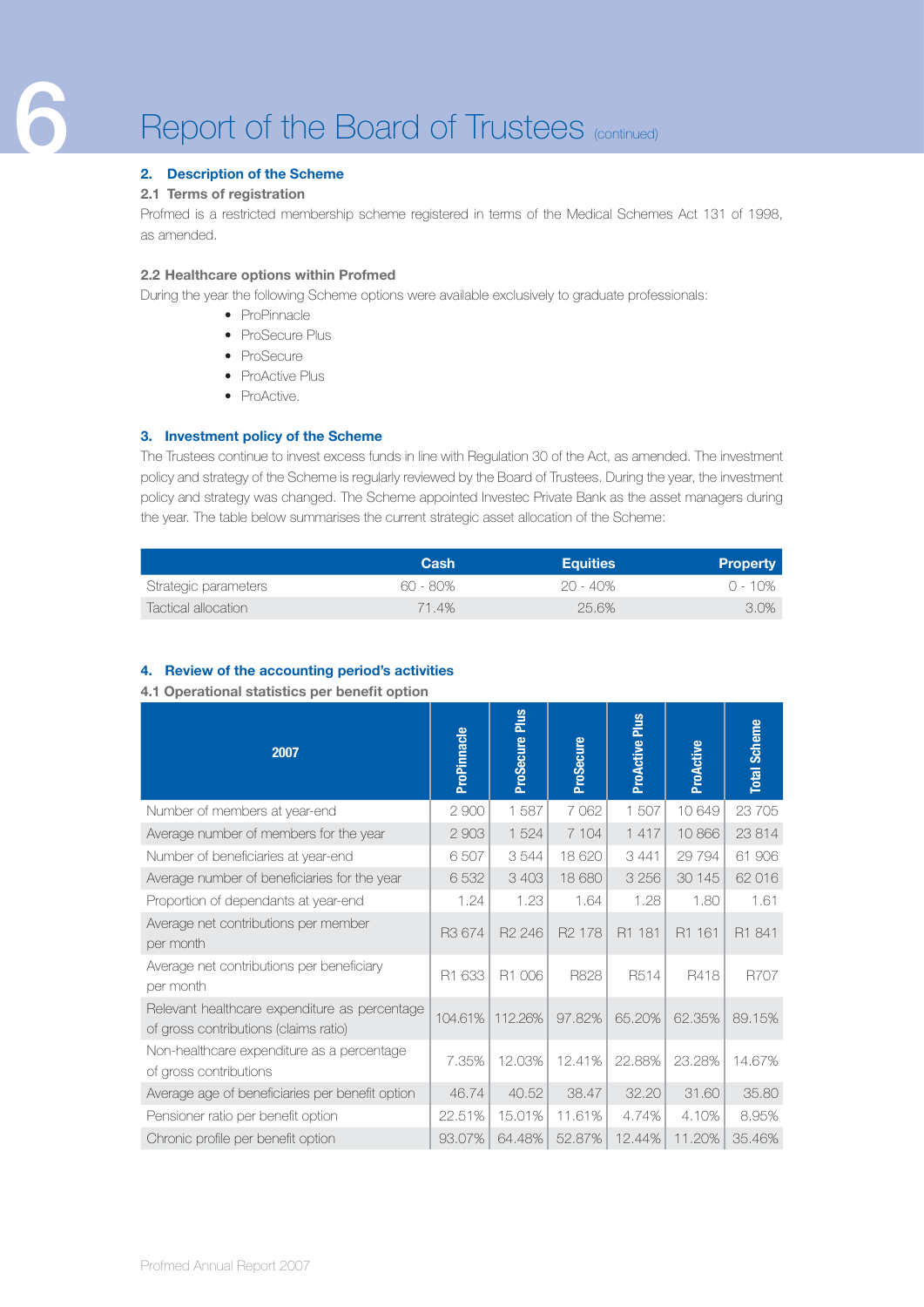| 2006                                                                                   | ProPinnacle        | ProSecure Plus     | ProSecure          | <b>ProActive Plus</b> | ProActive          | <b>Total Scheme</b> |
|----------------------------------------------------------------------------------------|--------------------|--------------------|--------------------|-----------------------|--------------------|---------------------|
| Number of members at year-end                                                          | 2914               | 1 2 1 9            | 7 2 2 4            | 1085                  | 11 517             | 23 959              |
| Average number of members for the year                                                 | 2943               | 1 1 6 0            | 7 2 7 7            | 971                   | 11848              | 24 199              |
| Number of beneficiaries at year-end                                                    | 6632               | 2713               | 18979              | 2537                  | 31 7 11            | 62 572              |
| Average number of beneficiaries for the year                                           | 6732               | 2577               | 19094              | 2 3 0 8               | 32 305             | 63016               |
| Proportion of dependants at year-end                                                   | 1.28               | 1.23               | 1.63               | 1.34                  | 1.75               | 1.61                |
| Average net contributions per member<br>per month                                      | R <sub>3</sub> 421 | R <sub>2</sub> 060 | R <sub>2</sub> 002 | R1 152                | R <sub>1</sub> 071 | R1 687              |
| Average net contributions per beneficiary<br>per month                                 | R1 496             | R927               | R763               | R485                  | R393               | R648                |
| Relevant healthcare expenditure as percentage<br>of gross contributions (claims ratio) | 98.07%             | 118,36%            | 92.21%             | 60.34%                | 56.75%             | 83.29%              |
| Non-healthcare expenditure as a percentage<br>of gross contributions                   | 6.78%              | 11.26%             | 11.59%             | 20.12%                | 21.66%             | 13.75%              |
| Average age of beneficiaries per benefit option                                        | 45.68              | 40.80              | 37.86              | 32.05                 | 30.86              | 35.01               |
| Pensioner ratio per benefit option                                                     | 20.88%             | 16.32%             | 10.91%             | 4.69%                 | 3.68%              | 8.29%               |
| Chronic profile per benefit option                                                     | 87.03%             | 66.42%             | 48.14%             | 11.63%                | 9.73%              | 32.11%              |

#### **4.2 Operational statistics for the Scheme**

|                                                         | 2007                | 2006                   |
|---------------------------------------------------------|---------------------|------------------------|
| Average accumulated funds per member                    | R <sub>12</sub> 562 | R <sub>11</sub> 766    |
| Breakdown of total amount paid to administrator:        |                     |                        |
| - Administration fees                                   | R37 199 000         | B36879000              |
| - Non-recurring costs with the change of administrators | R7 980 000          | R <sub>2</sub> 280 000 |
| Return on investments as a percentage of investments    | 17.71%              | 13.29%                 |

#### **4.3 Results of operations**

The Report of the Board of Trustees is one of the important documents that is presented together with, and accompanies the annual financial statements. Accordingly, references have been made directly to the page numbers, figures, notes and other statistics contained in the accompanying financial statements. In addition, the same abbreviations for certain names have been used consistently in this report and in the financial statements.

The results of the Scheme's operations are set out on page 15 of the annual financial statements. It should be noted that the relatively high level of administration fees this year and the previous year is considered temporary as it includes non-recurring costs incurred during the change of administrators. The administration fees reverted to more normal levels in the third quarter of 2007.

In the period under review, the ratio of relevant healthcare expenditure as a percentage of net contributions was 89.15% (2006: 83.29%). Managed care service expenses were 1.85% of net contributions (2006: 1.71%), while administration expenditure (inclusive of impairment losses) was 12.39% of contributions (2006: 11.57%).

**7**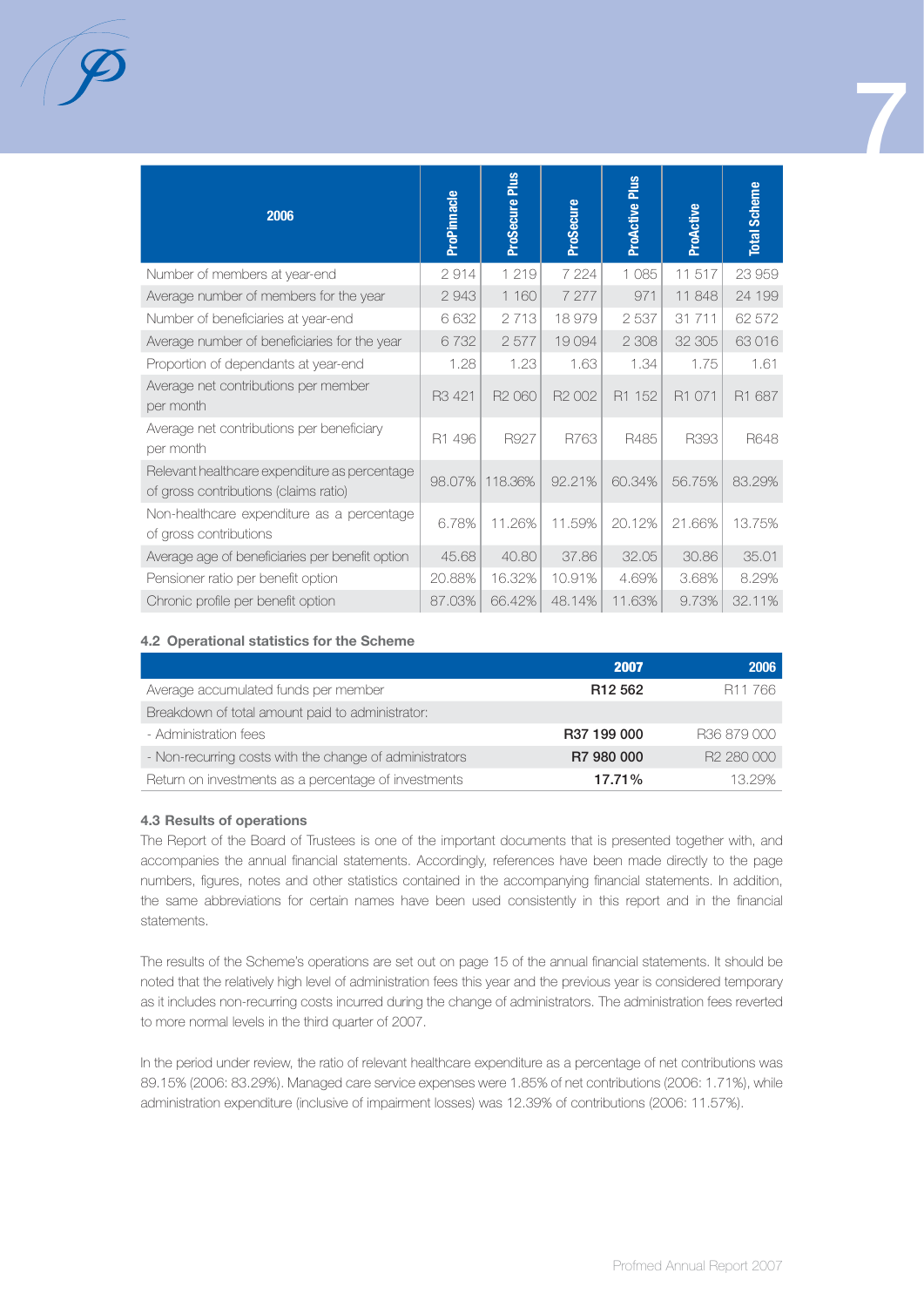# Report of the Board of Trustees (continued)

#### **4.4 Accumulated funds ratio**

|                                                                | 2007<br><b>R'000</b> | 2006<br><b>R'000</b> |
|----------------------------------------------------------------|----------------------|----------------------|
| The accumulated funds ratio is calculated as follows:          |                      |                      |
| Total members' funds per Balance Sheet                         | 299 149              | 284 720              |
| Less: Reserve for unrealised investment gains                  | 1 667                | 28769                |
| Accumulated funds per Regulation 29 of the Act                 | 297 482              | 255951               |
|                                                                |                      |                      |
| Annual contribution per Income Statement                       | 526 133              | 490,008              |
|                                                                |                      |                      |
| Accumulated funds ratio calculated as the ratio of accumulated |                      |                      |
| funds/Gross annual contributions x 100                         | 56.54%               | 52.23%               |
|                                                                |                      |                      |
| Minimum ratio required by Regulation 29 of the Act             | 25.00%               | 25.00%               |

Premium increases with effect 1 January were as follows:

|                | 2007     | 2006  |
|----------------|----------|-------|
| ProPinnacle    | 7.85%    | 3.75% |
| ProSecure Plus | $9.00\%$ | 3.00% |
| ProSecure      | 7.88%    | 3.00% |
| ProActive Plus | 5.00%    | 3.00% |
| ProActive      | 5.00%    | 3.00% |

#### **4.5 Members' funds and reserve accounts**

Movements in the members' funds and reserve accounts are set out in the Statement of Changes in Funds and Reserves on page 16. There were no unusual movements for the Trustees to explain.

#### **4.6 Outstanding claims**

Movements on the outstanding claims provision are set out in Note 9 to the financial statements. The outstanding claims provision is made up of estimated claims incurred before and up to 31 December 2007 which had not been reported to the Scheme as at that date.

#### **5. Actuarial valuation**

The Scheme's actuaries have been consulted regarding the determination of the contribution and benefi t levels. They have also assisted in determining the assumptions used in the calculation of the outstanding claims provision noted above. This is fully explained in the notes to the financial statements.

#### **6. Outsourcing of the Scheme's administration**

PPS Medical Scheme Administrator (Proprietary) Limited continued to perform the administration function of the Scheme for the current year.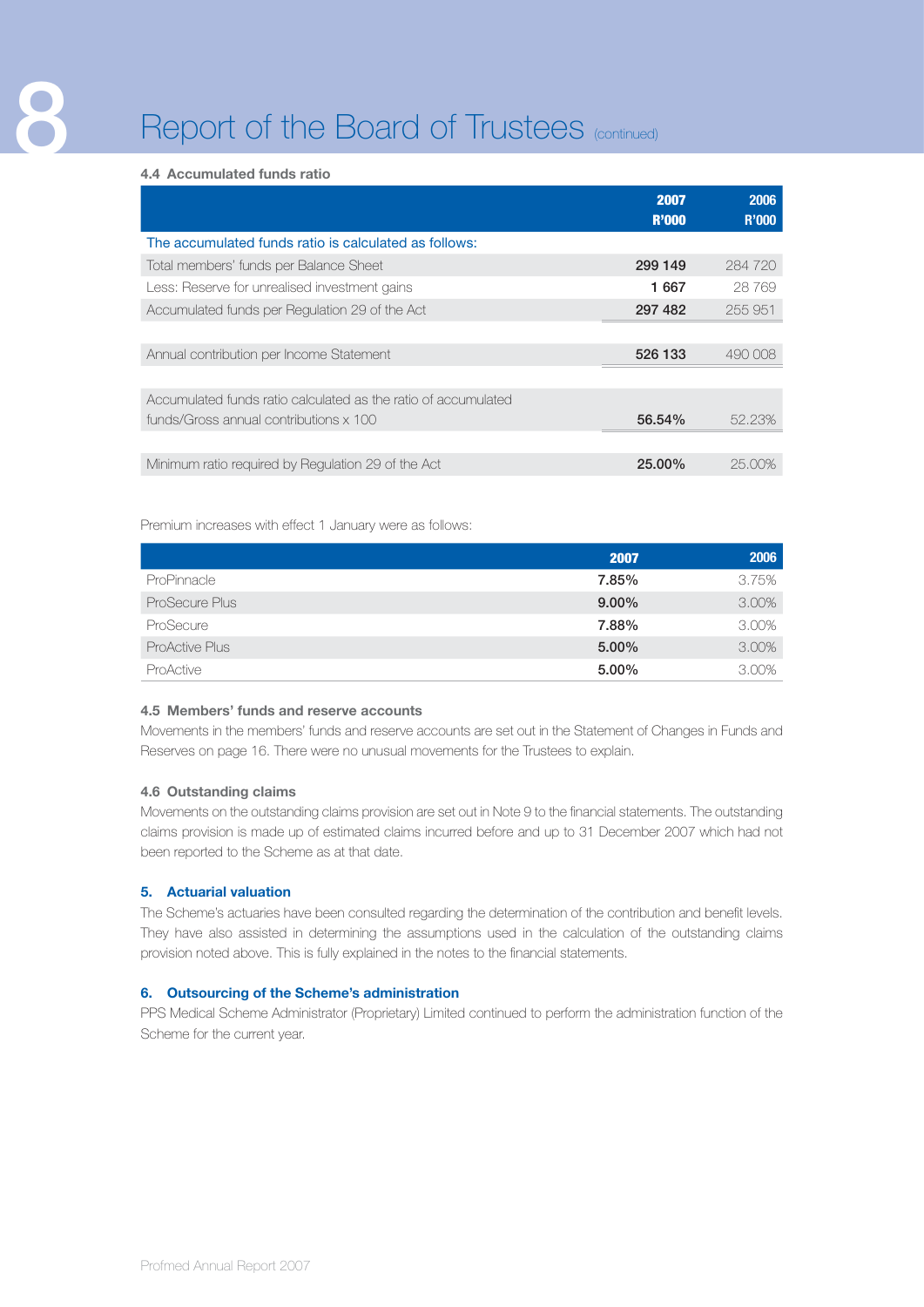



#### **7. Attendance at trustee and commitee meetings**

The schedule below sets out Board of Trustee and committee meeting attendances. Trustee remuneration is disclosed in Note 18 to the annual financial statements.

| <b>Name</b>         |                | <b>Board Meetings</b> | Executive      | Committee      |                | <b>Audit Committee</b> | Governance,    | <b>Strategy &amp; Risk</b><br>Committee |                | <b>Medical Committee</b> | Remuneration   | Committee      | <b>Ad Hoc Meetings</b> |
|---------------------|----------------|-----------------------|----------------|----------------|----------------|------------------------|----------------|-----------------------------------------|----------------|--------------------------|----------------|----------------|------------------------|
|                     | A              | B                     | A              | B              | A              | в                      | A              | B                                       | A              | B                        | A              | B              | B                      |
| Dr MM Bhikhoo*      | 6              | 6                     | 6              | 6              |                |                        | $\overline{4}$ | $\overline{4}$                          | $\overline{4}$ | $\overline{4}$           |                |                | 41                     |
| Mr M Brown          |                |                       |                |                | 3              | 3                      |                |                                         |                |                          | 1              | $\mathbf{1}$   |                        |
| Dr SA Craven*       | 6              | 6                     |                |                |                |                        |                |                                         | $\overline{4}$ | $\overline{4}$           |                |                | $\overline{7}$         |
| Ms G Ho-Tong        |                |                       |                |                | 1              | 1                      |                |                                         |                |                          |                |                |                        |
| Mr E Huggett*       | 5              | 5                     |                |                |                |                        | $\mathcal{P}$  | $\mathbf{1}$                            |                |                          |                |                | 3                      |
| Mr KG Mockler       |                |                       |                |                | 3              | 3                      |                |                                         |                |                          | $\overline{2}$ | $\overline{2}$ | 17                     |
| Dr E Nkosi*         | $\overline{4}$ | $\overline{4}$        |                |                |                |                        |                |                                         | $\overline{2}$ | $\overline{2}$           |                |                | 3                      |
| Dr Y Omar Carrim*   | $\overline{2}$ | 1                     |                |                | 3              | 3                      |                |                                         |                |                          |                |                | $\mathbf 1$            |
| Ms EL Prins*        | 6              | 6                     | 6              | 6              |                |                        | $\overline{4}$ | $\overline{4}$                          |                |                          |                |                | 39                     |
| Ms FK Robertson*    | 1              | $\mathbf{1}$          | $\overline{2}$ | $\overline{2}$ |                |                        | $\overline{2}$ | $\overline{2}$                          |                |                          |                |                | $\overline{2}$         |
| Dr RD Shuttleworth* | 6              | 6                     |                |                |                |                        |                |                                         | $\overline{4}$ | $\overline{4}$           |                |                | $\overline{4}$         |
| Mr R Stoutjesdyk*   | 1              | 1                     |                |                |                |                        | $\overline{2}$ | $\overline{2}$                          |                |                          |                |                | $\overline{2}$         |
| Mr RN Theunissen*   | $\overline{4}$ | $\overline{4}$        |                |                | $\overline{2}$ | $\overline{2}$         | $\overline{2}$ | $\overline{2}$                          |                |                          |                |                | 6                      |
| Dr EJ Thorburn*     | 6              | 6                     | 6              | 6              |                |                        | $\overline{4}$ | 3                                       | 4              | $\overline{4}$           | $\overline{2}$ | $\overline{2}$ | 35                     |
| Dr HS van Riet*     | 6              | 6                     | $\mathbf 1$    | $\mathbf 1$    |                |                        |                |                                         | $\overline{4}$ | $\overline{4}$           |                |                | 6                      |
| Mr G Warrender*     | 6              | 6                     | 5              | 5              | 3              | 3                      | $\overline{4}$ | $\overline{4}$                          |                |                          |                |                | 22                     |

A – Total possible number of meetings that could have been attended

B – Actual number of meetings attended

\* Trustee during the year under review.

#### **8. Non-compliance with Medical Schemes Act 131 of 1998 and Regulations**

#### **8.1 Contribution income not received after three days of becoming due**

In terms of Section 26(7) of the Medical Schemes Act 131 of 1998, contribution income shall be received within three days of becoming due. There were instances where the Scheme did not receive all contributions within three days of becoming due.

This is as a result of defaulting members or members having insufficient funds in their bank accounts at the time of collection. Contributions not received after three days are actively pursued.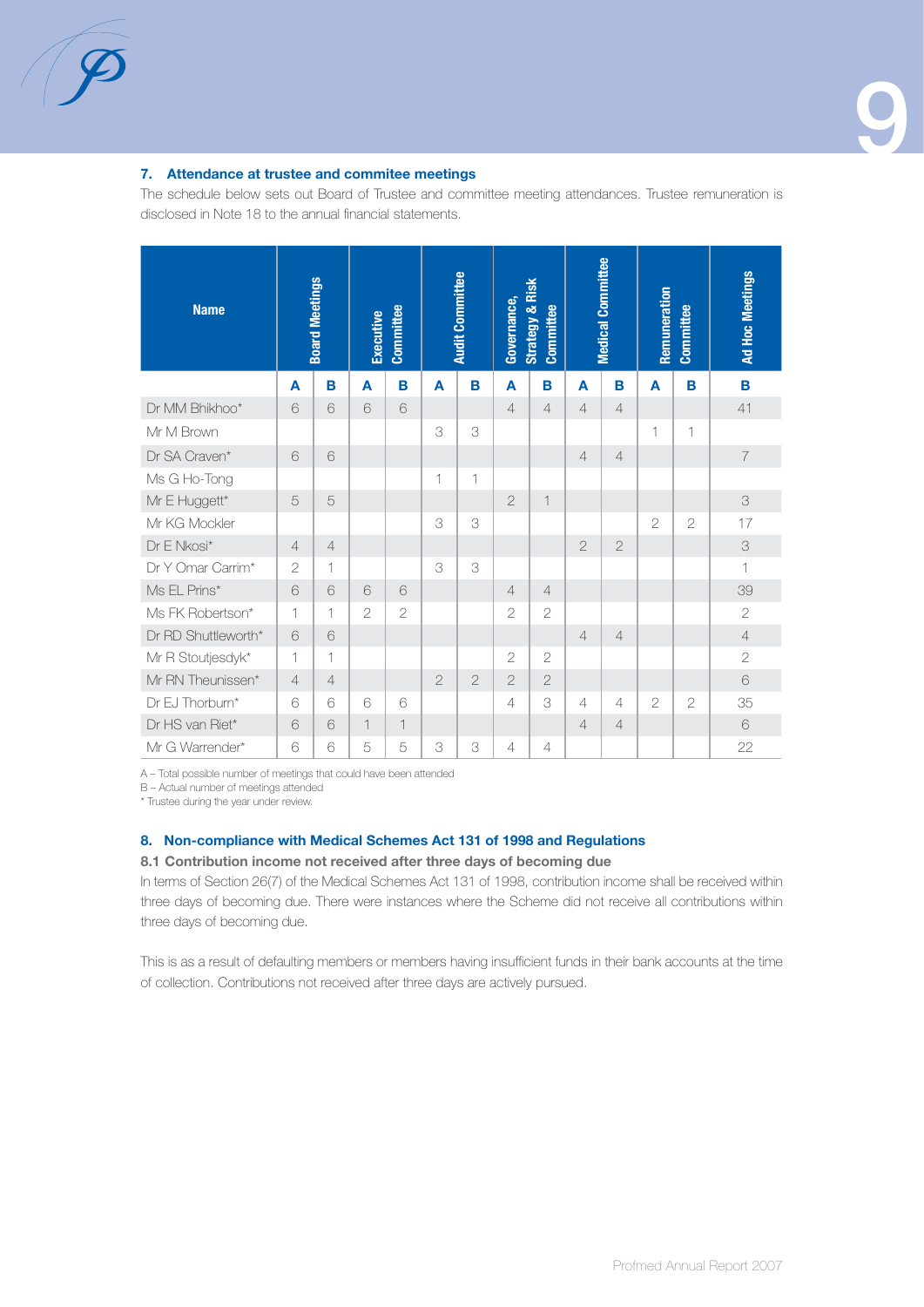# **12** Report of the Board of Trustees (continued)

#### **8.2 Financial soundness of benefit options**

In terms of Section 33(2) of the Medical Schemes Act 131 of 1998 each benefit option shall be self-supporting in terms of membership, financial performance, and be financially sound. For the year, three of the options had deficits. This was addressed by reviewing the contribution rates for the 2008 year, except that the Council for Medical Schemes rejected the increase proposed by the Board of Trustees for the ProPinnacle option, and this option is now budgeted to incur a significant deficit for the 2008 year. Overall, the Scheme has been profitable for the year under review and it is expected to remain profitable in the future.

#### **8.3 Broker commission**

Section 65(6) of the Act notes that: "A broker may not be directly or indirectly compensated for providing broker services by any person other than a medical scheme". Until October 2007 brokers were paid by the administrator, who was reimbursed by the Scheme. The administrator implemented a system for brokers to be paid directly from the Scheme's bank account.

Indirect borrowing of funds by the Scheme is a contravention of Section 35(6)(c) of the Act. There were instances where brokers were paid commission more than 30 days after becoming due, mainly because of outstanding information from the brokers.

Section 65(3) of the Act states that no person shall be compensated for providing services relating to the introduction or admission of a member to a medical scheme unless the Council for Medical Schemes has granted accreditation to such a person.

There were instances where the mentioned sections of the Act were not adhered to. The Board of Trustees has taken the necessary steps to ensure that this will not re-occur in future.

#### **9. Audit Committee**

The Scheme has an established Audit Committee, which was set up in accordance with Section 36 of the Medical Schemes Act 131 of 1998, as amended. The Audit Committee is mandated by the Board of Trustees by means of written terms of reference, which determine its membership, authority and duties. The main functions and responsibilities of the Audit Committee include assisting the Board of Trustees in their evaluation of the adequacy and efficiency of the internal control systems and financial reporting processes.

The members and chairman of the Committee are not officers of the Scheme or its administrators. The Committee met on three occasions during the course of the year.

The Scheme's Principal Officer, Financial Manager and internal and external auditors attend Committee meetings by invitation and have unrestricted access to the chairman of the Committee.

The Audit Committee discharged its responsibilities for the year under review as follows:

- Reviewed the effectiveness of the internal control systems, accounting practices, information systems and auditing processes and was satisfied with the effectiveness of the processes and controls in place;
- Evaluated the annual financial statements accompanying this report;
- Reviewed the Scheme's compliance with the Medical Schemes Act and Regulations;
- Reviewed the performance and independence of the auditors.

#### The Audit Committee comprises:

| Mr KG Mockler (Chairman) | Independent member                         |
|--------------------------|--------------------------------------------|
| Mr M Brown               | Independent member                         |
| Dr Y Omar Carrim         | Independent member                         |
| Mr RN Theunissen         | Trustee                                    |
| Mr G Warrender           | <b>Trustee</b>                             |
| Ms G Ho-Tong             | Independent member (resigned 24 May 2007). |

#### **10. Post balance sheet events**

There has been no fact or circumstance of a material nature that has occurred between the accounting date and the date of this report which affected the 2007 results.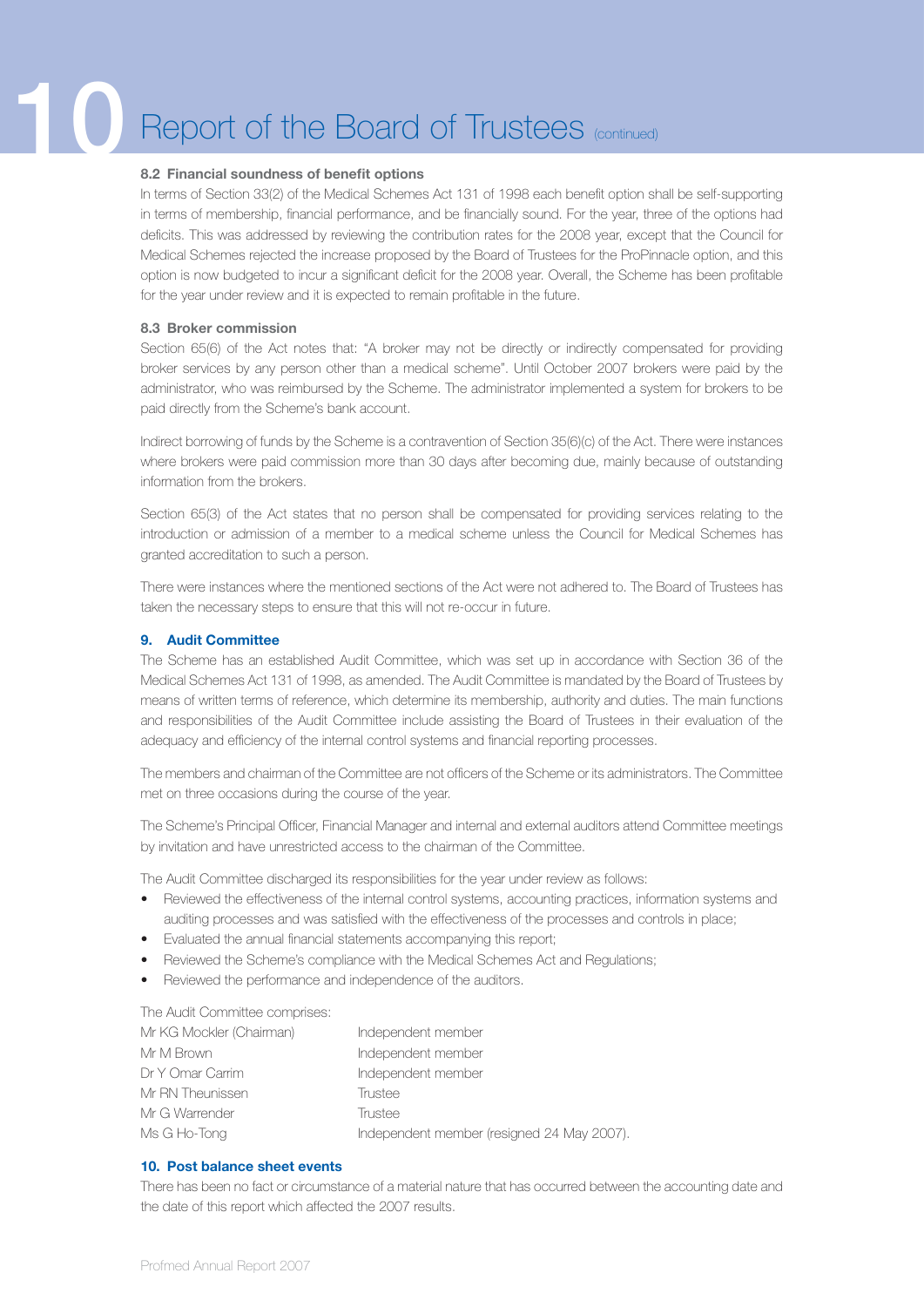# Statement of Responsibility by the Board of Trustees

The Trustees are responsible for the preparation, integrity, and fair presentation of the annual financial statements of Profmed. The annual financial statements, presented on pages 14 to 42, have been prepared in accordance with International Financial Reporting Standards and the Medical Schemes Act of South Africa and include amounts based on judgements and estimates made by management.

The Trustees consider that in preparing the annual financial statements, they have used the most appropriate accounting policies, consistently applied and supported by reasonable and prudent judgements and estimates, and that all International Financial Reporting Standards that they consider to be applicable have been followed.

The Trustees are satisfied that the information contained in the annual financial statements fairly presents the results of operations for the year and the financial position of the Scheme at year-end. The Trustees also prepared the other information included in the Annual Report and are responsible for both its accuracy and its consistency with the annual financial statements.

The Trustees have responsibility for ensuring that accounting records are kept. The accounting records disclose with reasonable accuracy the financial position of the Scheme to enable the Trustees to ensure that the annual financial statements comply with the relevant legislation.

Profmed operated in a well-established control environment, which is well documented and regularly reviewed. This incorporates risk management and internal control procedures.

The going concern basis has been adopted in preparing the annual financial statements. The Trustees have no reason to believe that the Scheme will not be a going concern in the foreseeable future, based on forecasts and available cash resources. These annual financial statements support the viability of the Scheme.

The Profmed Code of Conduct has been adhered to. The Scheme's external auditors, PricewaterhouseCoopers Inc., have audited the annual financial statements as well as the summarised financial statements, and their report is presented on page 13.

The annual financial statements were approved by the Board of Trustees on 4 April 2008 and are signed on its behalf by:

4 April 2008

……………………….. ……………………….. ……………………….. **CHAIRMAN CHAIRMAN** TRUSTEE **PRINCIPAL OFFICER**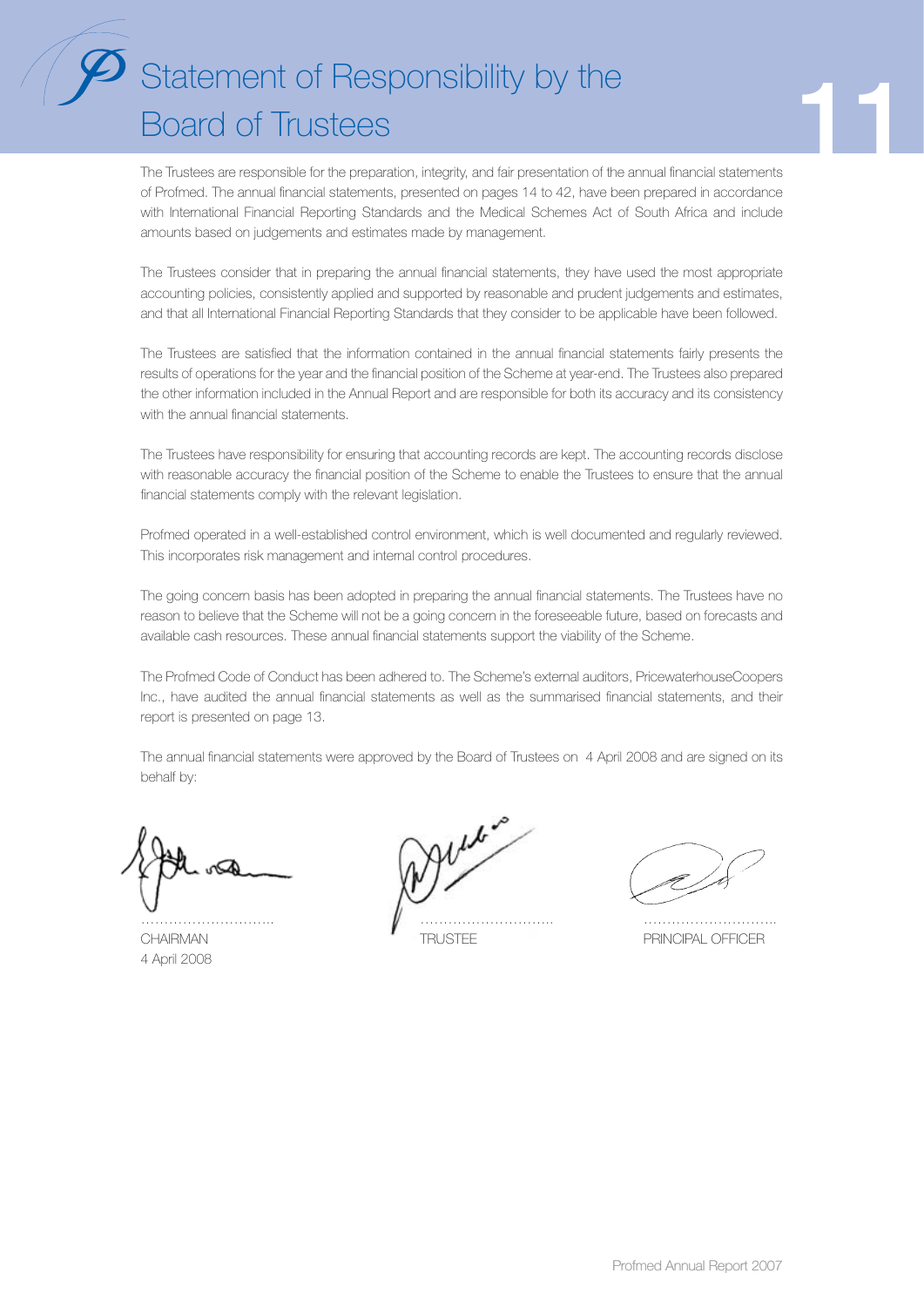

Profmed is committed to the principles and practices of fairness, openness, integrity and accountability in all dealings with its stakeholders. Five of the Trustees are elected by the members of the Scheme. The other five are appointed by the Board of Trustees.

#### **Board of Trustees**

The Trustees meet regularly and monitor the performance of the administrators. They address a range of key issues and ensure that discussion of items of policy, strategy and performance is critical, informed and constructive.

All Trustees have access to the advice and services of the Principal Officer and, where appropriate, may seek independent professional advice at the expense of the Scheme.

#### **Internal control**

The administrators of the Scheme maintain internal controls and systems designed to provide reasonable but not absolute assurance as to the integrity and reliability of the annual financial statements and to safeguard, verify and maintain accountability for its assets. Such controls are based on established policies and procedures and are implemented by trained personnel with the appropriate segregation of duties.

No event or item has come to the attention of the Board of Trustees that would indicate a material breakdown in the functioning of the key internal controls and systems which were in operation during the year under review.

4 April 2008

رملي ……………………….. ……………………….. ………………………..



CHAIRMAN TRUSTEE PRINCIPAL OFFICER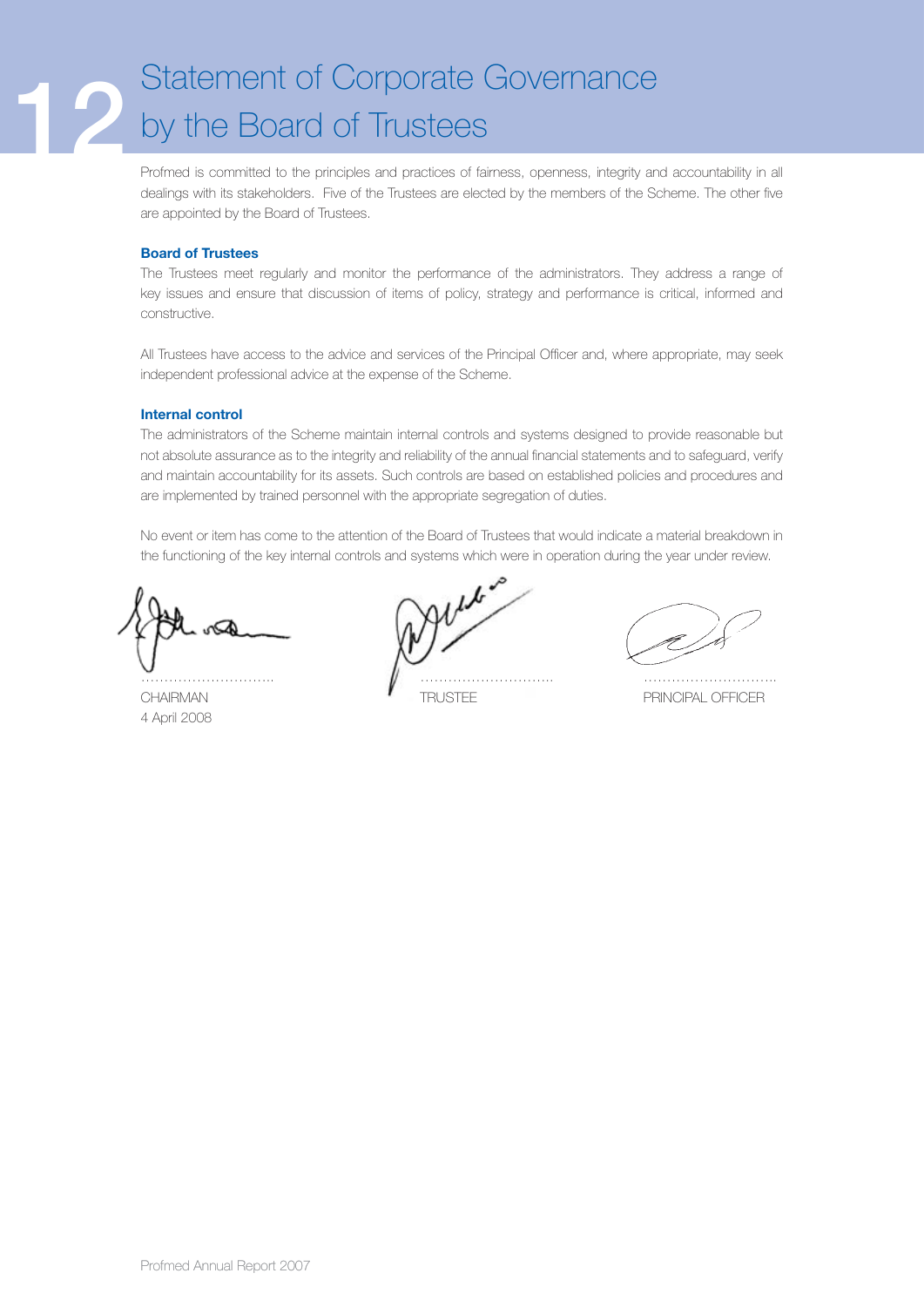# Report of the Independent Auditors to the Members of Profmed

**13**

We have audited the annual financial statements of Profmed Medical Scheme, which comprise the Balance Sheet as at 31 December 2007, the Income Statement, the Statement of Changes in Funds and Reserves and the Cash Flow Statement for the year then ended, and a summary of significant accounting policies and other explanatory notes, as set out on pages 14 to 42.

#### **Trustees' responsibility for the financial statements**

The Scheme's Trustees are responsible for the preparation and fair presentation of these financial statements in accordance with International Financial Reporting Standards, and in the manner required by the Medical Schemes Act of South Africa. This responsibility includes designing, implementing and maintaining internal control relevant to the preparation and fair presentation of financial statements that are free from material misstatement, whether due to fraud or error; selecting and applying appropriate accounting policies; and making accounting estimates that are reasonable in the circumstances.

#### **Auditor's responsibility**

Our responsibility is to express an opinion on these financial statements based on our audit. We conducted our audit in accordance with International Standards on Auditing. Those standards require that we comply with ethical requirements and plan and perform the audit to obtain reasonable assurance whether the financial statements are free from material misstatement.

An audit involves performing procedures to obtain audit evidence about the amounts and disclosures in the financial statements. The procedures selected depend on the auditor's judgement, including the assessment of the risks of material misstatement of the financial statements, whether due to fraud or error. In making those risk assessments, the auditor considers internal control relevant to the entity's preparation and fair presentation of the financial statements in order to design audit procedures that are appropriate in the circumstances, but not for the purpose of expressing an opinion on the effectiveness of the entity's internal control. An audit also includes evaluating the appropriateness of accounting policies used and the reasonableness of accounting estimates made by the Trustees, as well as evaluating the overall presentation of the financial statements.

We believe that the audit evidence we have obtained is sufficient and appropriate to provide a basis for our audit opinion.

#### **Opinion**

In our opinion, the financial statements present fairly, in all material respects, the financial position of the Scheme as at 31 December 2007, and of the financial performance and cash flows for the year then ended in accordance with International Financial Reporting Standards, and in the manner required by the Medical Schemes Act of South Africa.

#### **Report on other legal and regulatory requirements**

As required by the Council for Medical Schemes, we report the following instances of non-compliance with the Medical Schemes Act, which we consider to be material:

Note 29 to the financial statements indicates that the Scheme did not comply with Section 33(2) of the Medical Schemes Act, as three of the benefit options were not self-supporting in terms of membership and financial performance.

Kricewaterhouse Corners Lc.

**PricewaterhouseCoopers Inc.** Director: J Prinsloo Registered Auditor Pretoria 11 April 2008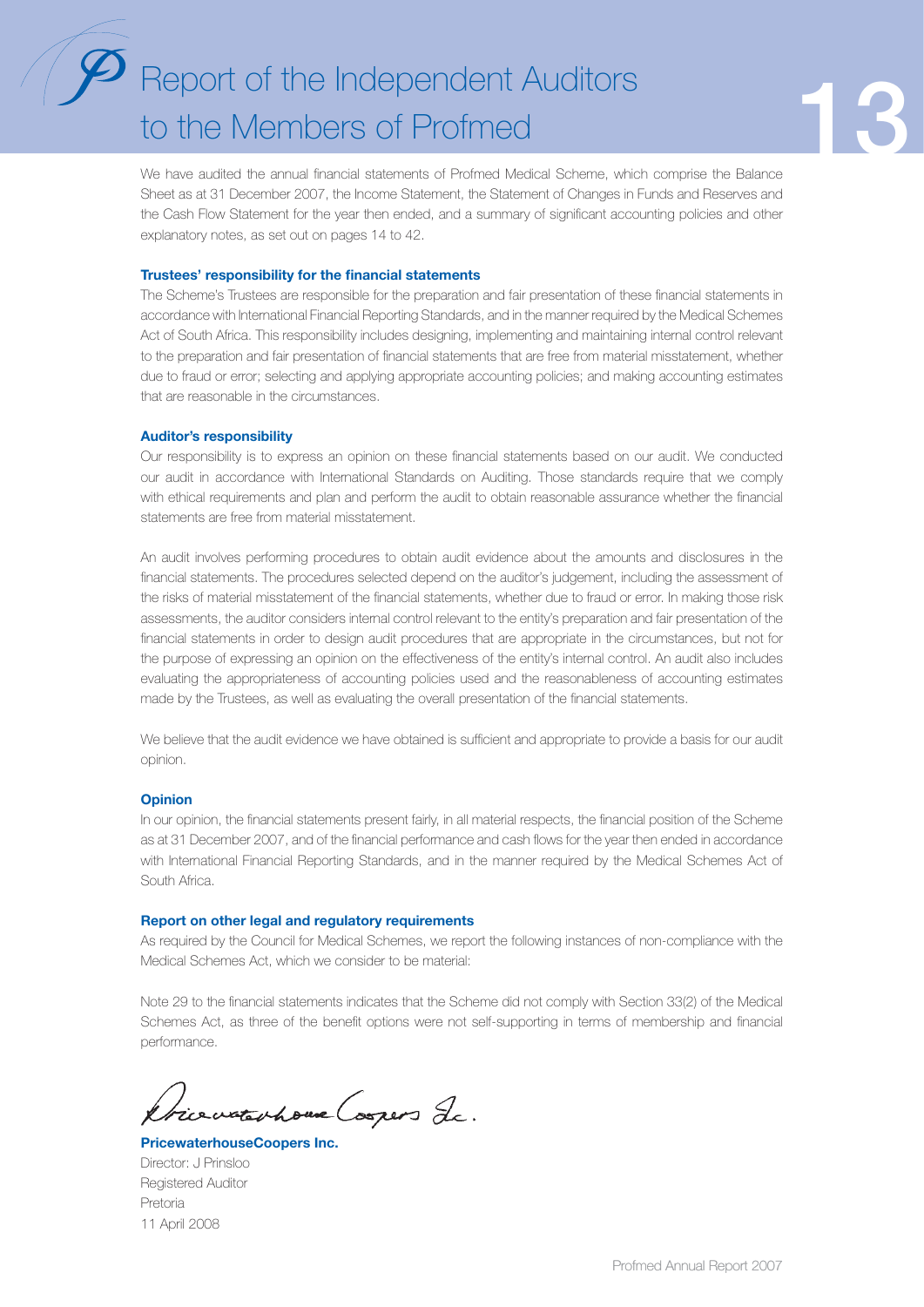# **14** Balance Sheet

| As at 31 December 2007                                      | <b>Notes</b>   | 2007<br><b>R'000</b> | 2006<br><b>R'000</b> |
|-------------------------------------------------------------|----------------|----------------------|----------------------|
| <b>Assets</b>                                               |                |                      |                      |
| Non-current assets                                          |                | 95 521               | 146 479              |
|                                                             |                |                      |                      |
| Office furniture and equipment                              | $\mathcal{P}$  | 283                  | 395                  |
| Available-for-sale financial assets                         | $\overline{4}$ | 95 238               | 146 084              |
|                                                             |                |                      |                      |
| <b>Current assets</b>                                       |                | 260 322              | 181 652              |
|                                                             |                |                      |                      |
| Available-for-sale financial assets                         | $\overline{4}$ | 153 782              | 130 469              |
| Accounts receivable                                         | 5              | 2654                 | 1 908                |
| Cash and cash equivalents                                   | 6              | 103886               | 49 275               |
|                                                             |                |                      |                      |
| <b>Total assets</b>                                         |                | 355 843              | 328 131              |
|                                                             |                |                      |                      |
| <b>Funds and liabilities</b>                                |                |                      |                      |
| Members' funds and reserves                                 |                | 299 149              | 284 720              |
| Accumulated funds                                           |                | 297 482              | 255 951              |
| Revaluation reserve for available-for-sale financial assets |                | 1 6 6 7              | 28769                |
|                                                             |                |                      |                      |
| <b>Current liabilities</b>                                  |                | 56 694               | 43411                |
|                                                             |                |                      |                      |
| Member savings plan accounts                                | $\overline{7}$ | 275                  | 275                  |
| Accounts payable                                            | 8              | 22 319               | 16 371               |
| Outstanding claims provision                                | 9              | 34 100               | 26765                |
|                                                             |                |                      |                      |
| <b>Total funds and liabilities</b>                          |                | 355 843              | 328 131              |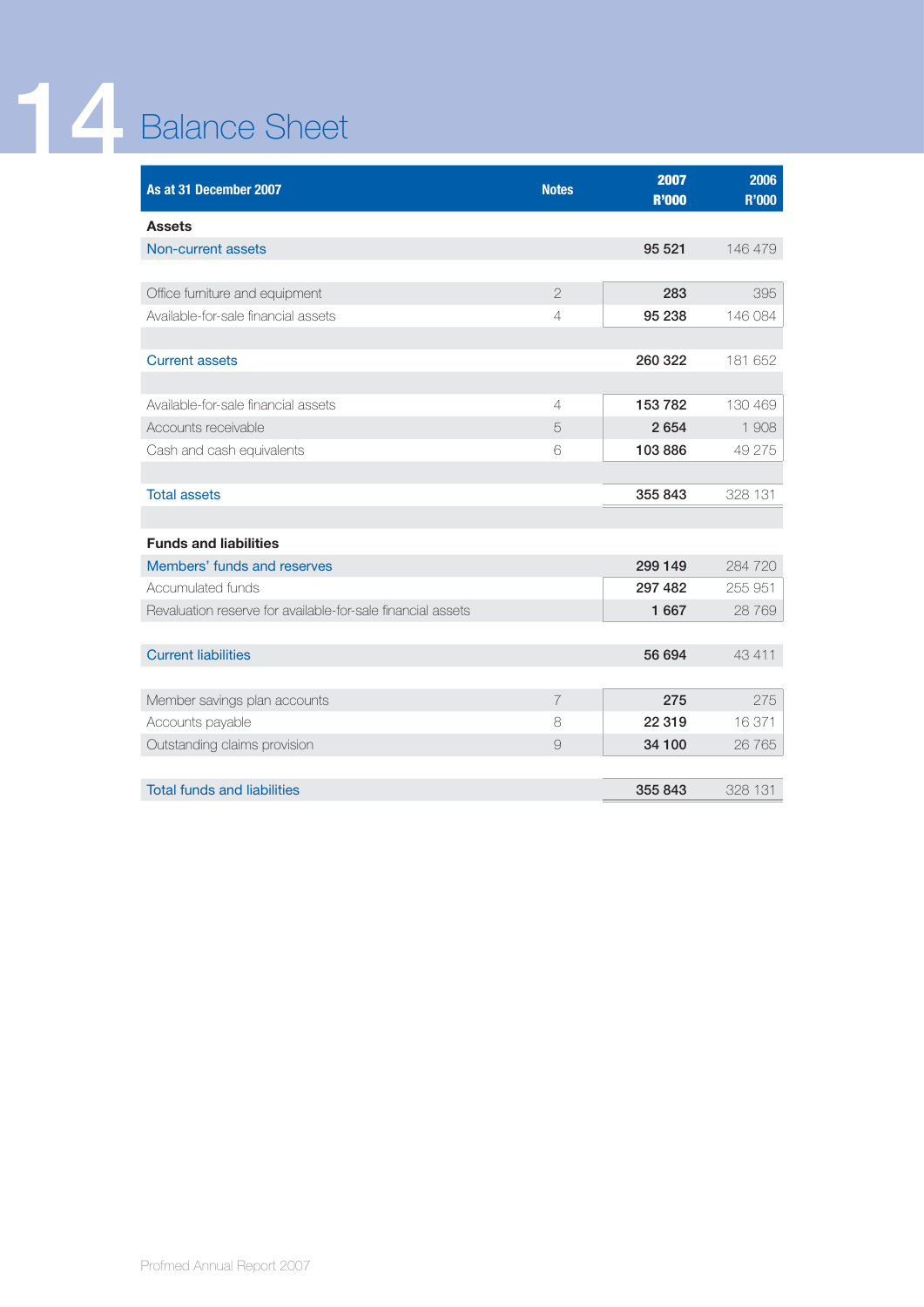

# Income Statement

| For the year ended 31 December 2007                            | <b>Notes</b> | 2007<br><b>R'000</b> | 2006<br><b>R'000</b> |
|----------------------------------------------------------------|--------------|----------------------|----------------------|
| Net contribution income                                        | 10           | 526 133              | 490 008              |
|                                                                |              |                      |                      |
| Relevant healthcare expenditure                                | 11           | (469 056)            | (408 151)            |
| Net claims incurred                                            |              | (469 056)            | (408151)             |
| Claims incurred                                                | 11           | (470117)             | (408 433)            |
| Third party claims recoveries                                  | 11           | 1 0 6 1              | 282                  |
|                                                                |              |                      |                      |
| Gross healthcare result                                        |              | 57 077               | 81 857               |
|                                                                |              |                      |                      |
| Managed care: management services                              | 12           | (9724)               | (8377)               |
| Administration expenditure                                     | 13           | (65 408)             | (57137)              |
| Broker service fees                                            | 14           | (2316)               | (2 259)              |
| Net impairment losses on healthcare receivables                |              | (5)                  | (521)                |
| Reduction in the provision for impaired healthcare receivables | 25.3         | 250                  | 940                  |
|                                                                |              |                      |                      |
| Net healthcare result                                          |              | (20126)              | 14 503               |
|                                                                |              |                      |                      |
| Other income                                                   |              | 62 496               | 43701                |
| Investment income                                              | 15           | 61 864               | 42 708               |
| Sundry income                                                  | 16           | 632                  | 993                  |
|                                                                |              |                      |                      |
| Other expenditure                                              |              | (839)                | (700)                |
| Asset management fees                                          | 17           | (839)                | (700)                |
|                                                                |              |                      |                      |
| Net surplus for the year                                       |              | 41 531               | 57 504               |

**15**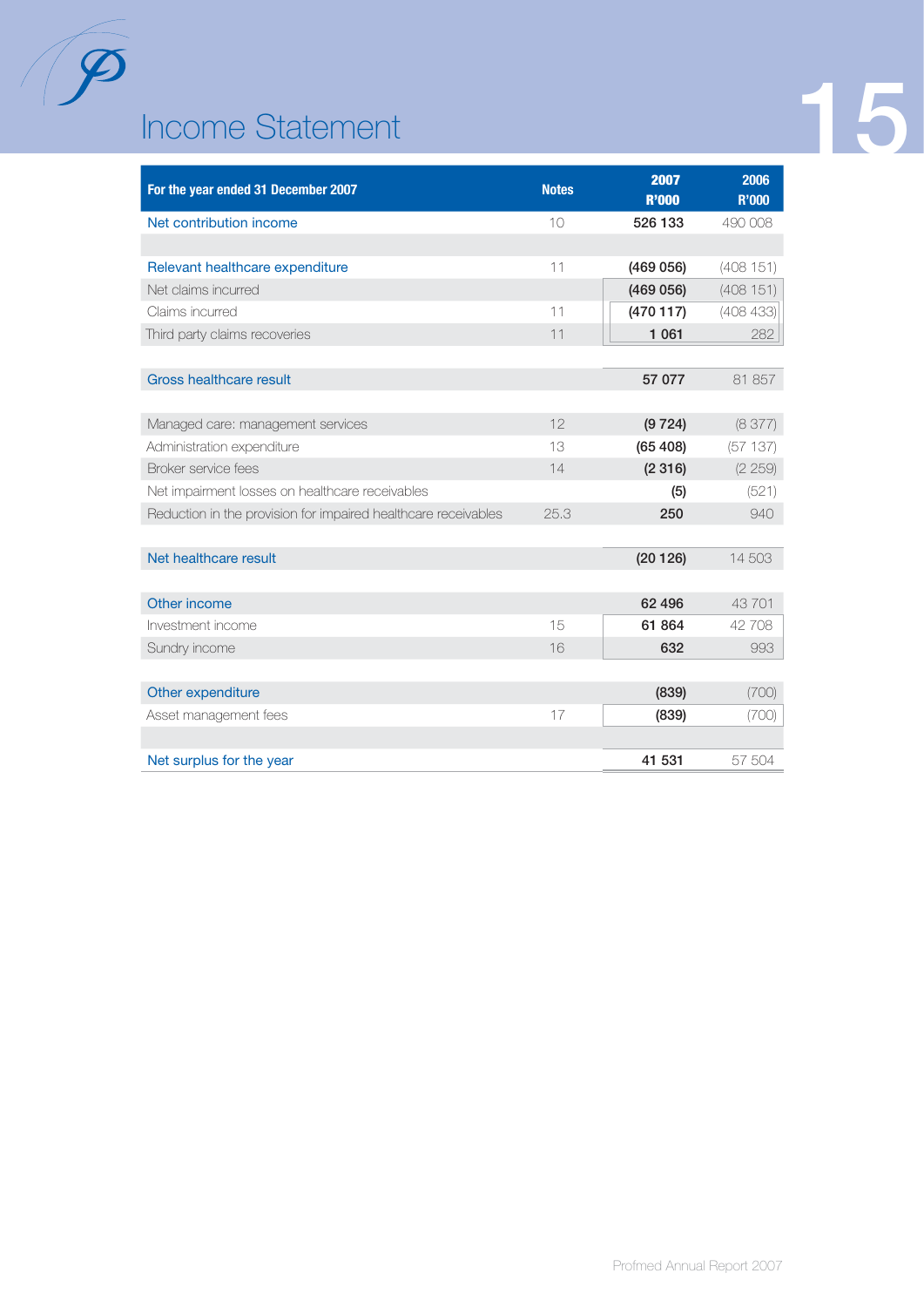Statement of Changes in Funds and Reserves

| For the year ended 31 December 2007                    | <b>Accumulated</b><br><b>funds</b> | <b>Revaluation</b><br>reserve for<br>available-for-<br>sale financial<br>assets | <b>Total</b><br>members'<br>funds and<br><b>reserves</b> |
|--------------------------------------------------------|------------------------------------|---------------------------------------------------------------------------------|----------------------------------------------------------|
|                                                        | R'000                              | R'000                                                                           | R'000                                                    |
| Balance at 1 January 2006                              | 198 447                            | 29 015                                                                          | 227 462                                                  |
|                                                        |                                    |                                                                                 |                                                          |
| Surplus for the year 2006                              | 57 504                             |                                                                                 | 57 504                                                   |
| Brought forward gains realised during the year         |                                    | (18415)                                                                         | (18415)                                                  |
| Realised gains on investments acquired during the year |                                    | (2988)                                                                          | (2988)                                                   |
| Net change in available-for-sale financial assets      |                                    | 21 157                                                                          | 21 157                                                   |
| Balance at 31 December 2006                            | 255 951                            | 28769                                                                           | 284 720                                                  |
|                                                        |                                    |                                                                                 |                                                          |
| Surplus for the year 2007                              | 41 531                             |                                                                                 | 41 531                                                   |
| Brought forward gains realised during the year         |                                    | (28769)                                                                         | (25177)                                                  |
| Realised gains on investments acquired during the year |                                    | (10952)                                                                         | (3592)                                                   |
| Net change in available-for-sale financial assets      |                                    | 12619                                                                           | 1 667                                                    |
| Balance at 31 December 2007                            | 297 482                            | 1667                                                                            | 299 149                                                  |

## Cash Flow Statement

**16**

| For the year ended 31 December 2007                     | <b>Notes</b>  | 2007<br><b>R'000</b> | 2006<br><b>R'000</b> |
|---------------------------------------------------------|---------------|----------------------|----------------------|
| Cash flow from operating activities                     |               |                      |                      |
| Cash generated from operations                          | 19            | (10 426)             | 1 390                |
| (Decrease)/increase in members' savings plan accounts   |               |                      | (14806)              |
| Net cash generated/(utilised) from operating activities |               | (10 426)             | (13 416)             |
|                                                         |               |                      |                      |
| Cash flow from investing activities                     |               |                      |                      |
| Acquisition of office furniture and equipment           | $\mathcal{P}$ | (4)                  | (257)                |
| Acquisition of available-for-sale financial assets      |               | (347182)             | (88112)              |
| Proceeds on sale of available-for-sale financial assets |               | 387 334              | 13 900               |
| Interest                                                | 15            | 23 976               | 18773                |
| <b>Dividends</b>                                        | 15            | 913                  | 2532                 |
| Net cash generated/(utilised) from investing activities |               | 65 037               | (53164)              |
|                                                         |               |                      |                      |
| Net (decrease)/increase in cash and cash equivalents    |               | 54 611               | (66580)              |
|                                                         |               |                      |                      |
| Cash and cash equivalents at beginning of year          |               | 49 275               | 115 855              |
|                                                         |               |                      |                      |
| Cash and cash equivalents at end of year                | 6             | 103886               | 49 275               |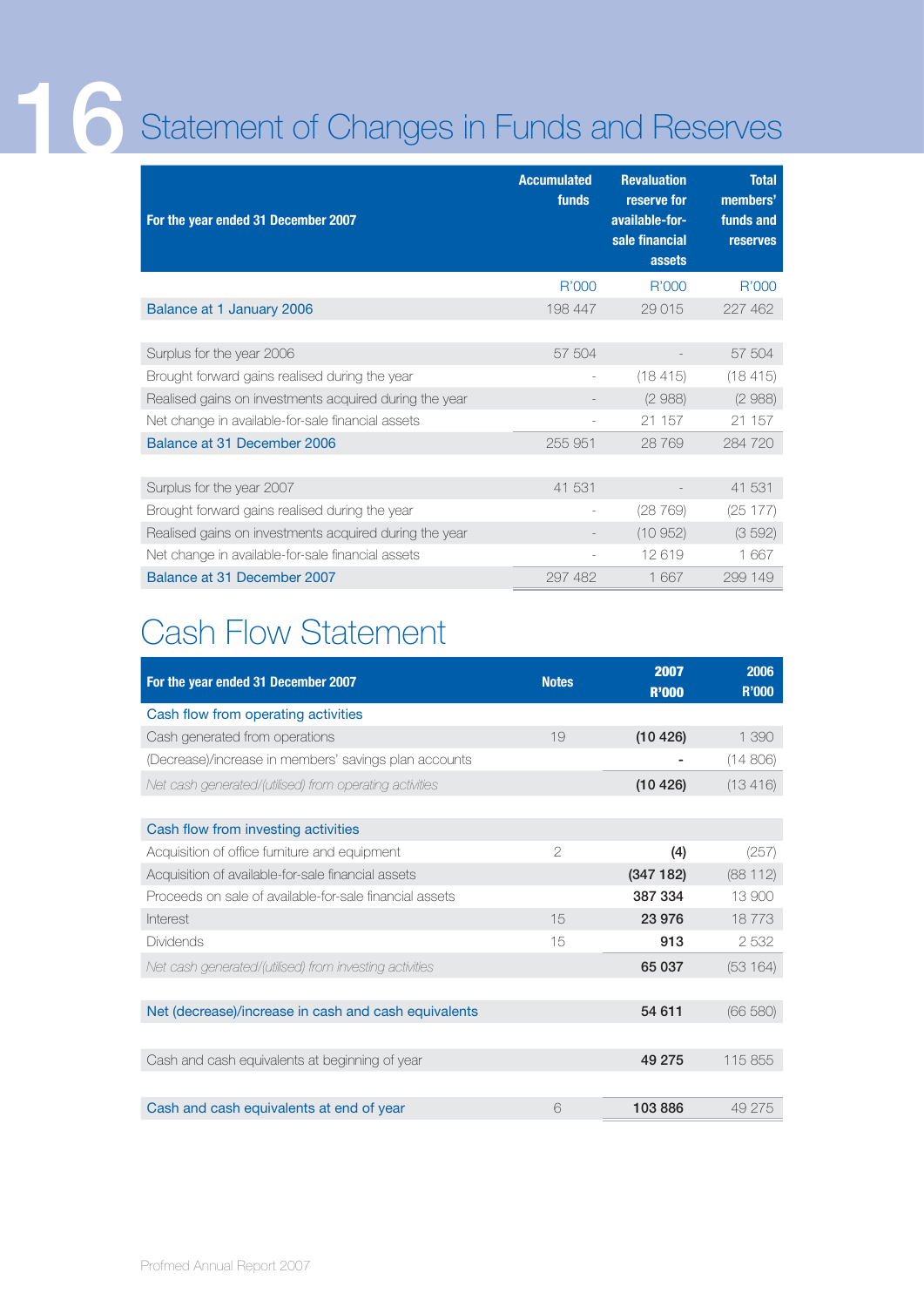

#### **For the year ended 31 December 2007**

#### **1. Summary of significant accounting policies**

The principal accounting policies applied in the preparation of these financial statements are set out below. These policies have been consistently applied to all the years presented, unless otherwise stated.

#### **1.1 Basis of preparation**

The financial statements of the Scheme have been prepared in accordance with International Financial Reporting Standards (IFRS) and the Medical Schemes Act of South Africa. The financial statements have been prepared under the historical cost convention, as modified by the revaluation of available-for-sale financial assets to fair values.

The preparation of financial statements in conformity with IFRS requires the use of certain critical accounting estimates. It also requires the Scheme's management to exercise judgement in the process of applying the Scheme's accounting policies. The areas involving a higher degree of judgement or complexity, or areas where assumptions and estimates are significant to the financial statements are disclosed in Note 9.

#### *(a) Standards, amendment and interpretations effective in 2007*

- IFRS 7, 'Financial instruments: Disclosures', and the complementary amendment to IAS 1, 'Presentation of financial statements – Capital disclosures', introduce new disclosures relating to financial instruments and does not have any impact on the classification and valuation of the Scheme's financial instruments, or the disclosures relating to taxation and accounts payable.
- IFRS 4, 'Amendments and implementation guidance'. Most of these disclosures are currently provided in terms of IAS 39 and IAS 32. The statement does not significantly impact the results of the Scheme. It will, however, have some impact on the format of the disclosures.

#### *(b) Standards, amendments and interpretations effective in 2007 but not relevant*

The following standards, amendments and interpretations to published standards are mandatory for accounting periods beginning on or after 1 January 2007 but they are not relevant to the Scheme's operations:

- IFRIC 7, 'Applying the restatement approach under IAS 29, Financial reporting in hyperinflationary economies';
- IFRIC 8, 'Scope of IFRS 2':
- IFRIC 9, 'Re-assessment of embedded derivatives';
- IFRIC 10, 'Interim financial reporting and impairment'; and
- IFRIC 11, 'IFRS 2 Group and treasury share transactions'.

#### *(c) Interpretations to existing standards that are not yet effective and not relevant for the Scheme's operations*

The following interpretations to existing standards have been published and are mandatory for the Scheme's accounting periods beginning on or after 1 January 2008 or later periods but are not relevant to the Scheme's operations:

- IAS 23 (Amendment), 'Borrowing costs' (effective from 1 January 2009). It requires an entity to capitalise borrowing costs directly attributable to the acquisition, construction or production of a qualifying asset (one that takes a substantial period of time to get ready for use or sale) as part of the cost of that asset. The option of immediately expensing those borrowing costs will be removed. The Scheme will apply IAS 23 (Amended) from 1 January 2009 but it is currently not applicable to the Scheme as there are no qualifying assets.
- IFRS 8, 'Operating segments' (effective from 1 January 2009). IFRS 8 replaces IAS 14 and aligns segment reporting with the requirements of the US standard SFAS 131, 'Disclosures about segments of an enterprise and related information'. The new standard requires a 'management approach', under which segment information is presented on the same basis as that used for internal reporting purposes. The Scheme will apply IFRS 8 from 1 January 2009 but is currently not applicable to the Scheme as the Scheme has no distinguishable business or geographical segments.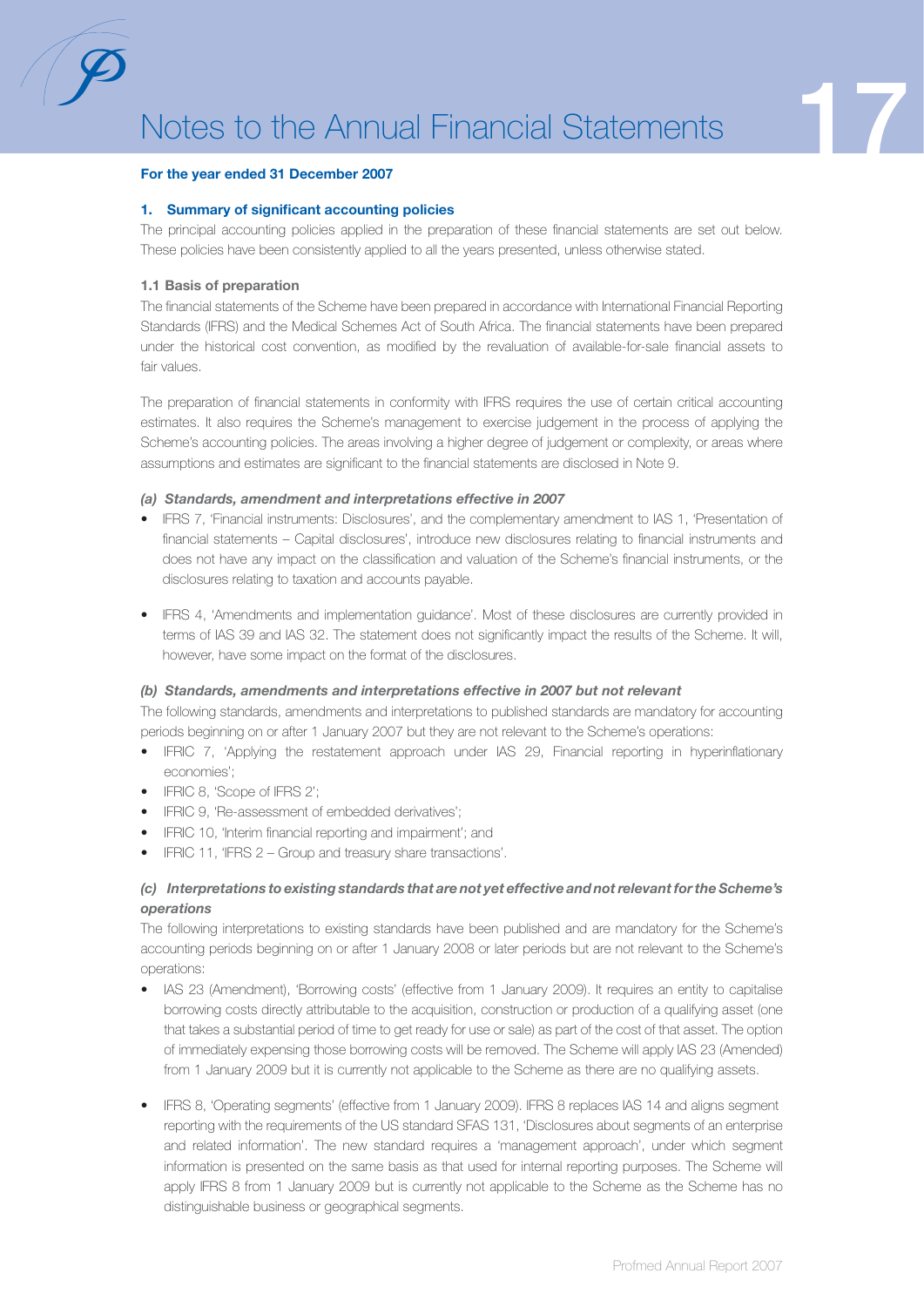- IFRIC 14, 'IAS 19 The limit on a defined benefit asset, minimum funding requirements and their interaction' (effective from 1 January 2008). IFRIC 14 provides guidance on assessing the limit in IAS 19 on the amount of the surplus that can be recognised as an asset. It also explains how the pension asset or liability may be affected by a statutory or contractual minimum funding requirement. The Scheme will apply IFRIC 14 from 1 January 2008, but it is not currently applicable.
- IFRIC 12, 'Service concession arrangements' (effective from 1 January 2008). IFRIC 12 applies to contractual arrangements whereby a private sector operator participates in the development, financing, operation and maintenance of infrastructure for public sector services. IFRIC 12 is not relevant to the Scheme's operations because the Scheme does not provide for public sector services.
- IFRIC 13, 'Customer loyalty programmes' (effective from 1 July 2008). IFRIC 13 clarifies that where goods or services are sold together with a customer loyalty incentive (for example, loyalty points or free products), the arrangement is a multiple-element arrangement and the consideration receivable from the customer is allocated between the components of the arrangement in using fair values. IFRIC 13 is not relevant to the Scheme's operations because the Scheme does not operate any loyalty programmes.

#### **1.2 Office furniture and equipment**

**18**

Office furniture and equipment are stated at historical cost less accumulated depreciation and accumulated impairment losses. Historical cost includes expenditure that is directly attributable to the acquisition of the items. Subsequent costs are included in the carrying amount when it is probable that future economic benefits associated with the asset will flow to the Scheme and the cost of the item can be measured reliably. All other repairs and maintenance are charged to the income statement during the financial period in which they are incurred.

Depreciation on assets is calculated using the straight-line method to allocate their cost over their estimated useful lives. The estimated maximum useful lives of items of furniture and equipment are: Office furniture 10 years Office equipment 3 years.

The assets' residual values and useful lives are reviewed, and adjusted if appropriate, at each balance sheet date. Gains and losses on disposals are determined by comparing realisable proceeds with carrying amounts. These are included in the income statement as operating income.

Where components of an item of furniture and equipment have different useful lives they are accounted for as separate items. There were no changes in the useful lives from prior years.

#### **1.3 Financial instruments**

Financial assets and liabilities are recognised when the Scheme becomes party to the contractual provisions of the instrument (the trade date). The Scheme classifies its financial assets into two categories, namely, accounts receivable and available-for-sale financial assets. The classification depends on the purpose for which the financial assets were acquired. The Scheme determines the classification of its financial assets at initial recognition and re-evaluates this designation at every reporting date.

#### **Initial recognition of financial instruments**

All financial instruments are initially recognised at fair value, which represents the consideration receivable or given, plus direct transaction costs. Regular purchases and sales of financial instruments are recognised on trade-date, which is the date on which the Scheme commits to purchase or sell the instruments. Subsequent to initial recognition, financial instruments are measured as set out in the following paragraphs.

#### *Accounts receivable*

Accounts receivable are non-derivative financial assets that arise from transactions with members and suppliers, and have fixed or determinable payments that are not quoted in an active market. Subsequent to initial recognition, they are measured at amortised cost, using the effective interest rate method. A provision for impairment is raised when there is objective evidence that the Scheme will not be able to collect all amounts due according to the original terms of receivables.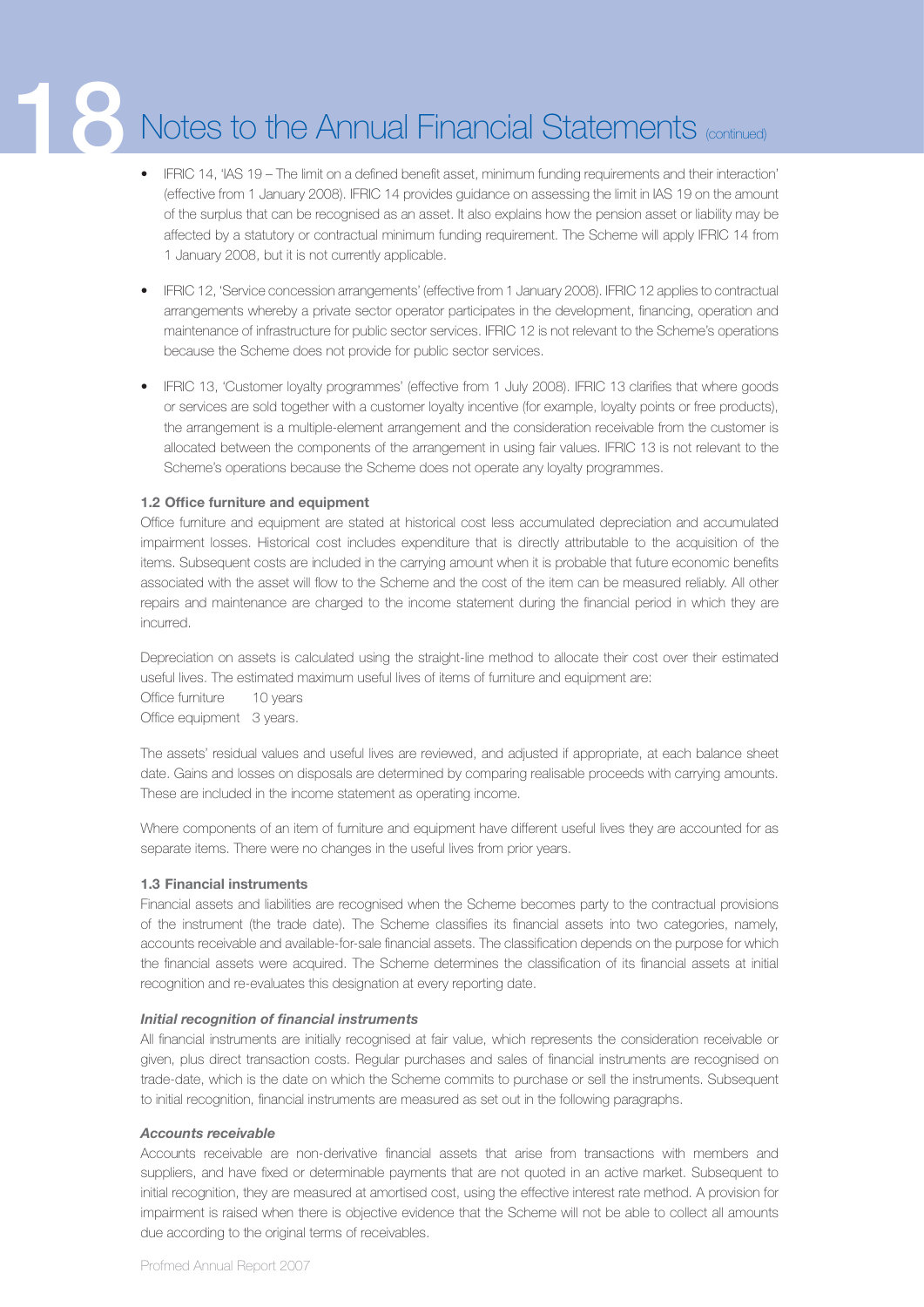



#### *Accounts receivable from the Road Accident Fund*

The timing and monetary value of Road Accident Fund recoveries are considered to be uncertain and therefore debtors are only raised for amounts subsequently received after year-end. Amounts received during the year are deducted from relevant healthcare expenditure (Note 11) as part of third party claim recoveries.

#### *Available-for-sale fi nancial assets*

Available-for-sale financial assets are non-derivative financial assets that are either designated in this category or not classified in any of the other categories. They are included in non-current assets unless the Scheme intends to dispose of them within twelve months of the balance sheet date. Subsequent to initial recognition, available-forsale financial assets are carried at fair values. Changes in the fair values of financial assets classified as availablefor-sale are recognised directly in the Scheme's revaluation reserve. When securities classified as availablefor-sale are sold or impaired, the accumulated fair value adjustments previously recognised in accumulated funds are transferred to the income statement and disclosed as realised gains on disposal of 'available-for-sale investments'. Interest on available-for-sale financial assets, calculated using the effective interest method, is recognised as investment income in the income statement. Dividends on available-for-sale equity instruments are recognised as investment income in the income statement when the Scheme's right to receive payments is established.

The fair values of quoted financial assets are based on bid prices at balance sheet date as quoted daily on a regulated exchange. If the market for a financial asset is not active, the Scheme establishes fair value by using valuation techniques. The Scheme did not have any financial assets that did not trade in an active market for the period under review.

#### **1.4 Impairment of financial assets**

The Scheme assesses at each balance sheet date whether there is objective evidence that a financial asset or a group of financial assets is impaired. A financial asset is impaired if, and only if, there is objective evidence of impairment as a result of one or more events that occurred after the initial recognition of the asset (loss event) and that loss event has an adverse impact on the estimated cash flows from the asset that can be reliably measured.

An asset is impaired if its carrying amount is greater than its recoverable amount. The recoverable amount of all assets, excluding available-for-sale investments, is the greater of the selling price or value in use. In assessing value in use, the estimated future cash flows are discounted to their present value using pre-tax discount rate that reflects current market assessments of the time value of money and the risks specific to the asset.

#### *Impairment of available-for-sale financial assets*

In the case of equity securities classified as available-for-sale, a significant or prolonged decline in the fair value of a security below its cost is considered as objective evidence that the financial assets are impaired. If any such evidence exists for available-for-sale financial assets, the cumulative loss, measured as the difference between the acquisition cost and the current fair value, less any impairment loss on that financial asset previously recognised in profit or loss, is removed from reserves and recognised in the income statement.

#### *Impairment of receivables and other financial assets carried at amortised cost*

Objective evidence that a financial asset (or group of financial assets) carried at amortised cost is impaired includes observable data that comes to the attention of the Scheme regarding the following loss events: • Significant difficulty of service provider or member debtors;

- 
- Breach of contract, such as non-payment of member contributions when due and if these remain unpaid for extended periods;
- Default or delinquency in payments due by service providers and other debtors;
- The absense of an active market for that financial asset due to financial difficulties;
- Observable data indicating that there is a measurable decrease in the estimated future cash flows from other Scheme assets since the initial recognition of those assets, although the decrease cannot yet be identified with the individual financial assets in the Scheme;
- Adverse changes in the payment status of members of the Scheme; or
- National or local economic conditions that correlate with non-payment of debtor contributions.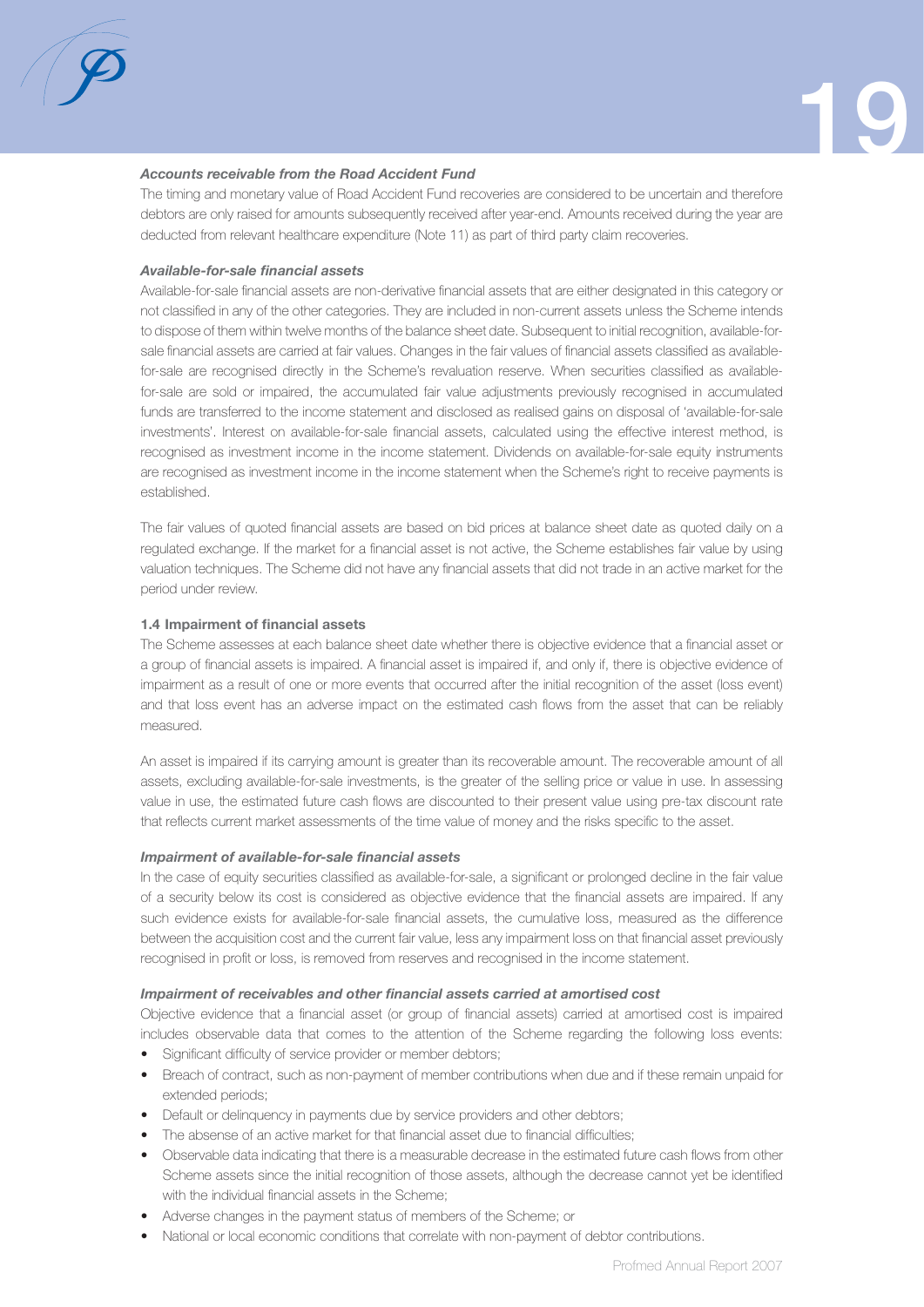If there is objective evidence that an impairment loss on receivables carried at amortised cost has been incurred, the amount of the loss is measured as the difference between the carrying amount and the present value of estimated cash flows, discounted at the asset's effective interest rate. The carrying amount of the asset is reduced through the use of an allowance account, and the amount of the loss is recognised in the income statement within net impairment losses on receivables.

#### *Reversal of impairment*

Impairment losses are reversed when there has been a change in the estimates used to determine the recoverable amount. An impairment loss is reversed only to the extent that the asset's carrying amount does not exceed the carrying amount that would have been determined, net of depreciation or amortisation, if no impairment loss had been recognised. Subsequent recoveries of receivables previously impaired are recognised through the income statement, in net impairment losses on receivables.

#### **1.5 Derecognition of financial instruments**

Financial assets are derecognised when the rights to receive cash flows from the financial assets have expired or have been transferred or when on transfer, the Scheme retains the contractual rights to receive the cash flows of the financial asset, but assumes a corresponding liability to transfer these contractual rights to another party and consequently transfers substantially all the risks and benefits associated with the asset.

Where the Scheme retains substantially all the risks and rewards of ownership of the financial asset, the Scheme continues to recognise the financial asset.

If a transfer does not result in derecognition because the Scheme has retained substantially all the risks and rewards of ownership of the transferred asset, the Scheme continues to recognise the transferred asset in its entirety and recognises a financial liability for the consideration received. In subsequent periods, the Scheme recognises any income on the transferred asset and any expense incurred on the financial liability.

Where the Scheme neither transfers nor retains substantially all the risks and rewards of ownership of the financial asset, the Scheme determines whether it has retained control of the financial asset. In this case:

- (i) if the Scheme has not retained control, it derecognises the financial asset and recognises separately as assets or liabilities any rights and obligations created or retained in the transfer;
- (ii) if the Scheme has retained control, it continues to recognise the financial asset to the extent of its continuing involvement in the financial asset.

Financial liabilities are derecognised when the contractual obligations are discharged or cancelled or expire.

#### **1.6 Offsetting of financial instruments**

Where a legally enforceable right of offset exists for recognised financial assets and financial liabilities, and there is an intention to settle the liability and realise the asset simultaneously or to settle on a net basis, all related financial effects are offset.

#### **1.7 Cash and cash equivalents**

Cash and cash equivalents include cash in hand, deposits held on call with banks, other short-term highly liquid investments with original maturities of three months or less which are readily convertible to a known amount of cash and are subject to insignificant risk of change in value.

#### **1.8 Provisions**

Provisions are recognised when the Scheme has a present legal or constructive obligation as a result of past events, where it is more likely than not that an outflow of resources embodying economic benefits will be required to settle the obligation, and a reliable estimate of the amount of the obligation can be made.

Provisions are measured at the present value of the Scheme's best estimate of the cash flows to settle the present obligation for claims and other expenses incurred and notified to the Scheme as at the balance sheet date.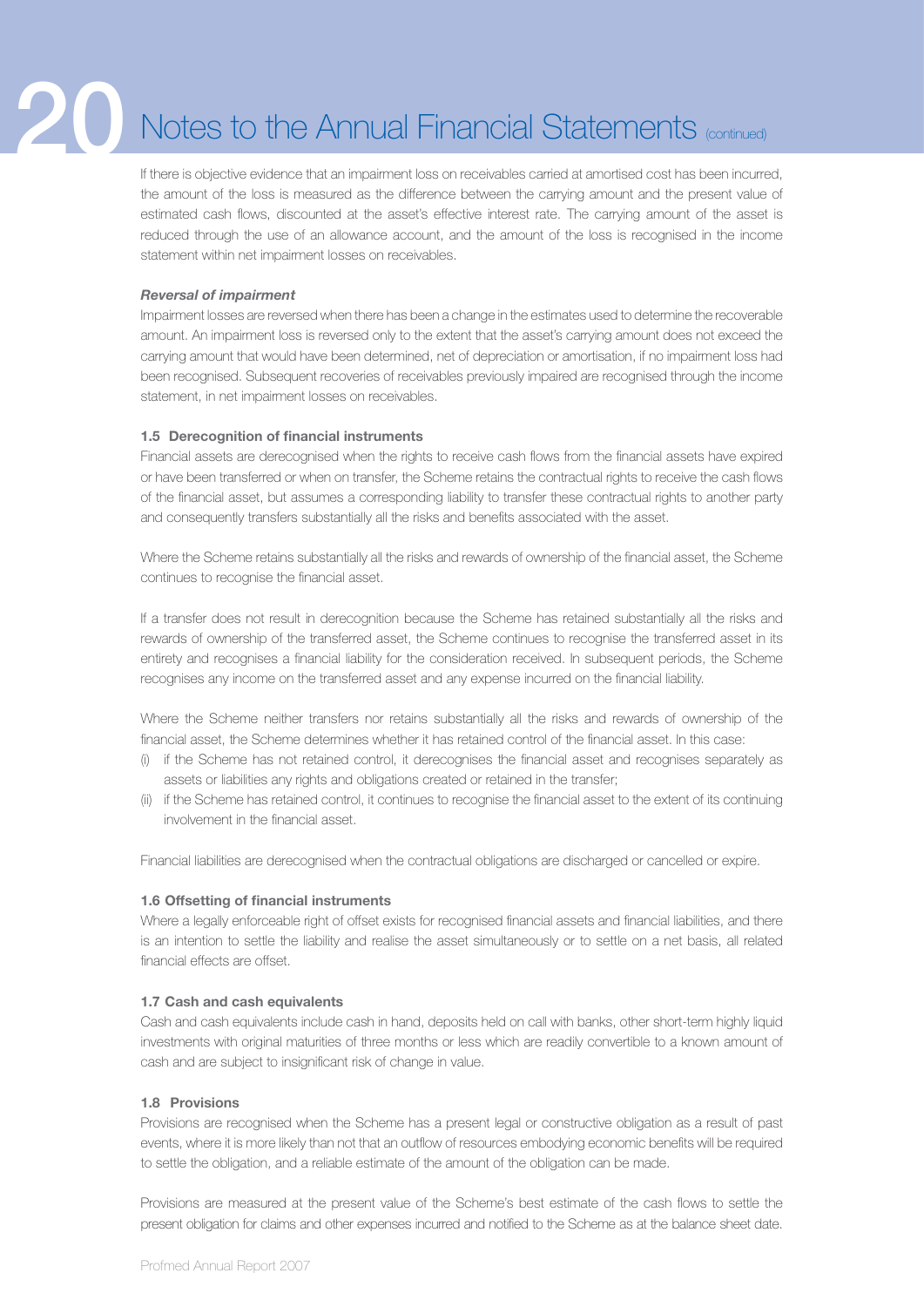



Where there are a number of similar obligations, the likelihood that an outflow will be required in settlement is determined by considering the class of obligations as a whole. A provision is recognised even if the likelihood of an outflow with respect to any one item included in the same class of obligations may be small.

Provisions are measured at the present value of expenditure expected to be required to settle the obligation using a pre-tax rate that reflects current market assessments of the time value of money and the risks specific to the obligation. The increase in the provision due to passage of time is recognised as an interest expense.

#### *Outstanding claims provision*

The outstanding claims provision comprises provisions for the Scheme's estimate of the ultimate cost of settling all claims incurred but not yet reported as at the balance sheet date. Claims outstanding are determined as accurately as possible based on a number of factors, which include previous experience in claims patterns, claims settlement patterns, changes in the nature and number of members according to gender and age, trends in claims frequency, changes in the claims processing cycle and variations in the nature and average cost incurred per claim.

Estimated co-payments are deducted in calculating the outstanding claims provision. The Scheme does not discount its provision for outstanding claims since the effect of the time value of money is not considered material.

#### *Liability adequacy test on outstanding claims provision*

At balance sheet date, liability adequacy tests are performed to ensure the adequacy of the member insurance contract liabilities. The outstanding claims provision is tested for adequacy by discounting current estimates of all future contractual cash flows and comparing this amount to the carrying value of the liability (i.e. the value of business acquired). Where a shortfall is identified, an additional provision is made and the Scheme recognises the deficiency through the income statement.

#### **1.9 Member insurance contracts**

Contracts under which the Scheme accepts significant insurance risk from members by agreeing to compensate the member or other beneficiary if a specified uncertain future event (the insured event) adversely affects the member or other beneficiary are classified as insurance contracts. The contracts issued compensate the Scheme's members for healthcare expenses incurred.

#### **1.10 Contribution income**

Contributions on member insurance contracts are accounted for monthly when their collection in terms of the member insurance contracts are reasonably certain. The earned portion of net contributions receivable is recognised as revenue. Net contributions are earned from the date of attachment of insurance risk, over the indemnity period on a straight-line basis. Net contributions are shown before the deduction of broker service fees and similar costs.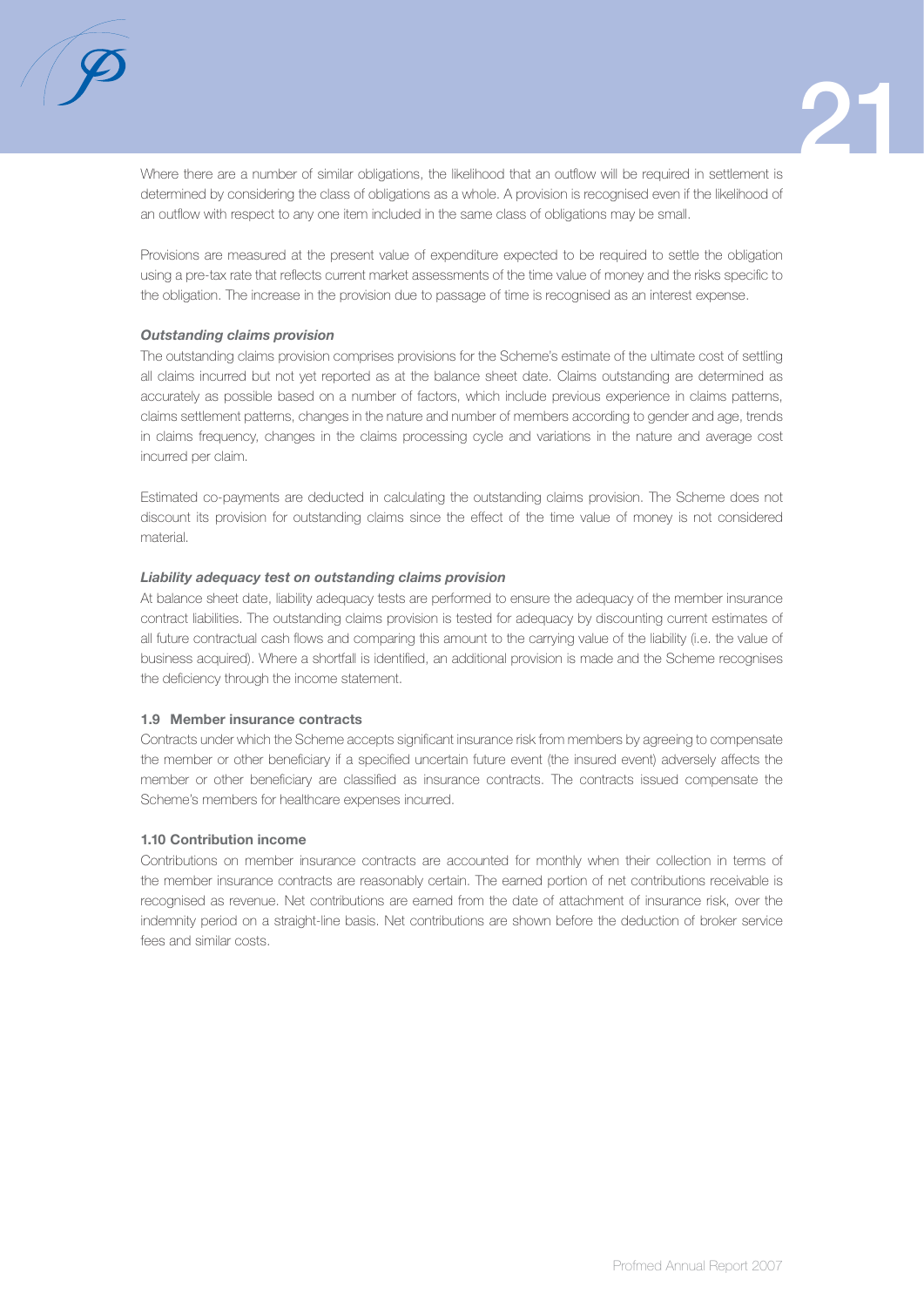#### **1.11 Relevant healthcare expenditure**

Relevant healthcare expenditure incurred comprise the total estimated cost of settling all claims arising from healthcare events that have occurred in the year and for which the Scheme is responsible, whether or not reported by the end of year.

Net risk claims incurred comprise of:

- claims submitted and accrued for services rendered during the year;
- over or under provisions relating to prior year claims accruals;
- amounts paid or to be paid under service provider contracts for services rendered to members; and
- claims incurred but not yet reported.

#### Net of:

**22**

- recoveries from members for co-payments;
- recoveries from third parties; and
- discount received from service providers.

#### **1.12 Expenses for the acquisition of member insurance contracts**

These expenses comprise of commissions or fees paid to brokers on new member insurance contracts as well as renewal commissions and any other expenses related thereto. These expenses are accounted for on an accruals basis when they become due and payable.

#### **1.13 Investment income**

Investment income comprises dividends and interest on cash and cash equivalents and other available-for-sale financial assets.

Interest income is recognised using the effective interest rate method, taking into account the principal amount outstanding and the effective rate over the period to maturity, when it is determined that such income will accrue to the Scheme.

Dividend income on available-for-sale equity investments is recognised when the right to receive payment has been established – this is the ex-dividend date for equity securities. Capitalisation shares received in terms of a capitalisation issue from reserves, other than share premium or a reduction in share capital, are treated as dividend income.

#### **1.14 Retirement benefits**

#### **Defined contribution plan**

The Scheme's employee pension fund is funded through payments to insurance companies. The Scheme has a defined contribution plan which is a pension plan, governed by the Pensions Fund Act, where the Scheme pays fixed contributions into a separate entity. Once the contributions have been paid, the Scheme has no legal or constructive obligations to pay further contributions if the pension fund does not hold sufficient assets to pay all employees their entitlement. The pension contributions are recognised as employee benefit expenses when they are due and payable.

#### **1.15 Unallocated funds**

Unallocated funds arise on the receipt of unidentified deposits in favour of the Scheme. Unallocated funds that have legally prescribed, that is funds older than three years, are written back and are included in the income statement.

#### **1.16 Segment reporting**

No segmental business information is presented as the entire Scheme's business is considered to be one business segment.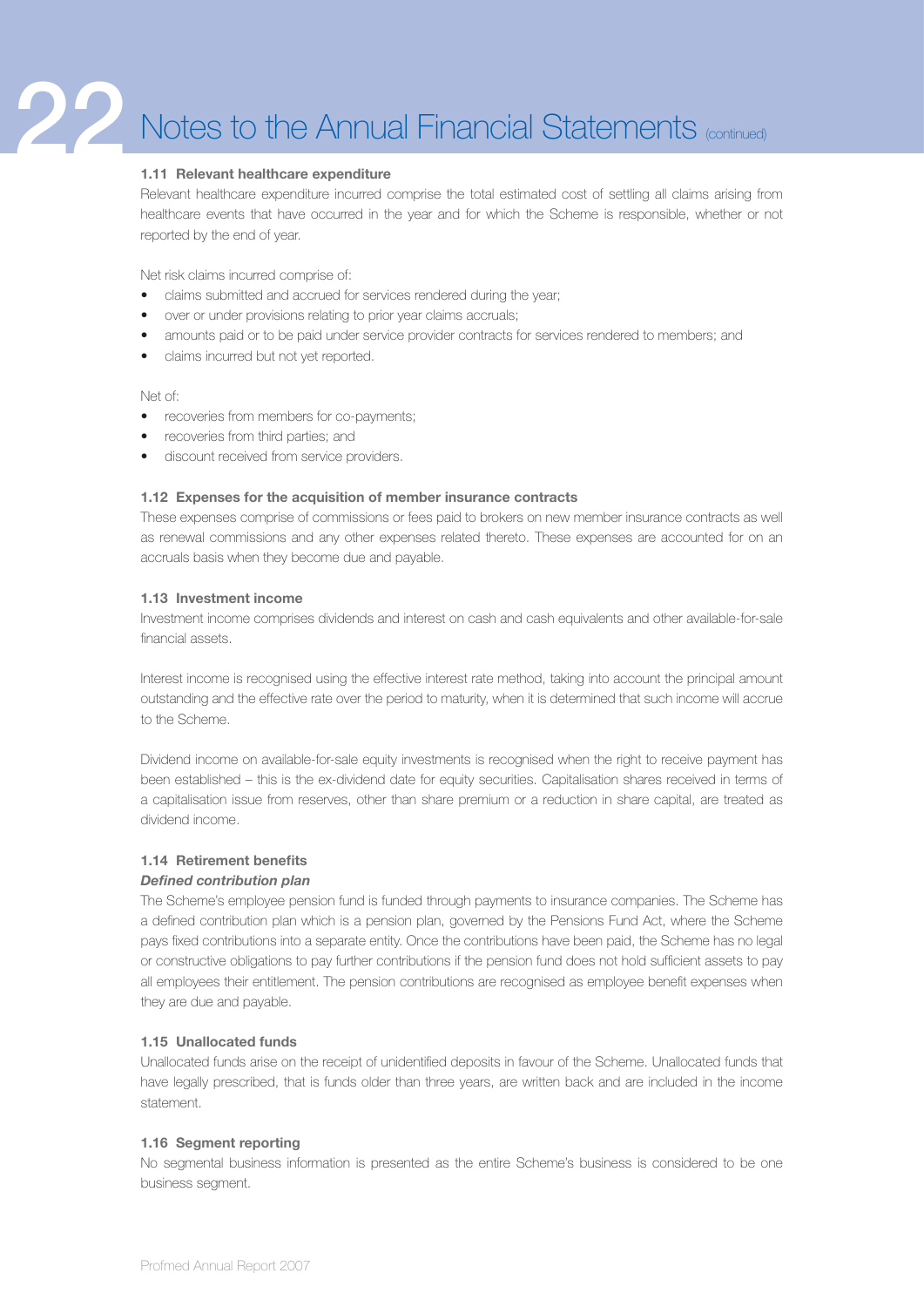



#### **2.** Office furniture and equipment

|                             | <b>Office</b><br>equipment<br><b>R'000</b> | <b>Office</b><br><b>furniture</b><br><b>R'000</b> | <b>Total</b><br><b>R'000</b> |
|-----------------------------|--------------------------------------------|---------------------------------------------------|------------------------------|
| Year ended 31 December 2007 |                                            |                                                   |                              |
| Opening carrying amount     | 251                                        | 144                                               | 395                          |
| Acquired during the year    | 4                                          |                                                   | $\overline{4}$               |
| Depreciation charge         | (98)                                       | (18)                                              | (116)                        |
| Closing carrying amount     | 157                                        | 126                                               | 283                          |
|                             |                                            |                                                   |                              |
| Cost or valuation           | 326                                        | 182                                               | 508                          |
| Accumulated depreciation    | (169)                                      | (56)                                              | (225)                        |
| Carrying amount             | 157                                        | 126                                               | 283                          |
|                             |                                            |                                                   |                              |
| Year ended 31 December 2006 |                                            |                                                   |                              |
| Opening carrying amount     | 56                                         | 151                                               | 207                          |
| Acquired during the year    | 247                                        | 10                                                | 257                          |
| Depreciation charge         | (52)                                       | (17)                                              | (69)                         |
| Closing carrying amount     | 251                                        | 144                                               | 395                          |
|                             |                                            |                                                   |                              |
| Cost or valuation           | 344                                        | 182                                               | 526                          |
| Accumulated depreciation    | (93)                                       | (38)                                              | (131)                        |
| Carrying amount             | 251                                        | 144                                               | 395                          |
|                             |                                            |                                                   |                              |
| Year ended 31 December 2005 |                                            |                                                   |                              |
| Cost or valuation           | 97                                         | 172                                               | 269                          |
| Accumulated depreciation    | (41)                                       | (21)                                              | (62)                         |
| Carrying amount             | 56                                         | 151                                               | 207                          |

#### **3. Analysis of carrying amounts of financial assets and liabilities per category**

|                                                    | 2007         | 2006         |
|----------------------------------------------------|--------------|--------------|
|                                                    | <b>R'000</b> | <b>R'000</b> |
| Avaliable-for-sale financial assets                |              |              |
| - Non-current portion                              | 95 238       | 146 084      |
| - Current portion                                  | 153 782      | 130 469      |
|                                                    |              |              |
| Cash and cash equivalents                          | 103886       | 49 275       |
|                                                    |              |              |
| Accounts receivable                                |              |              |
| - Loans and receivables                            | 2 2 4 4      | 1676         |
| - Insurance receivables                            | 410          | 232          |
|                                                    |              |              |
| Accounts payable                                   |              |              |
| - Financial liabilities measured at amortised cost | 9996         | 5 0 0 4      |
| - Insurance payables                               | 46 423       | 38 132       |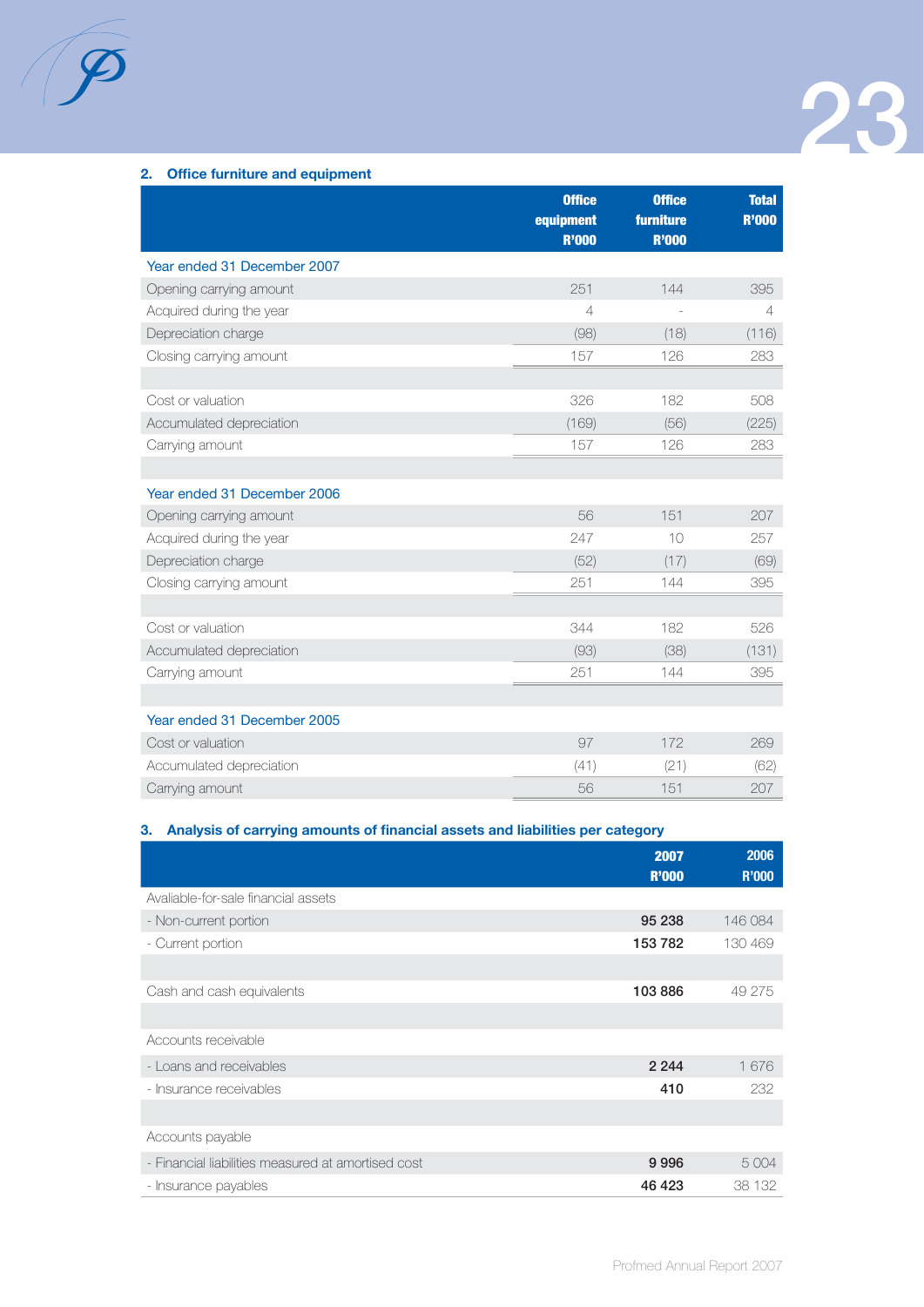#### **4.** Available-for-sale financial assets

**24**

|                                                           | <b>Notes</b> | 2007<br><b>R'000</b> | 2006<br><b>R'000</b> |
|-----------------------------------------------------------|--------------|----------------------|----------------------|
| Beginning of the year                                     |              | 321 383              | 289 239              |
| Capital contribution                                      |              |                      | 6 0 0 0              |
| Withdrawals                                               |              |                      |                      |
| - Day-to-day cash management                              |              | (3848)               | (13 900)             |
| - Change of asset managers                                |              | (347182)             |                      |
| Amount invested with the new asset managers               |              | 347 182              |                      |
|                                                           |              |                      |                      |
| Net realised gains                                        | 15           | 39 7 21              | 21 403               |
| Brought forward realised gains                            |              | 28 769               | 18 4 15              |
| Realised gains on investment acquired during current year |              | 10 952               | 2988                 |
|                                                           |              |                      |                      |
| Asset management fees                                     | 17           | (839)                | (700)                |
| Unrealised fair value movement                            |              | (27102)              | (246)                |
| Unrealised fair value loss                                | 15           | (2746)               |                      |
|                                                           |              |                      |                      |
| Investment income                                         |              |                      |                      |
| - Interest                                                | 15           | 21 824               | 17 055               |
| - Dividends                                               | 15           | 913                  | 2532                 |
|                                                           |              |                      |                      |
| Fair value at the end of the year                         |              | 349 306              | 321 383              |
| Less: Classified as cash and cash equivalents             | 6            | (100 286)            | (44830)              |
| Less: Available-for-sale financial assets - current       |              | (153 782)            | (130 469)            |
| Available-for-sale financial assets                       |              | 95 238               | 146 084              |
|                                                           |              |                      |                      |
| <b>Classified as:</b>                                     |              |                      |                      |
| Available-for-sale financial assets                       |              |                      |                      |
| - Non-current                                             |              |                      |                      |
| - Listed equities                                         |              | 95 238               | 88 501               |
| - Money market and bond instruments                       | 25.2         |                      | 57 583               |
| Available-for-sale financial assets                       |              | 95 238               | 146 084              |

Available-for-sale financial instruments are denominated in RSA Rand. Money market instruments redeemable in three months or less are classified as cash and cash equivalents. None of the available-for-sale financial assets are either past due or impaired. The weighted average effective interest rate on money market instruments was 8.96% (2006: 7.55%).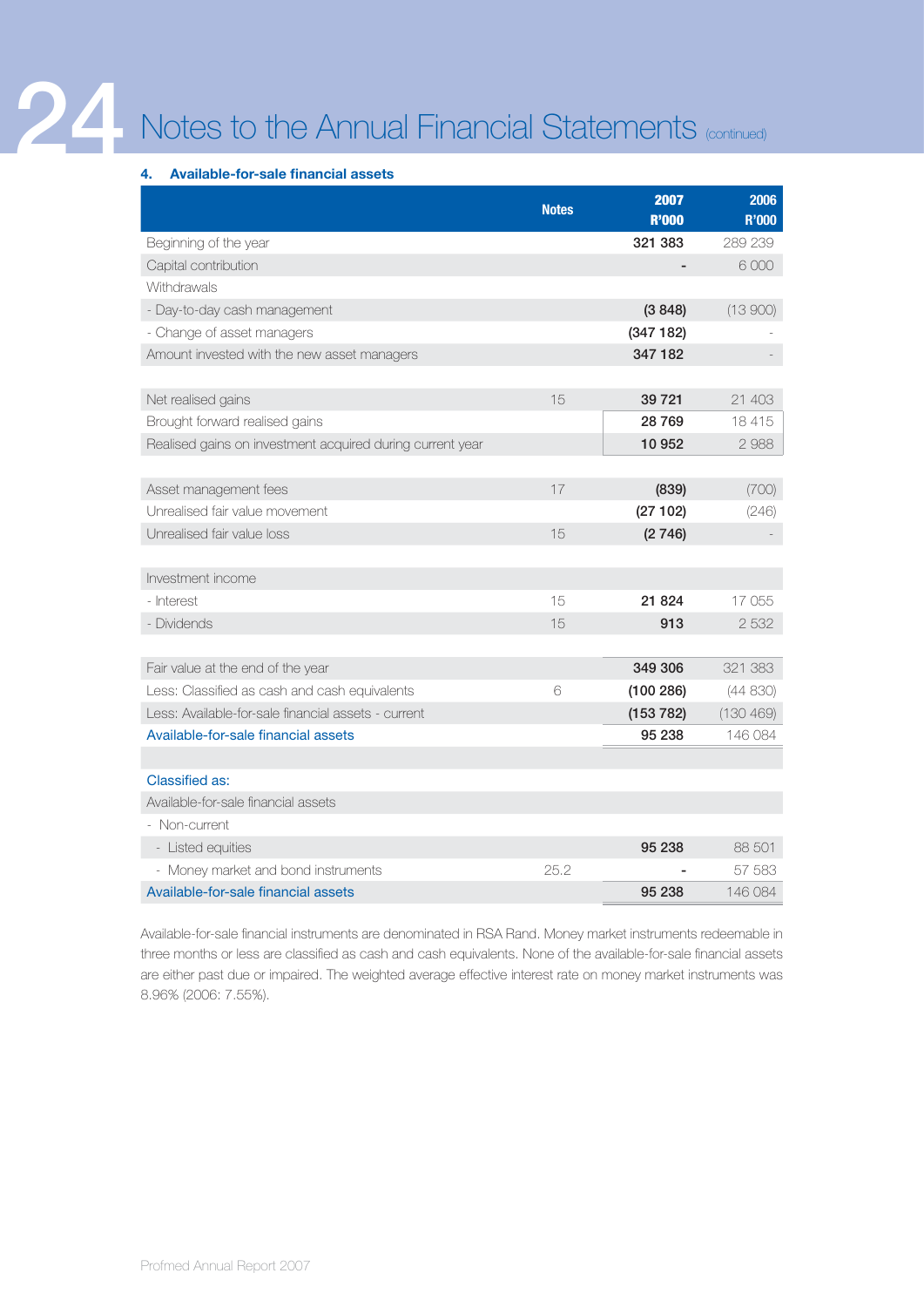



#### **5. Accounts receivable**

|                                   | 2007<br><b>R'000</b> | 2006<br><b>R'000</b> |
|-----------------------------------|----------------------|----------------------|
| Contributions outstanding         | 410                  | 232                  |
| Receivable from service providers | 340                  | 306                  |
| Recoveries from members           | 85                   | 171                  |
| Accrued interest                  | 2029                 | 1 659                |
|                                   |                      |                      |
| Impairment provision              | (210)                | (460)                |
| Current portion                   | 2654                 | 908                  |

As at 31 December 2007, the carrying amounts of accounts receivable approximated their fair value. Interest is not charged on overdue balances.

#### **6. Cash and cash equivalents**

|                          | <b>Notes</b> | 2007<br><b>R'000</b> | 2006<br><b>R'000</b> |
|--------------------------|--------------|----------------------|----------------------|
| Cash at bank and on hand |              | 3467                 | 4 4 4 5              |
| Short-term bank deposits |              | 133                  |                      |
| Money market instruments | 4            | 100 286              | 44 830               |
|                          |              | 103886               | 49 275               |

#### **7. Member savings plan accounts**

|                                              | <b>Notes</b> | 2007<br><b>R'000</b>     | 2006<br><b>R'000</b> |
|----------------------------------------------|--------------|--------------------------|----------------------|
| Balance at beginning of the year             |              | 275                      | 15 081               |
| Payments made on behalf of members           | 11           | $\overline{\phantom{a}}$ | (650)                |
|                                              |              | 275                      | 14 431               |
| Repayment with termination of savings option |              |                          | (14 156)             |
| Balance due to members as at 31 December     |              | 275                      | 275                  |

The member savings accounts contained a demand feature, which arises from the fact that Regulation 10 of the Medical Schemes Act 131 of 1998, as amended, requires any credit balance on a member's savings account to be taken as a cash benefit when the member terminates his or her membership of the Scheme or membership option, and enrols in another benefi t option or medical scheme without a savings account or does not enrol in another medical scheme. For this reason, as required by paragraph 49 of IAS 39, the fair values of the savings accounts are not less than the amounts payable on demand. The amounts were not discounted, due to the demand features.

From 2006 the Scheme no longer had member savings accounts and the identifiable credit balances were repaid four months after year-end when the December 2005 claims were settled. The balance is due to unclaimed credit balances that will be written back to income after they have prescribed.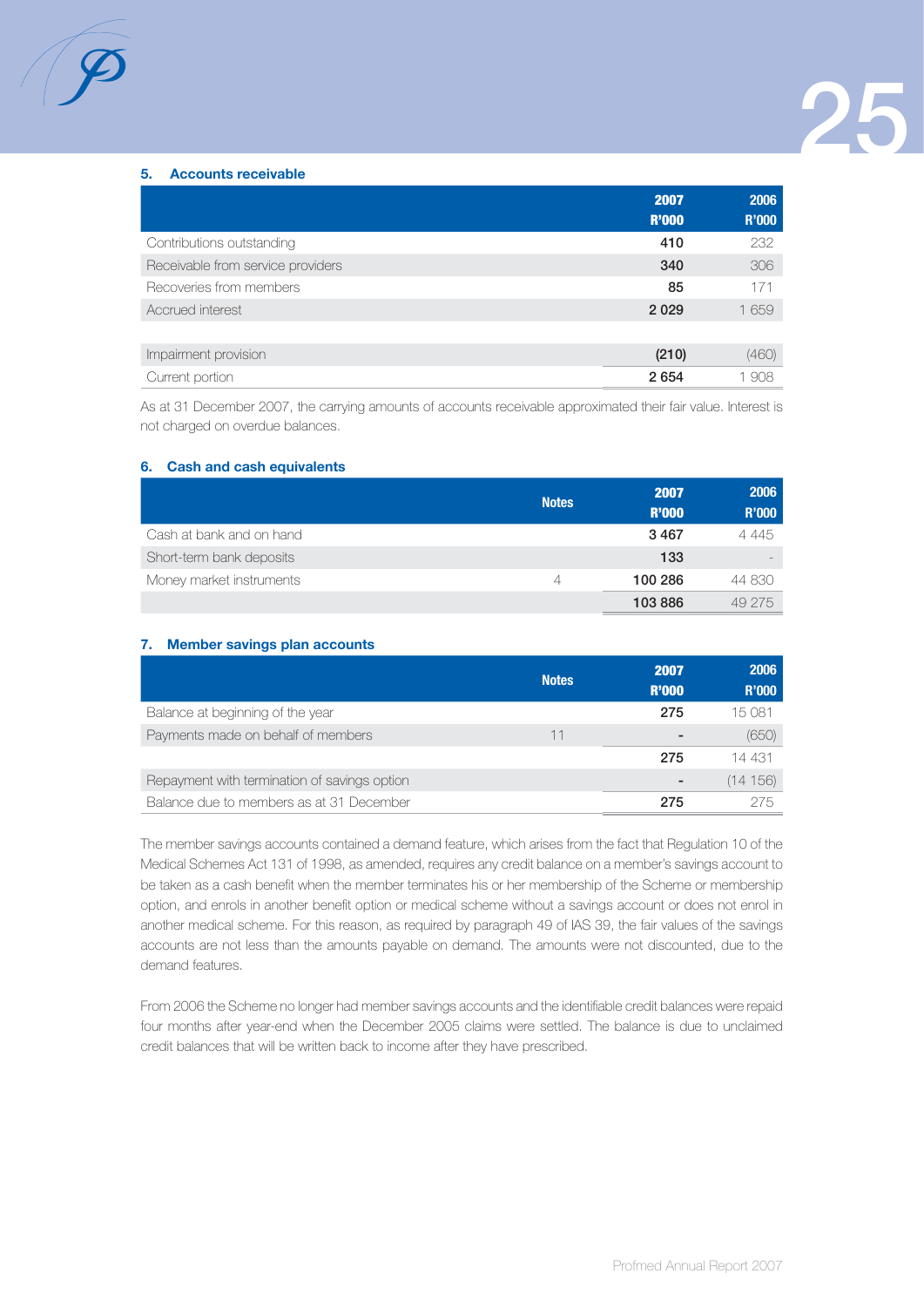#### **8. Accounts payable**

**26**

|                                       | 2007<br><b>R'000</b> | 2006<br><b>R'000</b> |
|---------------------------------------|----------------------|----------------------|
| Net contributions received in advance | 1 0 2 7              | 856                  |
| Reported claims not yet paid          | 12 3 23              | 11 367               |
| Payable to PPS Insurance Company Ltd  | 852                  | 696                  |
| Member and provider credit balances   | 49                   | 177                  |
| Sundry accounts payable               | 8 0 6 8              | 3275                 |
|                                       | 22 3 19              | 16371                |

As at 31 December 2007, the carrying amounts of accounts payable approximated their fair value because of the short-term maturities of these liabilities.

#### **9. Outstanding claims provision**

|                                                   | 2007<br><b>R'000</b> | 2006<br><b>R'000</b> |
|---------------------------------------------------|----------------------|----------------------|
| Analysis of movements in outstanding claims       |                      |                      |
| Balance at beginning of year                      | 26 7 65              | 32 441               |
| Payments in respect of prior year                 | (27197)              | (23 729)             |
| Under/(over) provision in prior year written back | 432                  | (8712)               |
| Adjustment for current year                       | 34 100               | 26765                |
| Balance at end of year                            | 34 100               | 26765                |

#### **Analysis of movements in provision arising from liability adequacy test**

The liability adequacy test was performed and no additional provision was required.

There are some sources of uncertainty that need to be considered in the estimate of the liability that the Scheme will ultimately pay for claims made under insurance contracts. Initial estimates are made relating to the best calculations on reported claims and derived as the claims process develops. All estimates are revised and adjusted at year-end by management.

#### **Process used to determine the assumptions**

The process used to determine the assumptions is intended to result in neutral estimates of the most likely or expected outcome. The sources of data used as inputs for the assumptions are internal, using detailed studies that are carried out annually. There is more emphasis on current trends, and where in early years there is insufficient information to make a reliable best estimate of claims development, prudent assumptions are used.

Each notified claim is assessed on a separate, case by case basis with due regard to the claim circumstances, information available from managed care: management services and historical evidence of the size of similar claims. The provisions are based on information currently available. However, the ultimate liabilities may vary as a result of subsequent developments. The impact of many of the items affecting the ultimate costs of the loss is difficult to estimate. The process of estimation also differs by category of claims such as in-hospital, chronic and outpatient risk benefits due to differences in claim complexity, the volume of claims, individual severity of claims, determining the occurrence date of a claim, and reporting lags.

The cost of the outstanding claims provision is estimated using the Chain Ladder method. This model extrapolates the development of paid and incurred claims, average cost per claim and ultimate claim numbers for each benefit year based upon observed development of earlier years and expected loss ratios. Run-off triangles are used in situations where it takes time after the treatment date for the full extent of the claims to become known. It is assumed that payments will emerge in a similar way in each service month. The proportional increase in known cumulative payments from one development month to the next can then be used to calculate payments for future development months.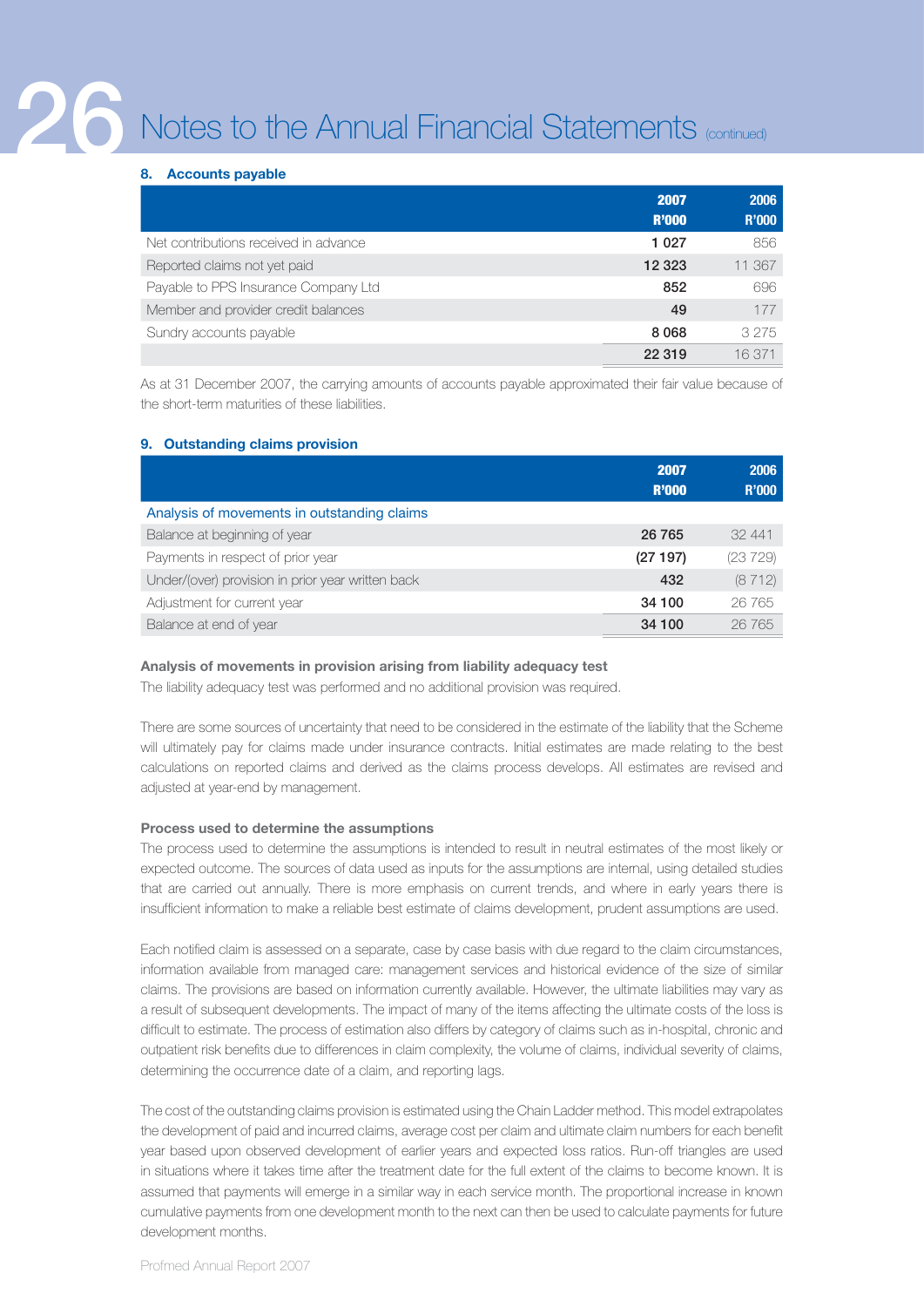



The actual method or blend of methods used varies by benefit year being considered, categories of claims and observed historical claims development. To the extent that these methods use historical claims development information they assume that the historical claims development pattern will occur again in the future. There are reasons why this may not be the case, which, insofar as they can be identified, have been allowed for by modifying the methods. Such reasons include:

- changes in processes that affect the development /recording of claims paid and incurred;
- economic, legal, political and social trends (resulting in different than expected levels of inflation and/or minimum medical benefits to be provided);
- changes in composition of members and their dependants; and
- random fluctuations, including the impact of large losses.

#### **Assumptions**

The outstanding claims provisions are calculated based on claim processing patterns over the previous 12 months. Due to the large size of the Scheme membership base, no adjustment to the data is made for outliers or large claims. The assumptions that have the greatest effect on the measurement of the outstanding claims provision are the expected claims ratios for the most recent benefit years for the in-hospital, chronic and outpatient categories of claims. These are used for assessing the outstanding claims provision for the 2007 benefit year. Due to the fact that 94% of claims are paid within three months of the date of service, no allowance for discounting of claims costs is made.

#### **Changes in assumptions and sensitivities to changes in key variables**

The table below outlines the sensitivity of insured liability estimates to particular movements in assumptions used in the estimation process. It should be noted that this is a deterministic approach with no correlations between the key variables. For each sensitivity illustrated, all other assumptions have been left unchanged.

Where variables are considered to be immaterial, no impact has been assessed for insignificant changes to these variables. Particular variables may not be considered material at present. However, should the materiality level of an individual variable change, assessment of changes to that variable in the future may be required.

An analysis of sensitivity around various scenarios for the general medical insurance business provides an indication of the adequacy of the Scheme's estimation process. The Scheme believes that the liability for claims reported in the balance sheet is adequate. However, it recognises that the process of estimation is based upon certain variables and assumptions which could differ when claims arise.

|                                             | <b>Change in</b><br>variable<br>$\frac{9}{6}$ | <b>Change in</b><br><b>liability</b><br>2007<br><b>R'000</b> | <b>Change in</b><br><b>liability</b><br>2006<br><b>R'000</b> |
|---------------------------------------------|-----------------------------------------------|--------------------------------------------------------------|--------------------------------------------------------------|
| In-hospital claims ratio                    | 1% increase                                   | 1930                                                         | 1762                                                         |
| Chronic claims ratio                        | 1% increase                                   | 261                                                          | 279                                                          |
| Manual claims as percentage of total claims | 1% increase                                   | 352                                                          | 312                                                          |

This analysis is prepared for a change in a specified variable with other assumptions remaining constant. The change in liability also represents the absolute change in surplus/(deficit) for the period. It should be noted that increases in liabilities will result in decreases in surplus and vice versa. These reasonable possible changes in key variables do not result in any changes directly in reserves.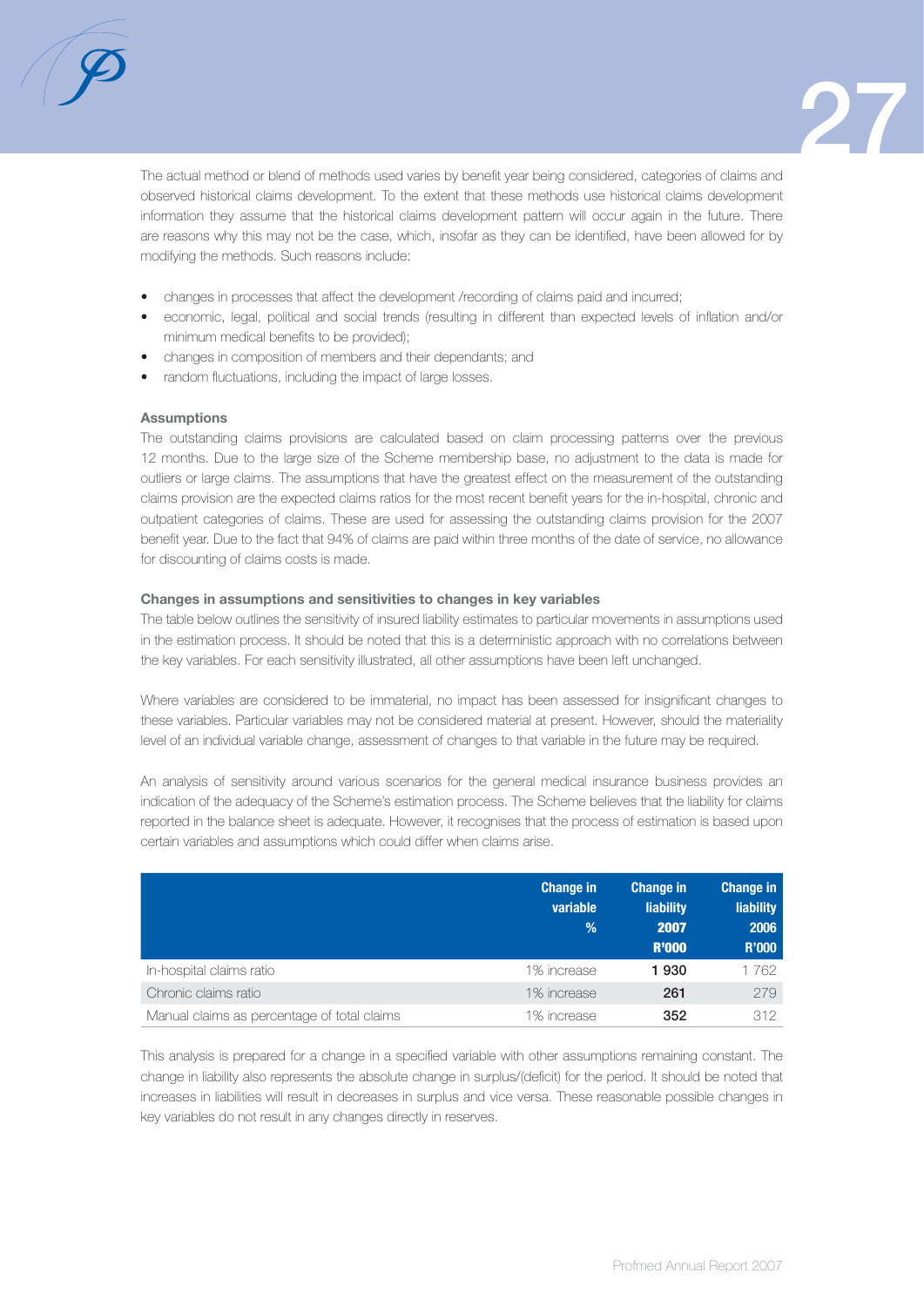#### **10. Net contribution income**

**28**

|                         | 2007<br><b>R'000</b> | 2006<br><b>R'000</b> |
|-------------------------|----------------------|----------------------|
|                         |                      |                      |
| Net contribution income | 526 133              | 490 008              |

#### **11. Relevant healthcare expenditure**

|                                                        | <b>Notes</b> | 2007<br><b>R'000</b> | 2006<br><b>R'000</b> |
|--------------------------------------------------------|--------------|----------------------|----------------------|
| Current year claims paid                               |              | 462782               | 414759               |
|                                                        |              |                      |                      |
| Movement in outstanding claims provision               |              | 7 3 3 5              | (5676)               |
| Payments in respect of prior year                      | $\Theta$     | (27197)              | (23 729)             |
| Under/(over) provision in prior year                   | 9            | 432                  | (8712)               |
| Adjustment for current year                            | $\Omega$     | 34 100               | 26 7 65              |
|                                                        |              |                      |                      |
| Less: Claims paid/charged to members' savings accounts | 7            |                      | (650)                |
| Claims incurred                                        |              | 470 117              | 408 433              |
| Less: Third party claim recoveries                     |              | (1061)               | (282)                |
|                                                        |              | 469 056              | 408.<br>151          |

#### **12. Managed care: management services**

|                                                         | 2007<br><b>R'000</b> | 2006<br><b>R'000</b> |
|---------------------------------------------------------|----------------------|----------------------|
| Hospital pre-authorisation, case and disease management | 5 0 4 3              | 4514                 |
| Current year expense                                    | 5 0 4 3              | 4 906                |
| Prior year overprovision                                |                      | (392)                |
|                                                         |                      |                      |
| Pharmacy benefits and clinical risk management services | 3686                 | 3597                 |
| Emergency medical transportation service                | 257                  | 266                  |
| Travel insurance                                        | 434                  |                      |
| Optical management                                      | 304                  |                      |
|                                                         | 9 7 2 4              | 8.377                |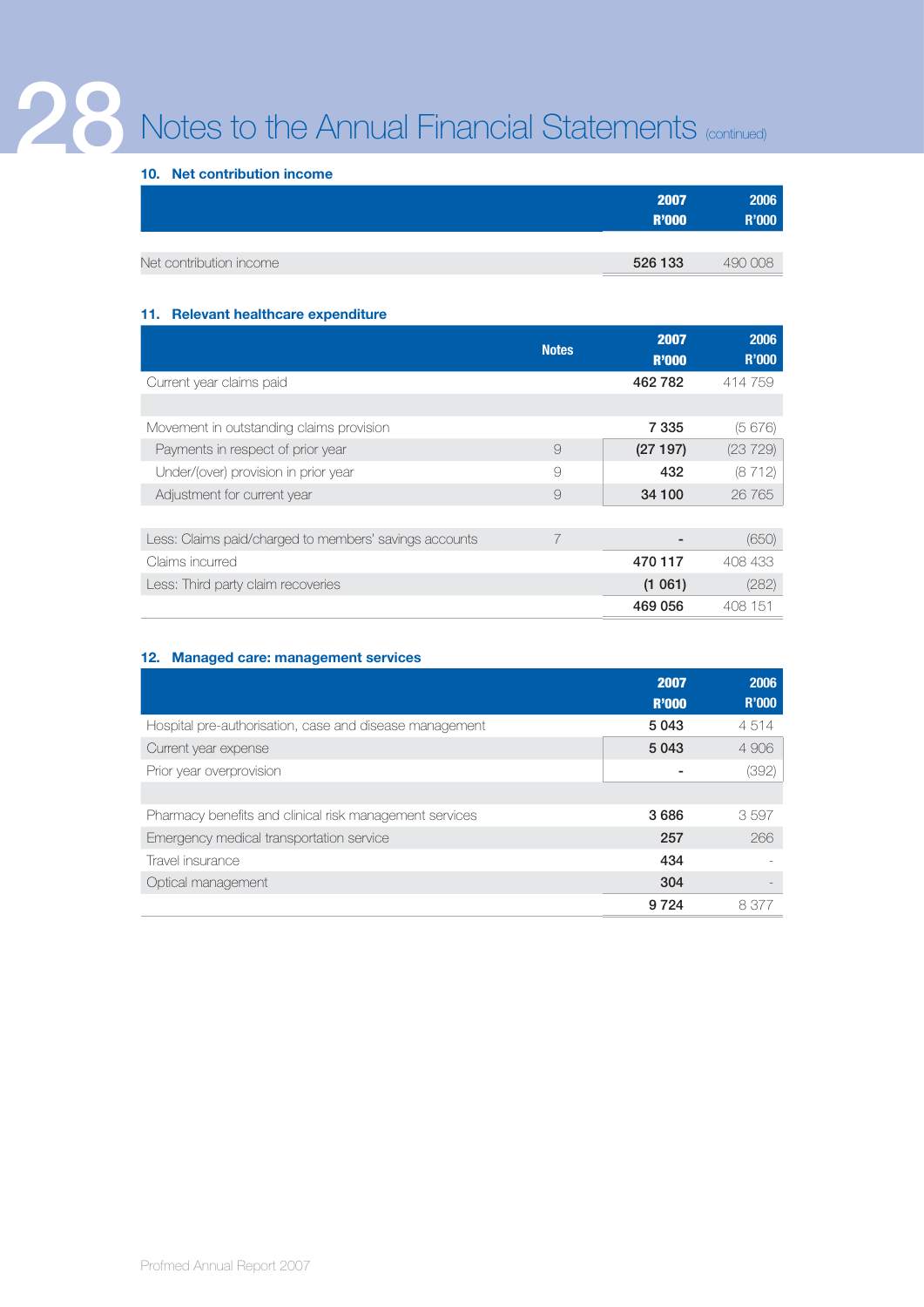



#### **13. Administration expenditure**

|                                                    | 2007<br><b>R'000</b> | 2006<br>R'000 |
|----------------------------------------------------|----------------------|---------------|
| Core administration fees                           |                      |               |
| PPS Medical Scheme Administrator (Pty) Ltd         | 37 199               | 36879         |
|                                                    |                      |               |
| Expenses incurred on change of administrators      |                      |               |
| Paid to PPS Medical Scheme Administrator (Pty) Ltd | 7980                 | 2 2 8 0       |
|                                                    |                      |               |
| <b>Audit fees</b>                                  | 608                  | 818           |
| - Transition audit                                 |                      | 285           |
| - Statutory audit                                  | 355                  | 367           |
| - Interim audit                                    | 253                  | 166           |
|                                                    |                      |               |
| <b>Actuarial fees</b>                              | 359                  | 710           |
| Association fees                                   | 58                   | 187           |
| Bank charges                                       | 560                  | 506           |
| Computer expenses                                  | 83                   | 28            |
| Council for Medical Schemes expenses               | 304                  | 283           |
| Depreciation                                       | 116                  | 69            |
| Entertainment                                      | 21                   | 11            |
| Internal audit fees                                | 65                   | 11            |
| Legal fees                                         | 685                  | 70            |
| Marketing expenses                                 | 1871                 | 793           |
| Principal Officer remuneration                     | 1 0 6 2              | 965           |
| Printing and stationery                            | 1922                 | 965           |
| Professional fees                                  | 228                  | 332           |
| Professional indemnity insurance premiums          | 137                  | 169           |
| PPS Insurance – other services                     | 7837                 | 8 2 7 0       |
| Staff remuneration                                 | 1780                 | 1577          |
| Telephone, postage and fax                         | 414                  | 744           |
| Travel, accommodation and conferences              | 230                  | 261           |
| Trustees' remuneration and considerations          | 1 7 1 9              | 1 0 6 0       |
| Other expenses                                     | 170                  | 149           |
|                                                    | 65 408               | 57 137        |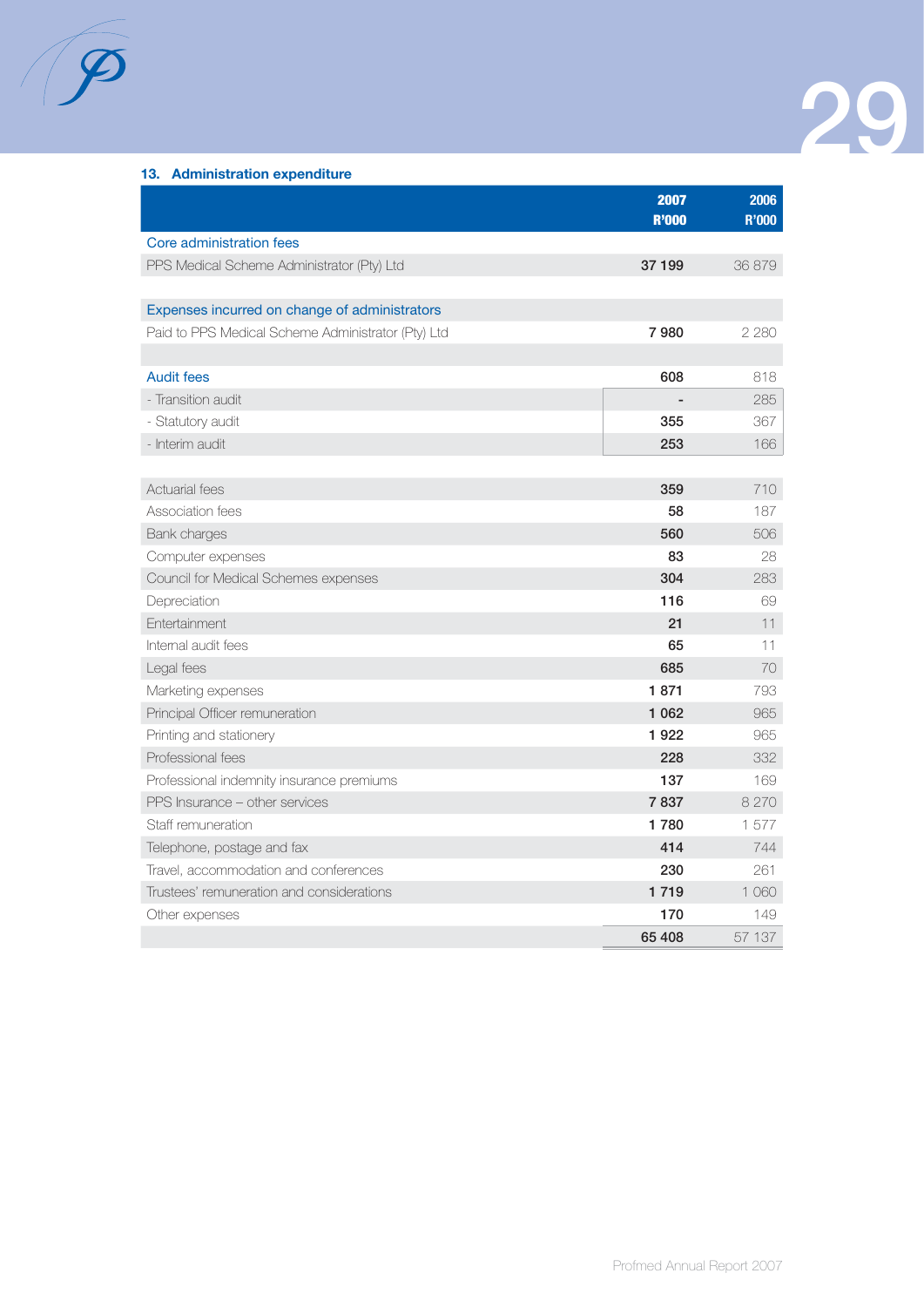#### **14. Broker service fees**

**30**

|                                          | 2007<br><b>R'000</b> | 2006<br><b>R'000</b> |
|------------------------------------------|----------------------|----------------------|
| Brokers fees                             | 2 3 1 6              | 2 2 5 9              |
| Other distribution costs paid to brokers |                      |                      |
|                                          | 2 3 1 6              | 2259                 |

#### **15. Investment income**

|                                                                   | 2007         | 2006         |
|-------------------------------------------------------------------|--------------|--------------|
|                                                                   | <b>R'000</b> | <b>R'000</b> |
| Dividend income                                                   | 913          | 2532         |
|                                                                   |              |              |
| Interest income                                                   | 23 976       | 18773        |
| - Available-for-sale financial assets                             | 21 8 24      | 17 055       |
| - Call and current bank accounts                                  | 2 1 5 2      | 1718         |
|                                                                   |              |              |
| Net realised gains on available-for-sale financial assets         | 39 7 21      | 21 403       |
| Unrealised fair value loss on available-for-sale financial assets | (2746)       |              |
|                                                                   | 61 864       | 42 708       |
|                                                                   |              |              |
| Net realised gains on available-for-sale financial assets         |              |              |
| Realised gains on financial assets – available-for-sale:          | 39 7 21      | 21 403       |
| - Equity securities                                               | 39 7 21      | 21 403       |
|                                                                   | 39 7 21      | 21.403       |

#### **16. Sundry income**

|                                           | 2007<br><b>R'000</b> | 2006<br>R'000 |
|-------------------------------------------|----------------------|---------------|
| Prescribed amounts written back to income | 617                  | 872           |
| Donations received                        |                      | 121           |
| Profit on the sale of equipment           | 15                   |               |
|                                           | 632                  |               |

#### **17. Asset management fees**

|                      | 2007<br><b>R'000</b> | 2006<br>R'000 |
|----------------------|----------------------|---------------|
| Current year expense | 839                  | 700           |

This expense is charged as a percentage of the total value of investments managed by the asset management company.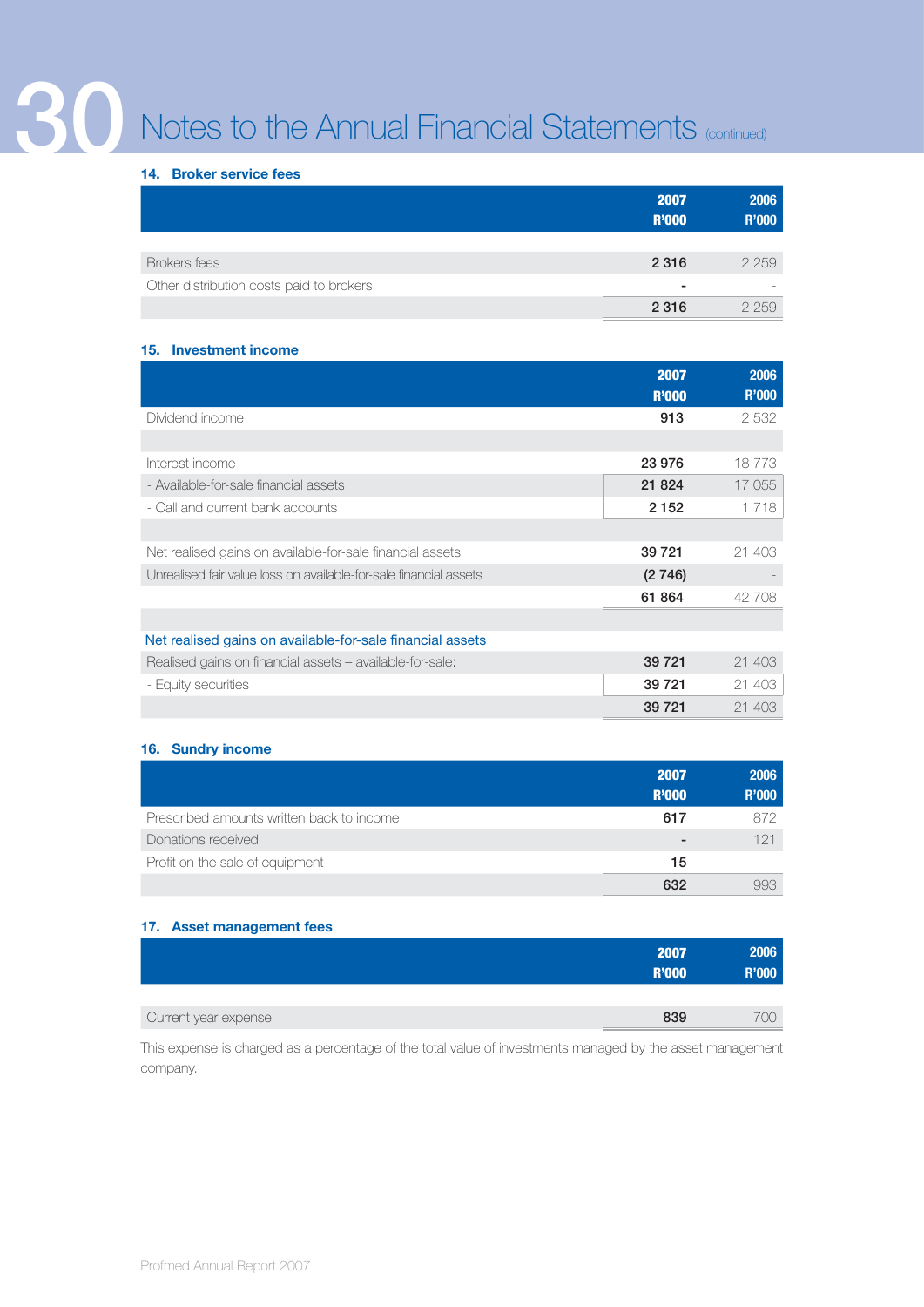



#### **18. Trustee and committee remuneration**

The tables below record the remuneration and consideration paid to Trustees and other committee members during 2006 and 2007:

| 31 December<br>2007 | meeting<br>attendance<br>Fees for | Fees for<br>holding<br>of office | consultancy<br>services<br>Fees for | <b>Allowances</b> | remuneration<br><b>Total</b> | Training    | Conference<br>fees | accommodation<br><b>Travel and</b> | reimbursements<br>disbursements,<br><b>Other</b> | Total<br>considerations |
|---------------------|-----------------------------------|----------------------------------|-------------------------------------|-------------------|------------------------------|-------------|--------------------|------------------------------------|--------------------------------------------------|-------------------------|
|                     | <b>Rand</b>                       | <b>Rand</b>                      | <b>Rand</b>                         | <b>Rand</b>       | <b>Rand</b>                  | <b>Rand</b> | <b>Rand</b>        | <b>Rand</b>                        | <b>Rand</b>                                      | <b>Rand</b>             |
| Dr MM Bhikhoo*      | 182 000                           |                                  |                                     |                   | 182 000                      |             | 4843               | 20 592                             |                                                  | 207 435                 |
| Mr M Brown          | 15 925                            |                                  |                                     |                   | 15 925                       |             |                    | 1570                               |                                                  | 17495                   |
| Dr SA Craven*       | 79 600                            |                                  |                                     |                   | 79 600                       |             |                    | 58 196                             |                                                  | 137 796                 |
| Ms G Ho-Tong        | 5 000                             |                                  |                                     |                   | 5 0 0 0                      |             |                    | 144                                |                                                  | 5 1 4 4                 |
| Mr E Huggett*       | 46 700                            |                                  |                                     |                   | 46 700                       |             |                    | 18 228                             |                                                  | 64 928                  |
| Mr KG Mockler       | 36 900                            |                                  | 22 200                              |                   | 59 100                       |             |                    | 9932                               |                                                  | 69 032                  |
| Dr E Nkosi*         | 44 900                            |                                  |                                     |                   | 44 900                       |             |                    | 15 708                             |                                                  | 60 608                  |
| Dr Y Omar Carrim*   | 24 100                            |                                  |                                     |                   | 24 100                       |             |                    | 2820                               |                                                  | 26 920                  |
| Ms EL Prins*        | 166 380                           | 17 500                           |                                     |                   | 183 880                      |             | 19 990             | 27 633                             |                                                  | 231 503                 |
| Ms FK Robertson*    | 30 600                            | 15 000                           |                                     |                   | 45 600                       |             |                    | 2 3 0 4                            |                                                  | 47 904                  |
| Dr RD Shuttleworth* | 67 300                            |                                  |                                     |                   | 67 300                       |             |                    | 56 880                             |                                                  | 124 180                 |
| Mr R Stoutjesdyk*   | 22 400                            |                                  |                                     |                   | 22 400                       |             |                    | 1651                               |                                                  | 24 051                  |
| Mr RN Theunissen*   | 57 150                            |                                  |                                     |                   | 57 150                       |             |                    | 15 348                             |                                                  | 72 498                  |
| Dr EJ Thorburn*     | 204 680                           | 49 500                           |                                     |                   | 254 180                      | 1800        | 11 2 20            | 34 296                             |                                                  | 301 496                 |
| Dr HS van Riet*     | 90 050                            |                                  |                                     |                   | 90 050                       |             |                    | 72 522                             |                                                  | 162 572                 |
| Mr G Warrender*     | 145 000                           |                                  |                                     |                   | 145 000                      |             |                    | 20 664                             |                                                  | 165 664                 |
| Total               | 1218685                           | 82 000                           | 22 200                              |                   | 1 322 885                    | 1800        | 36 053             | 358 488                            |                                                  | 1719226                 |

| 31 December<br>2006 | meeting<br>attendance<br>Fees for | holding<br>of office<br>Fees for | consultancy<br>services<br>Fees for | <b>Allowances</b> | remuneration<br>Total | <b>Training</b> | Conference<br>tees | accommodation<br>Travel and | disbursements,<br>reimbursements<br><b>Other</b> | <b>Total</b><br>considerations |
|---------------------|-----------------------------------|----------------------------------|-------------------------------------|-------------------|-----------------------|-----------------|--------------------|-----------------------------|--------------------------------------------------|--------------------------------|
|                     | <b>Rand</b>                       | <b>Rand</b>                      | <b>Rand</b>                         | <b>Rand</b>       | <b>Rand</b>           | <b>Rand</b>     | <b>Rand</b>        | <b>Rand</b>                 | <b>Rand</b>                                      | <b>Rand</b>                    |
| Dr MM Bhikhoo*      | 105 200                           |                                  |                                     |                   | 105 200               |                 |                    | 1846                        |                                                  | 107 046                        |
| Mr M Brown          | 26 847                            |                                  |                                     |                   | 26 847                |                 |                    | 2 3 2 6                     |                                                  | 173<br>29                      |
| Dr SA Craven*       | 60 400                            |                                  |                                     |                   | 60 400                |                 |                    | 36 147                      |                                                  | 96 547                         |
| Ms G Ho-Tong        | 22 500                            |                                  |                                     |                   | 22 500                |                 |                    | 720                         |                                                  | 23 2 20                        |
| Mr KG Mockler       | 38 980                            |                                  | 21 600                              |                   | 60 580                |                 |                    | 5839                        |                                                  | 66419                          |
| Dr Y Omar Carrim*   | 50 300                            |                                  |                                     |                   | 50 300                |                 |                    | 5 2 8 0                     |                                                  | 55 580                         |
| Ms EL Prins*        | 89 500                            |                                  |                                     |                   | 89 500                |                 | 4 0 9 5            | 16 449                      |                                                  | 110 044                        |
| Ms FK Robertson*    | 65 800                            | 30 000                           |                                     |                   | 95 800                |                 |                    | 4 4 5 8                     |                                                  | 100 258                        |
| Dr RD Shuttleworth  | 24 900                            |                                  |                                     |                   | 24 900                |                 |                    | 12797                       |                                                  | 37 697                         |
| Mr R Stoutjesdyk*   | 59 300                            |                                  |                                     |                   | 59 300                |                 |                    | 4831                        |                                                  | 64 131                         |
| Dr EJ Thorburn*     | 116 300                           | 45 000                           |                                     |                   | 161 300               |                 | 4 0 9 5            | 12 302                      |                                                  | 177 697                        |
| Dr HS van Riet*     | 59 900                            |                                  |                                     |                   | 59 900                |                 |                    | 43 607                      |                                                  | 103 507                        |
| Mr G Warrender*     | 85 200                            |                                  |                                     |                   | 85 200                |                 |                    | 3024                        |                                                  | 88 224                         |
| Total               | 805 127                           | 75000                            | 21600                               |                   | 901727                |                 | 8190               | 149626                      |                                                  | 1059543                        |

\* Members of the Board of Trustees in office during the year. Trustee appointment, election and resignation dates are disclosed in the Report of the Board of Trustees.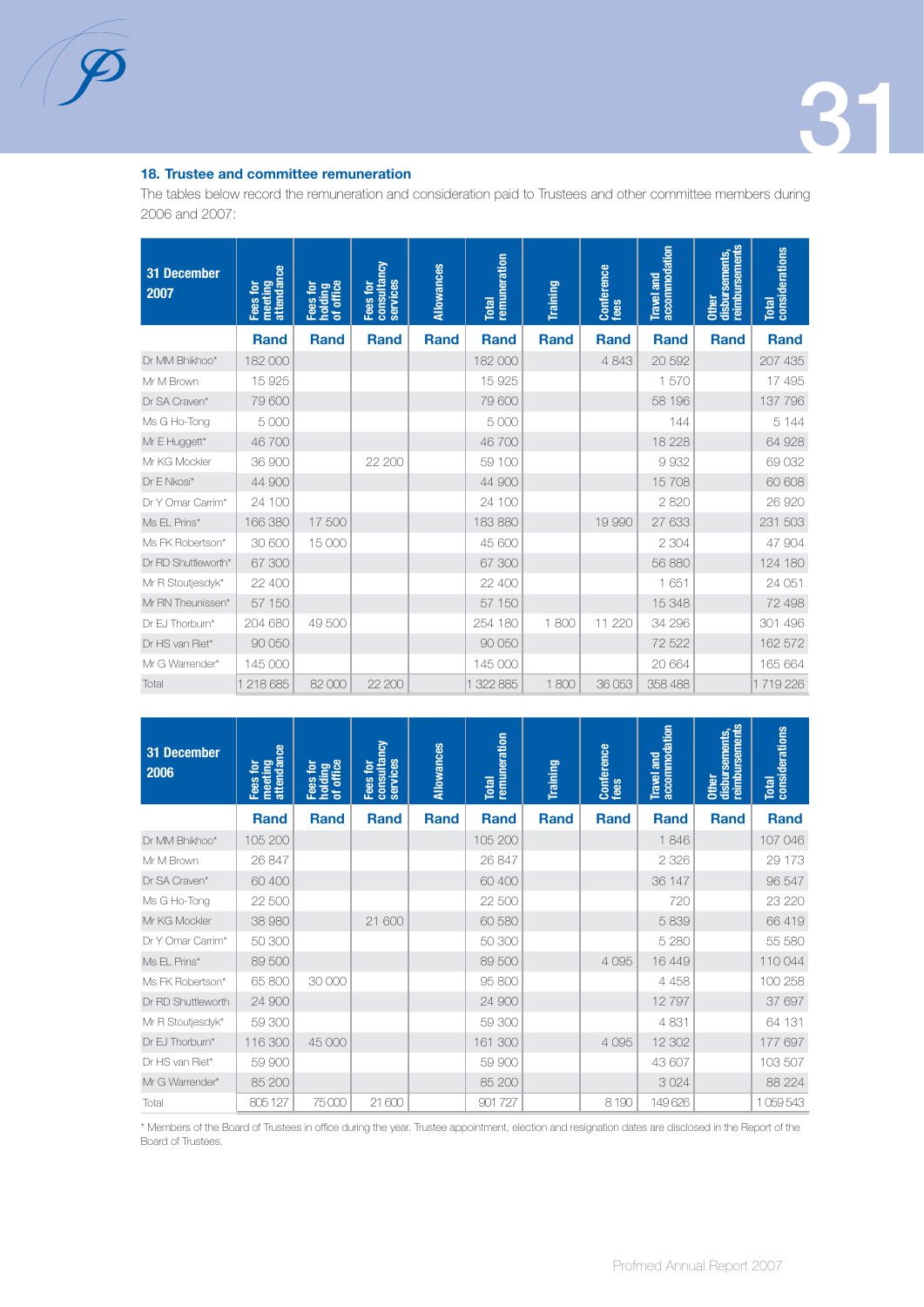#### **19. Cash generated from operations per cashflow statement**

**32**

|                                                           | <b>Notes</b> | 2007<br><b>R'000</b> | 2006<br><b>R'000</b> |
|-----------------------------------------------------------|--------------|----------------------|----------------------|
|                                                           |              |                      |                      |
| Net surplus for the year                                  |              | 41 531               | 57 504               |
| Adjustments for:                                          |              |                      |                      |
| - Depreciation                                            | 13           | 116                  | 69                   |
| - Interest received                                       | 15           | (23 976)             | (18773)              |
| - Dividend income                                         | 15           | (913)                | (2532)               |
| - Realised gain on disposal of available-for-sale         |              |                      |                      |
| financial assets                                          | 15           | (39 721)             | (21 403)             |
| - Profit on sale of equipment                             | 16           | 15                   |                      |
| - Decrease in provision for impairment                    |              | (250)                | (940)                |
| - Increase/(decrease) in outstanding claims provision     |              | 7 3 3 4              | (5676)               |
| Cash flows from operations before working capital changes |              | (15868)              | 8 2 4 9              |
|                                                           |              |                      |                      |
| - Changes in working capital                              |              | 5442                 | (6859)               |
| - Decrease/(increase) in accounts receivable              | 5            | (506)                | 1 693                |
| - Increase/(decrease) in accounts payable                 | 8            | 5948                 | (8552)               |
|                                                           |              |                      |                      |
| Cash generated/(utilised) in operations                   |              | (10 426)             | 1 390                |

#### **20. Surplus/(deficit) from operations per benefit option**

The Scheme offers five benefit options, which have the following principal features:

- **ProPinnacle** Comprehensive in-hospital cover in private wards, and comprehensive chronic and day-to-day cover. GPs and specialist costs covered at Profmed Premium Tariff rates (300% of NRPL).
- **ProSecure Plus** Comprehensive in-hospital cover and private ward rates for maternity confinement. Chronic and day-to-day medical expenses and cover over and above the prescribed minimum benefits. In-hospital medical GP and specialist costs covered at Profmed Premium Tariff rates (300% of NRPL).
- **ProSecure** Comprehensive cover in-hospital, chronic and day-to-day medical expenses and cover over and above the prescribed minimum benefits.
- **ProActive Plus** Comprehensive in-hospital benefits, and cover for prescribed minimum benefits. In-hospital medical GP and specialist costs covered at Profmed Premium Tariff rates (300% of NRPL).
- **ProActive** Comprehensive in-hospital benefits, and cover for prescribed minimum benefits.

The tables opposite reflect the performance from operations per benefit option, as follows: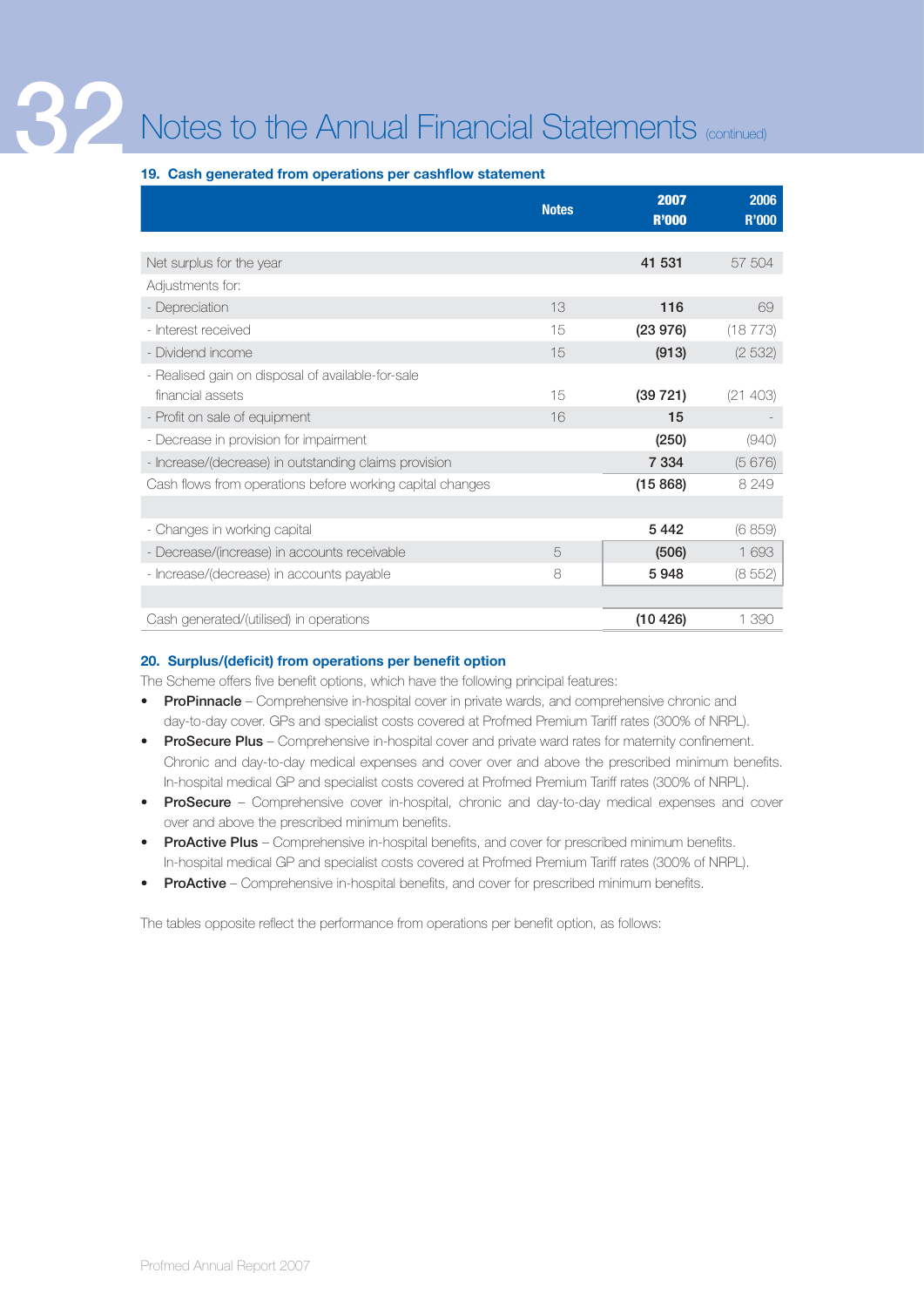



| 2007                            | ProPinnacle | ProSecure<br>Plus | ProSecure | ProActive<br>Plus | roActive | <b>R'000</b><br><b>Total</b> |
|---------------------------------|-------------|-------------------|-----------|-------------------|----------|------------------------------|
| Net contribution income         | 127 994     | 41 065            | 185 637   | 20 083            | 151 354  | 526 133                      |
| Relevant healthcare expenditure | (133 899)   | (46101)           | (181597)  | (13094)           | (94 365) | (469056)                     |
| Claims incurred                 | (134090)    | (46342)           | (181930)  | (13117)           | (94638)  | (470117)                     |
| Third party claim recoveries    | 191         | 241               | 333       | 23                | 273      | 1 0 6 1                      |
|                                 |             |                   |           |                   |          |                              |
| Gross healthcare result         | (5905)      | (5036)            | 4 0 4 0   | 6989              | 56989    | 57 077                       |
|                                 |             |                   |           |                   |          |                              |
| Managed care:                   |             |                   |           |                   |          |                              |
| management services             | (1185)      | (622)             | (2 900)   | (579)             | (4438)   | (9724)                       |
| Broker service fees             | (282)       | (148)             | (691)     | (138)             | (1057)   | (2316)                       |
| Administration expenditure      | (7973)      | (4 186)           | (19512)   | (3892)            | (29845)  | (65 408)                     |
| Net impairment losses on        |             |                   |           |                   |          |                              |
| healthcare receivables          | 30          | 16                | 73        | 15                | 111      | 245                          |
|                                 |             |                   |           |                   |          |                              |
| Net healthcare result           | (15315)     | (9976)            | (18990)   | 2 3 9 5           | 21 760   | (20 126)                     |
|                                 |             |                   |           |                   |          |                              |
| Average number of               |             |                   |           |                   |          |                              |
| members during the year         | 2903        | 1524              | 7 104     | 1417              | 10866    | 23814                        |

| 2006                            | ProPinnacle | ProSecure<br>Plus | ProSecure | ProActive<br>Plus | ProActive | R'000<br>Total |
|---------------------------------|-------------|-------------------|-----------|-------------------|-----------|----------------|
| Net contribution income         | 120 836     | 28 673            | 174 809   | 13 4 3 3          | 152 257   | 490 008        |
| Relevant healthcare expenditure | (118509)    | (33938)           | (161 185) | (8107)            | (86 412)  | (408151)       |
| Claims incurred                 | (118573)    | (33967)           | (161 213) | (8120)            | (86 560)  | (408 433)      |
| Third party claim recoveries    | 64          | 29                | 28        | 13                | 148       | 282            |
|                                 |             |                   |           |                   |           |                |
| Gross healthcare result         | 2 3 2 7     | (5265)            | 13 624    | 5 3 2 6           | 65 845    | 81 857         |
|                                 |             |                   |           |                   |           |                |
| Managed care:                   |             |                   |           |                   |           |                |
| management services             | (1019)      | (402)             | (2519)    | (336)             | (4 101)   | (8377)         |
| Broker service fees             | (275)       | (108)             | (679)     | (91)              | (1106)    | (2 259)        |
| Administration expenditure      | (6949)      | (2739)            | (17182)   | (2 293)           | (27974)   | (57137)        |
| Net impairment losses on        |             |                   |           |                   |           |                |
| healthcare receivables          | 51          | 20                | 126       | 17                | 205       | 419            |
|                                 |             |                   |           |                   |           |                |
| Net healthcare result           | (5 865)     | (8494)            | (6630)    | 2623              | 32 869    | 14 503         |
|                                 |             |                   |           |                   |           |                |
| Average number of               |             |                   |           |                   |           |                |
| members during the year         | 2943        | 1 160             | 7 277     | 971               | 11848     | 24 199         |

The allocation of the 2006 and 2007 non-healthcare expenses across the options are based on the average number of members per option during the year.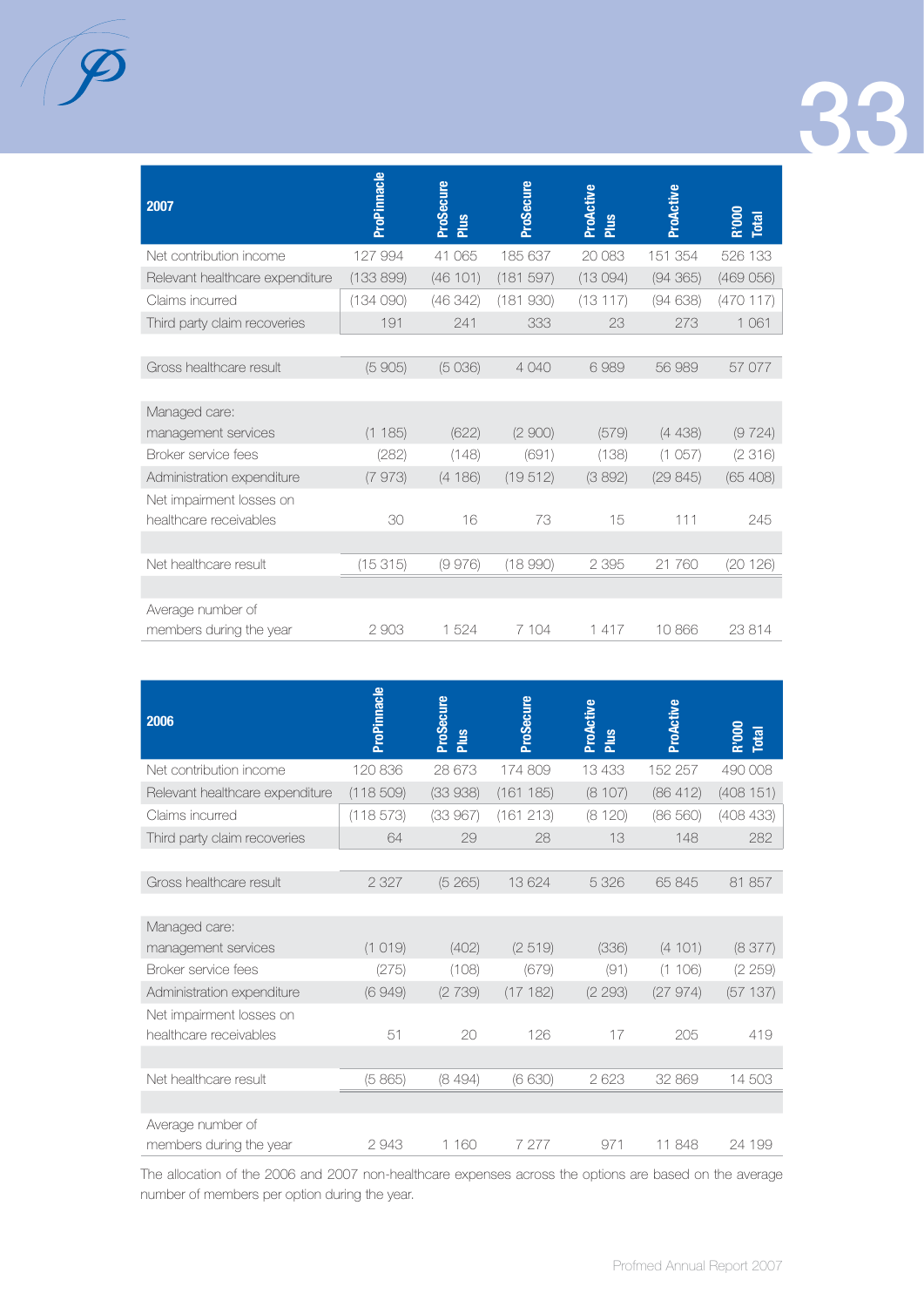#### **21. Related party transactions**

The Scheme is controlled by the Board of Trustees, fifty percent are elected by the members of the Scheme and fifty percent are appointed by the Board of Trustees.

#### **Parties with significant influence over the Scheme**

Administration fees were paid to the administrator, PPS Medical Scheme Administrator (Proprietary) Limited, a wholly-owned subsidiary of PPS Insurance Company Limited.

The administrator has significant influence over the Scheme as the administrator participates in the Scheme's financial and operating policy decisions, but does not control the Scheme. The administrator provides administration services.

Administration fees were charged in line with market-related rates on an arms length basis.

#### **Transactions with entities that have significant influence over the Scheme**

|                                                       | <b>Notes</b> | 2007<br><b>R'000</b> | 2006<br><b>R'000</b> |
|-------------------------------------------------------|--------------|----------------------|----------------------|
| Income statement                                      |              |                      |                      |
| PPS Medical Scheme Administrator: Administration fees | 13           | 37 199               | 36879                |
| PPS Medical Scheme Administrator: Non-recurring costs |              |                      |                      |
| with change of the administrator                      | 13           | 7980                 | 2 280                |
| PPS Insurance Company Ltd: Other services             | 13           | 7837                 | 8 2 7 0              |
| <b>Balance sheet</b>                                  |              |                      |                      |
| Balance due to PPS Insurance Company Ltd at year-end  | 8            | 852                  | 696                  |

The terms and conditions of the transactions with entites with significant influence over the Scheme were as follows:

#### *Administration agreement*

The administration agreement is in terms of the Rules of the Scheme and in accordance with instructions given by the Board of Trustees. The agreement is automatically renewed each year unless notification of termination is received or following the cancellation of the administrator's accreditation or the issue of a lawful directive to this effect by the Council for Medical Schemes in terms of the Medical Schemes Act 131 of 1998, as amended. The outstanding balance bears no interest and is due within 30 days.

#### *Key management personnel and their close family members*

Key management personnel are those persons having authority and responsibility for planning, directing and controlling the activities of the Scheme. Key management personnel include the Board of Trustees and the Principal Officer. The disclosure deals with full-time personnel that are compensated on a salary basis (Principal Officer), and part-time personnel that are compensated on a fee basis (Board of Trustees).

Close family members include close family members of the Board of Trustees and Principal Officer. The table opposite reflects the nature of transactions between the Scheme and the key management and their close family members, as follows: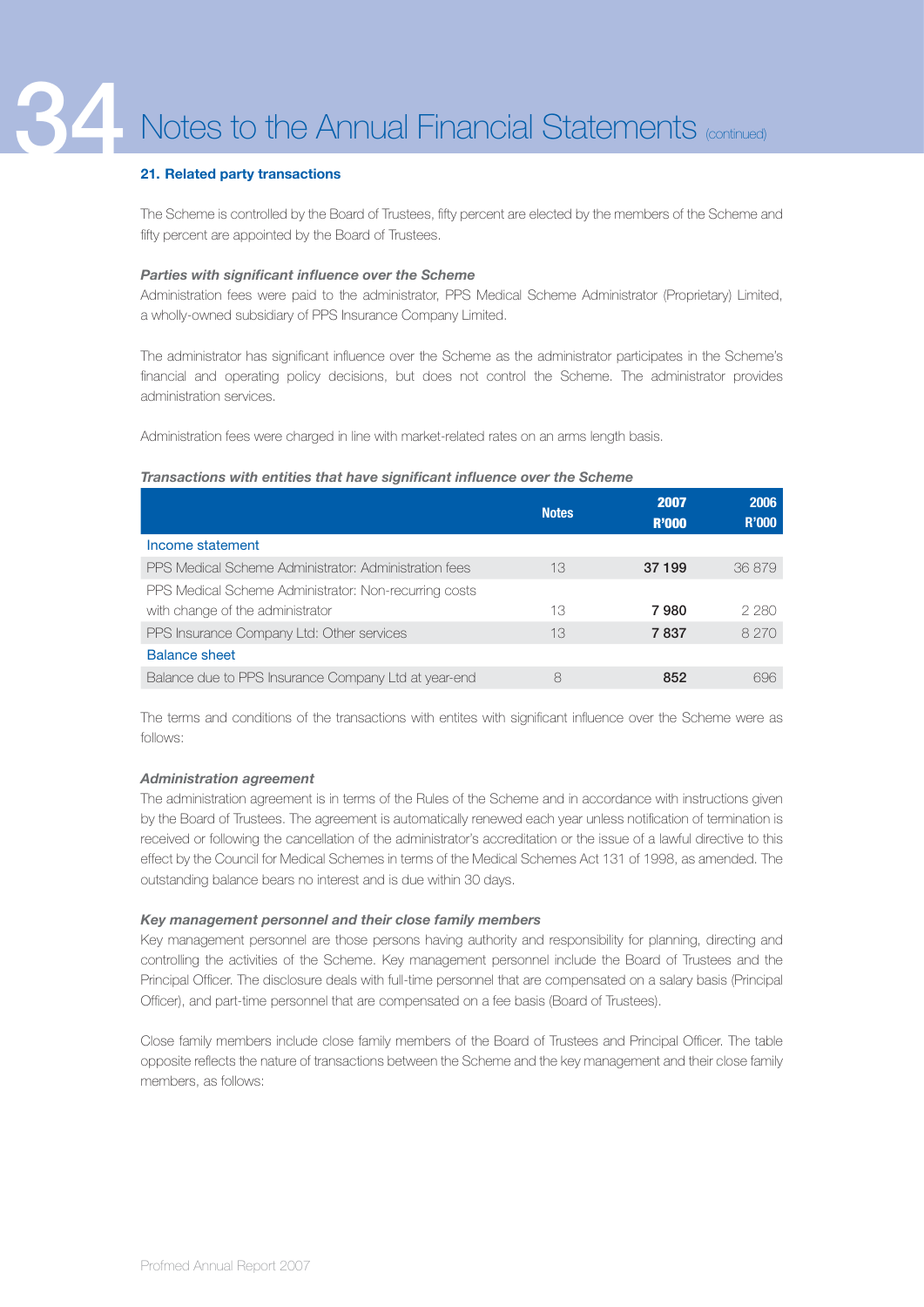



|                              | 2007<br><b>R'000</b> | 2006<br><b>R'000</b> |
|------------------------------|----------------------|----------------------|
| Income statement             |                      |                      |
| Remuneration                 | 2 7 8 1              | 2025                 |
| Contributions received       | 233                  | 232                  |
| Claims incurred              | (1480)               | (331)                |
| <b>Balance sheet</b>         |                      |                      |
| Claims reported not yet paid |                      |                      |
|                              |                      |                      |

The terms and conditions of the related party transactions were as follows:

| <b>Transaction</b>           | Nature of transactions and terms and conditions thereof                                                                                                                                                                                                        |
|------------------------------|----------------------------------------------------------------------------------------------------------------------------------------------------------------------------------------------------------------------------------------------------------------|
| Contributions received       | This constitutes the contributions paid by the related party as a<br>member of the Scheme, in their individual capacity. All contributions<br>were on the same terms as applicable to other members.                                                           |
| <b>Claims incurred</b>       | This constitutes amounts claimed by the related parties, in their<br>individual capacity as members of the Scheme. All claims were<br>paid out in terms of the Rules of the Scheme, as applicable to other<br>members.                                         |
| Contribution debtor          | This constitutes outstanding contributions receivable. The amounts<br>are due immediately. No impairment provisions have been raised on<br>these amounts.                                                                                                      |
| Claims reported not yet paid | These are claims that have been reported, but not yet paid due to<br>the fact that the Scheme's year-end fell between the claims payment<br>runs. All claims are settled within 30 days of being received, as<br>applicable to third parties or other members. |

#### **22. Commitments**

The Scheme had not made any commitments for future capital or lease payments as at year-end.

#### **23. Post balance sheet events**

There have been no facts or circumstances of a material nature that have occurred between the accounting date and the date of this report affecting the 2007 results.

#### **24. Guarantees**

The Scheme did not receive guarantees from third parties in terms of Section 33(3) of the Medical Schemes Act.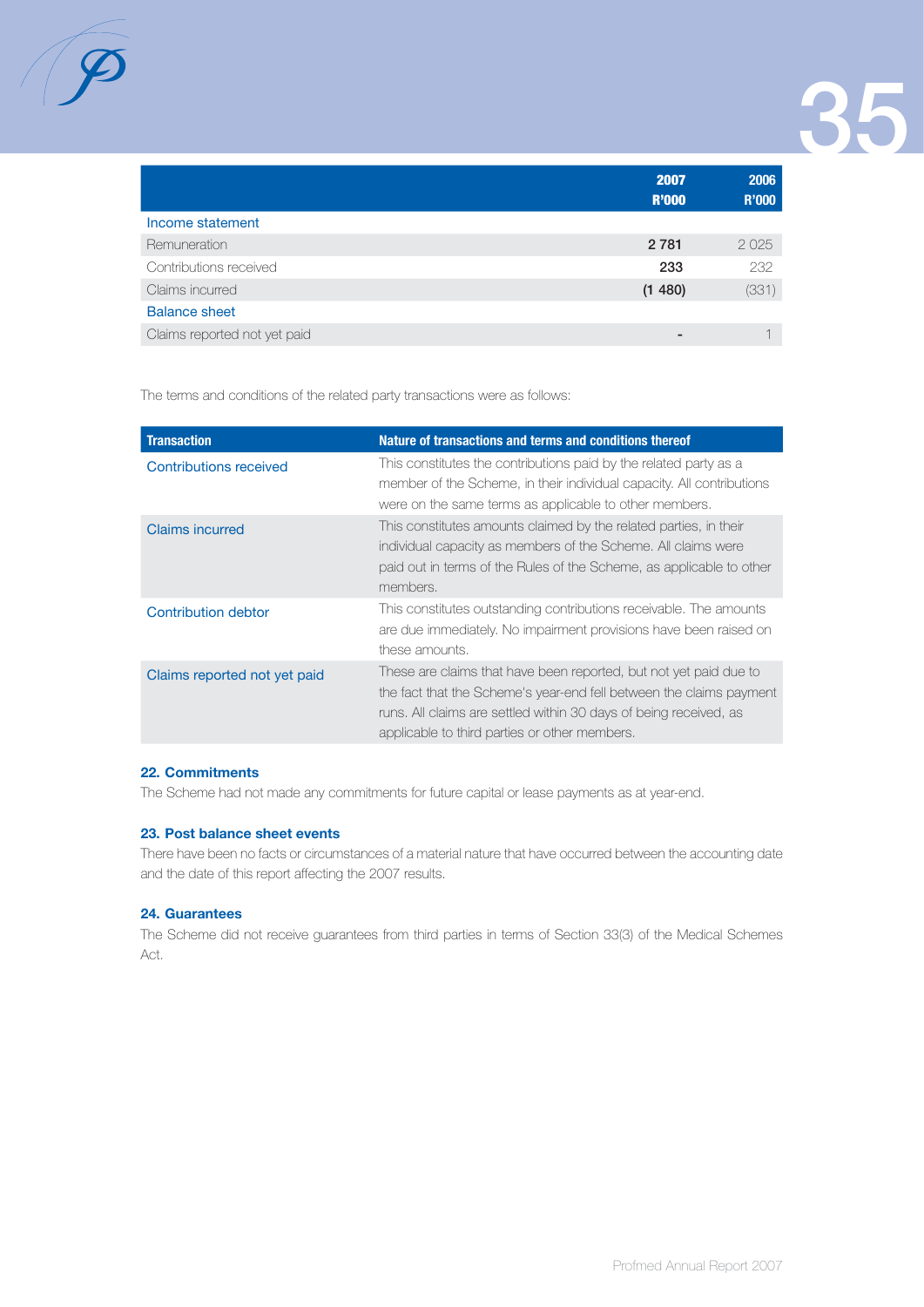#### **25. Financial risk management**

#### **25.1 Financial risk factors**

The Scheme's activities expose it to a variety of financial risks, including the effects of changes in the equity market price and interest rates. In particular the key financial risk is that the proceeds from its financial assets are not sufficient to fund the obligations arising from its insurance contracts. The most important components of this financial risk are liquidity risk, credit risk, interest rate risk and market risk. The Scheme's overall risk management programme focuses on the unpredictability of financial markets and seeks to minimise potentially adverse effects on the financial performance of the investments, which the Scheme holds to meet its obligations to its members.

Risk management and investment decisions are carried out by the Board, under the guidance and policies approved by the Board of Trustees. The Board identifies and evaluates financial risks associated with the Scheme's investment portfolio.

The Board provides written principles for overall risk management, as well as written policies covering specific areas, such as interest rate risk, credit risk, use of derivative financial instruments and investing excess liquidity. The Board of Trustees approves all of these written policies.

#### **25.2 Market risk**

#### *a) Interest rate risk*

The Scheme is exposed to interest rate risk as it places funds at both fixed and floating interest rates. The risk is managed by maintaining an appropriate mix between fixed and floating rate investments within the Scheme's money market investment portfolio as well as additional fixed deposit investments.

The Scheme's investment manager's mandate is for a 60% to 80% money market portfolio. The portfolio invests in bonds and cash instruments.

The table below summarises the Scheme's exposure to interest rate risk. Included in the table are the Scheme's money market securities, fixed deposits, deposits on call and current bank accounts at carrying amounts, categorised by the earlier of contractual re-pricing or maturity dates.

|                                | Up to one<br>month | 1-3 months | 4-12 months | 1-5 years | <b>Total</b> |
|--------------------------------|--------------------|------------|-------------|-----------|--------------|
| 2007<br>Total exposure - R'000 | 75419              | 28 467     | 153 782     | -         | 257 668      |
| 2006<br>Total exposure - R'000 | 30 749             | 60494      | 88 501      | 57 583    | 237 327      |

#### The above amounts are classified as follows:

|                                     | <b>Notes</b>   | 2007<br><b>R'000</b> | 2006<br><b>R'000</b> |
|-------------------------------------|----------------|----------------------|----------------------|
| Available-for-sale financial assets |                |                      |                      |
| - Non-current                       | $\overline{4}$ | -                    | 57 583               |
| - Current                           | 4              | 153 782              | 130 469              |
| Cash and cash equivalents           | 6              | 103886               | 49 275               |
|                                     |                | 257 668              | 237 327              |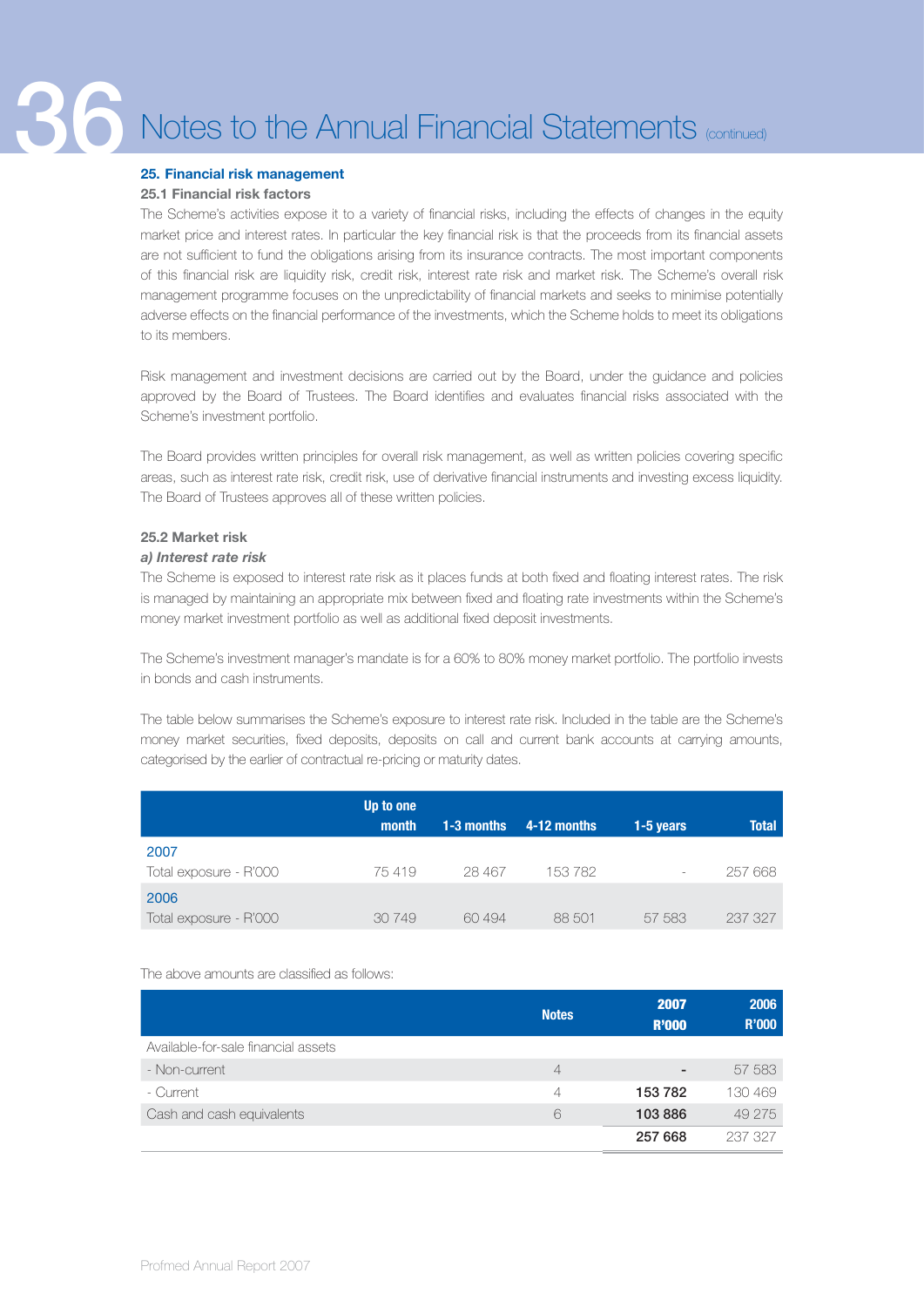



#### *Interest rate risk sensitivity analysis*

A change of 100 basis points in interest rates at the reporting date would have increased/(decreased) accumulated funds and the surplus by the amounts shown below. The analysis assumes that all other variables remain constant. The analysis is performed from the date the current asset managers were appointed.

| 2007                                | <b>Surplus or deficit (R'000)</b> |                |                | <b>Accumulated funds (R'000)</b> |
|-------------------------------------|-----------------------------------|----------------|----------------|----------------------------------|
|                                     | 100bp increase                    | 100bp decrease | 100bp increase | 100bp decrease                   |
| Available-for-sale financial assets | R44 055                           | R38,996        | B300,006       | R294 947                         |

#### *b) Currency risk*

All of the Scheme's benefits are Rand-denominated and therefore do not have significant net currency risk.

#### *c) Price risk*

The Scheme is exposed to equity securities price risk, because of investments held by the Scheme and classified on the balance sheet as available-for-sale financial assets. The Scheme is not exposed to commodity risk. To manage the price risk arising from investment in equity securities, the Scheme diversifies its portfolio within the limits prescribed by the Medical Schemes Act and Regulations.

#### **25.3 Credit risk**

The Scheme's principal financial assets are cash and cash equivalents, accounts receivable and investments. The Scheme's credit risk relates primarily to its accounts receivable.

The receivables are in respect of:

- contributions due from members;
- amounts recoverable from service providers and accrued interest.

The Scheme manages credit risk by:

- actively pursuing all contributions not received after 3 days of becoming due, as required by Section 26(7) of the Medical Schemes Act 131 of 1998, as amended;
- suspending benefits on all member accounts when contributions have not been received for 30 days;
- terminating benefits on all member accounts when contributions have not been received for 60 days;
- ageing and pursuing unpaid accounts on a monthly basis.

The amounts presented in the balance sheet are net of provision for impairment, estimated by the Scheme's management, based on prior experience and the current economic environment.

The credit risk on liquid funds is limited because the counter-parties are banks with high credit ratings assigned by international credit-rating agencies.

There is no significant concentration of credit risk with respect to receivables, as the Scheme has a large number of members who are nationally dispersed.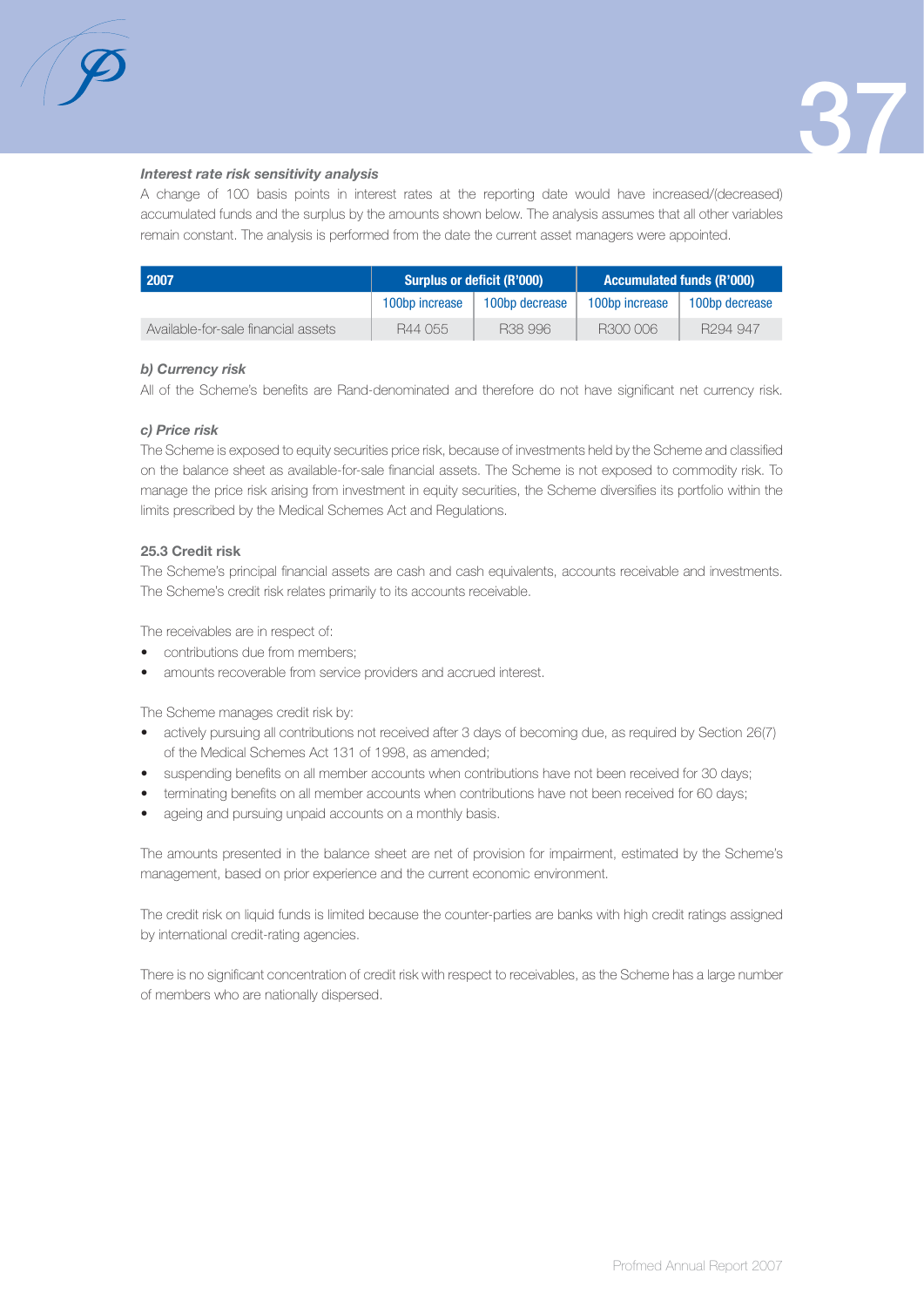#### *Exposure to credit risk*

For the disclosure of the maximum exposure to credit risk on accounts receivable, available-for-sale financial assets and cash and cash equivalents, please refer to Note 3. Accounts receivable that are less than sixty days past due are not considered impaired. The ageing analysis of these receivables is as follows:

|                           | 2007<br><b>R'000</b> | 2006<br><b>R'000</b> |
|---------------------------|----------------------|----------------------|
| Fully performing          | ۰                    |                      |
| Past due $-4$ to 30 days  | 585                  | 168                  |
| Past due $-31$ to 60 days | 40                   | 81                   |
| Impaired                  | 210                  | 460                  |

Movements on the impairment provision of accounts receivable are as follows:

|                                                      | 2007         | 2006         |
|------------------------------------------------------|--------------|--------------|
|                                                      | <b>R'000</b> | <b>R'000</b> |
| At 1 January                                         | 460          | 1 400        |
| Reduction in the provision for receivable impairment | (250)        | (940)        |
| At 31 December                                       | 210          | 460          |

#### **25.4 Liquidity risk**

The Scheme manages liquidity risk by monitoring cash flows. The Scheme is exposed to daily calls on its available cash resources mainly from claims. Liquidity risk is the risk that cash may not be available to pay obligations when they are due at a reasonable cost.

The availability of funding through liquid holding cash positions with various financial institutions ensures that the Scheme has the ability to fund the day-to-day operations of the Scheme. The Scheme has complied with the requirements regarding the nature and categories of assets as prescribed by section 35 and regulation 30 of the Medical Schemes Act 131 of 1998, as amended.

#### **25.5 Capital management**

The Scheme's objectives when managing capital are to maintain the capital requirements of the Medical Schemes Act 131 of 1998, as amended and to safeguard the Scheme's ability to continue as a going concern in order to provide benefits for its stakeholders.

The risk is that the reserves are insufficient to provide for adverse variations on actual and future experience. The Medical Schemes Act 131 of 1998, as amended, requires a minimum ratio of accumulated funds expressed as a percentage of gross premiums to be 25%. The Scheme's accumulated funds ratio was 56.54% as at 31 December 2007 and 52.23% at 31 December 2006. The accumulated funds ratio is calculated as follows: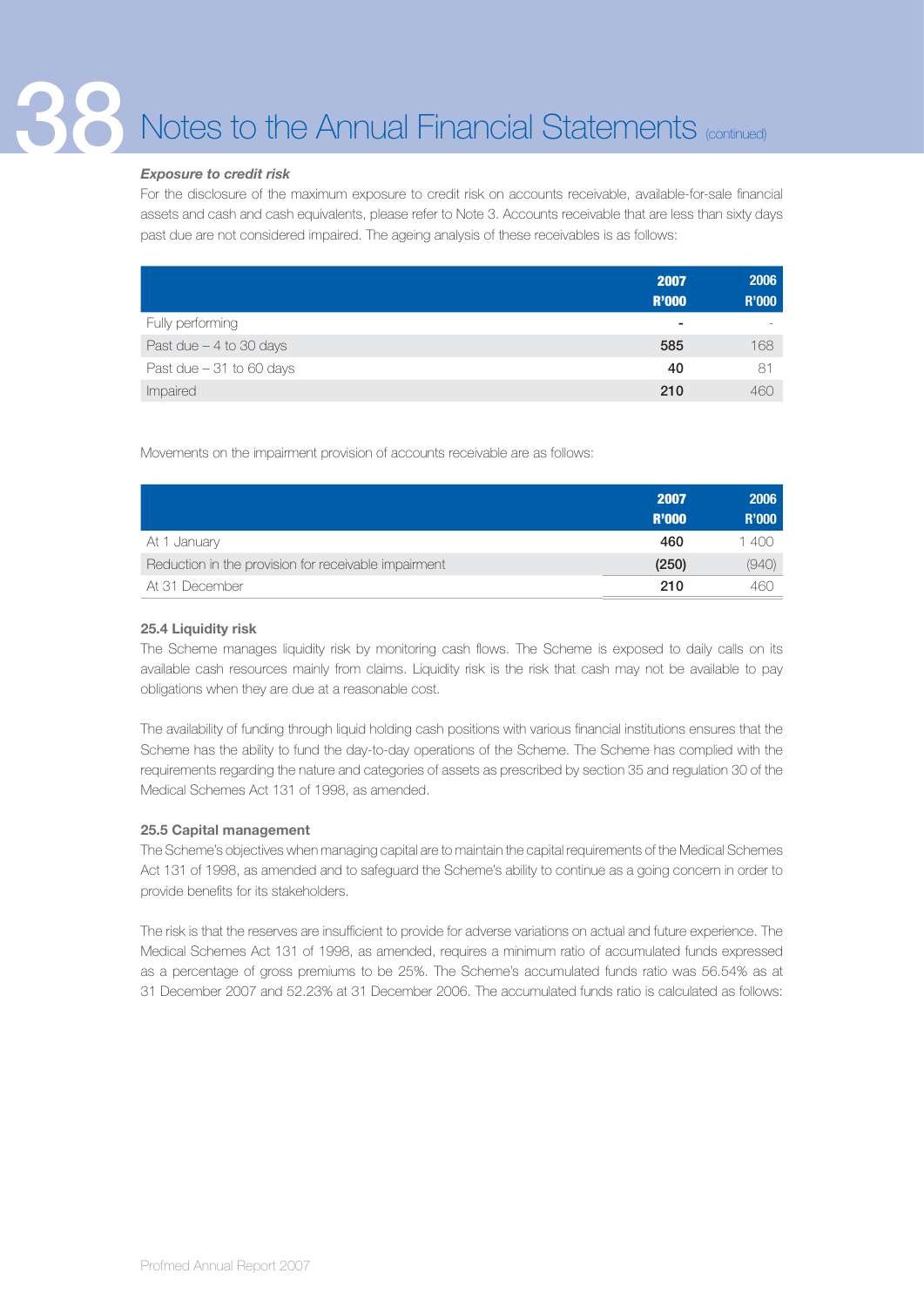



|                                                    | 2007<br><b>R'000</b> | 2006<br><b>R'000</b> |
|----------------------------------------------------|----------------------|----------------------|
| Total members' funds per balance sheet             | 299 149              | 284 720              |
| Less: Reserve for unrealised investment gains      | 1 667                | 28 7 69              |
| Accumulated funds per Regulation 29 of the Act     | 297 482              | 255951               |
|                                                    |                      |                      |
| Annual contribution income per income statement    | 526 133              | 490.008              |
| Accumulated funds ratio calculated as the ratio of |                      |                      |
| accumulated funds/Gross annual contributions x 100 | 56.54%               | 52.23%               |

#### **25.6 Investment risk**

Investment risk is the risk that the investment returns on accumulated assets will not be sufficient to cover future liabilities. Continuous monitoring takes place to ensure that appropriate assets are held where the Scheme's liabilities are dependent upon the performance of the investment portfolio and that a suitable match of assets exists for all liabilities. During the first quarter of the current year, the Scheme appointed Investec Private Bank as the asset managers. Previously the investments were managed by Investec Asset Management.

#### *Breakdown of investments*

#### *Money market portfolio:*

The Scheme's investment manager's mandate is for a 60% to 80% money market portfolio. The portfolio invests in bonds and cash instruments.

The investments will be subject to a credit rating of at least a F1+ short-term credit rating and a long-term credit rating of AA or higher.

For diversification purposes Corporate bonds, Government bonds, Parastatals and Securitisation bonds are allowed per the Act, but the maximum is limited. The limit approved by the Trustees is a maximum 10% per institution.

The performance of the portfolio is measured against the Alexander Forbes Short-term Fixed Interest Money market Index (known as the Stefi Index). This is a composite index consisting of four different sector indices which represents a maturity spectrum over 3, 6, 9 and 12 months.

#### *Equity portfolio:*

The Scheme's investment manager's mandate is to invest in a fully discretionary equity portfolio.

The portfolio may only be invested in South African equities, with cash held as working capital only. The portfolio is prohibited from investing in PPS Insurance Company Ltd or its subsidiaries.

The assets of the portfolio must be invested in accordance with Annexure B of the Regulations of the Medical Schemes Act 131 of 1998.

The performance of this portfolio is measured against the JSE All Share Index. The table overleaf indicates the sensitivity of the surplus of the Scheme to movement in the JSE All Share Index from the date that the current asset managers were appointed.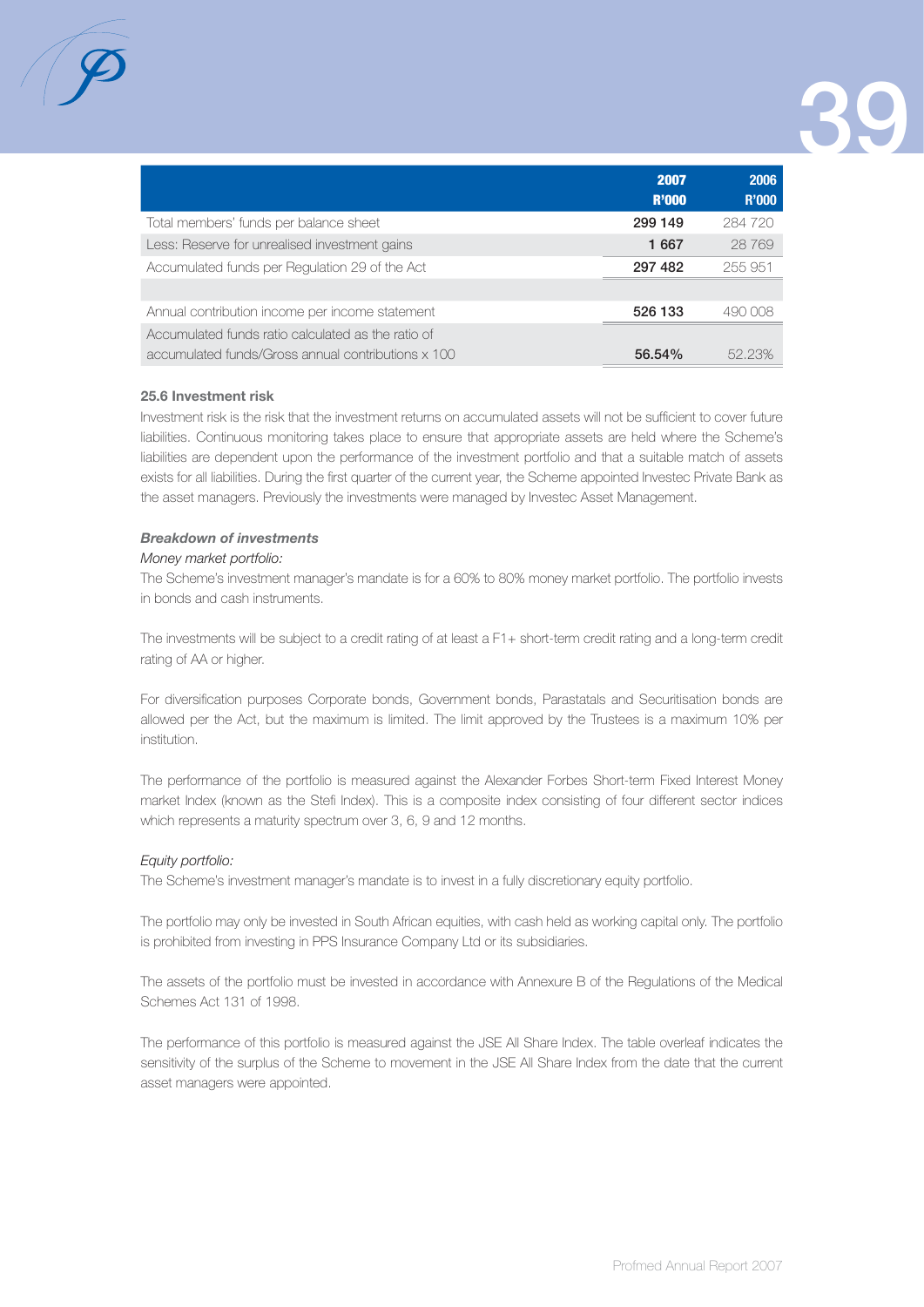**Surplus or deficit** 

| 2007             |        | Increase in Market (R'000) |        |                     | <b>Decrease in Market (R'000)</b> |                     |  |  |
|------------------|--------|----------------------------|--------|---------------------|-----------------------------------|---------------------|--|--|
|                  | 30%    | 15%                        | 5%     | 5%                  | <b>15%</b>                        | <b>30%</b>          |  |  |
| Equity portfolio | R66828 | R53 103                    | R46082 | R <sub>35</sub> 328 | R <sub>26</sub> 328               | R <sub>12</sub> 828 |  |  |

#### **26. Critical accounting judgements and areas of key sources of estimation uncertainty**

The Scheme makes estimates and assumptions that affect the reported amounts of assets and liabilities within the next financial year. Estimates and judgements are continually evaluated and are based on historical experience and other factors, including expectations of future events that are believed to be reasonable under the circumstances.

Key assumptions concerning the future and other key sources of estimation uncertainty at the balance sheet date, that have a significant risk of causing a material adjustment to the carrying amounts of assets and liabilities in the next financial year, are discussed below.

#### **Outstanding claims provision**

The outstanding claims provision is a provision made for the estimated cost of healthcare benefits that had occurred before the year-end, but that had not been reported to the Scheme by that date. This provision is determined as accurately as possible based on a number of factors, which include previous experience in claims patterns, claims settlement patterns, changes in the nature and number of members according to gender and age, trends in claims frequency, changes in the claims processing cycle, and variations in the nature and average cost incurred per claim.

The outstanding claims provision is reduced by the estimated recoveries from members for co-payments.

#### **27. Insurance risk management**

The primary insurance activity carried out by the Scheme relates to assuming the risk of loss from members and their dependants as a result of claims that are directly subject to the risk. These risks relate to the insured healthcare events of the Scheme's members. As such the Scheme is exposed to the uncertainty surrounding the timing and severity of claims under the contracts. The Scheme also has exposure to market risk through its insurance and investment activities.

The Board of Trustees has developed and approved a documented policy for the acceptance and management of insurance risk to which the Scheme is exposed. Reference has also been made to the requirements of the Medical Scheme Act 131 of 1998, as amended, in compiling the insurance risk-management policy. This policy is reviewed annually and the benefit options provided to the members are structured to fall within the acceptable insurance risk levels specified. The annual business plan is structured around the insurance riskmanagement policy.

The Scheme manages its insurance risk through benefit limits and sub-limits, approval procedures for transactions that involve pricing guidelines, pre-authorisation and case management, service provider profiling, as well as the monitoring of emerging legislative, environmental and actuarial issues.

The Scheme uses several methods to assess and monitor insurance risk exposures both for individual types of risks insured and overall risks. These methods include internal risk measurement models, comparison of budgeted versus actual claims on a regular basis, sensitivity analyses, scenario analyses and stress testing. The theory of probability is applied to the pricing and provisioning for a portfolio of insurance contracts, using established actuarial principles. The principal risk is that the frequency and severity of claims is greater than expected. Insurance events are, by their nature, random, and the actual number and size of events during any one year may vary from those estimated using established statistical techniques.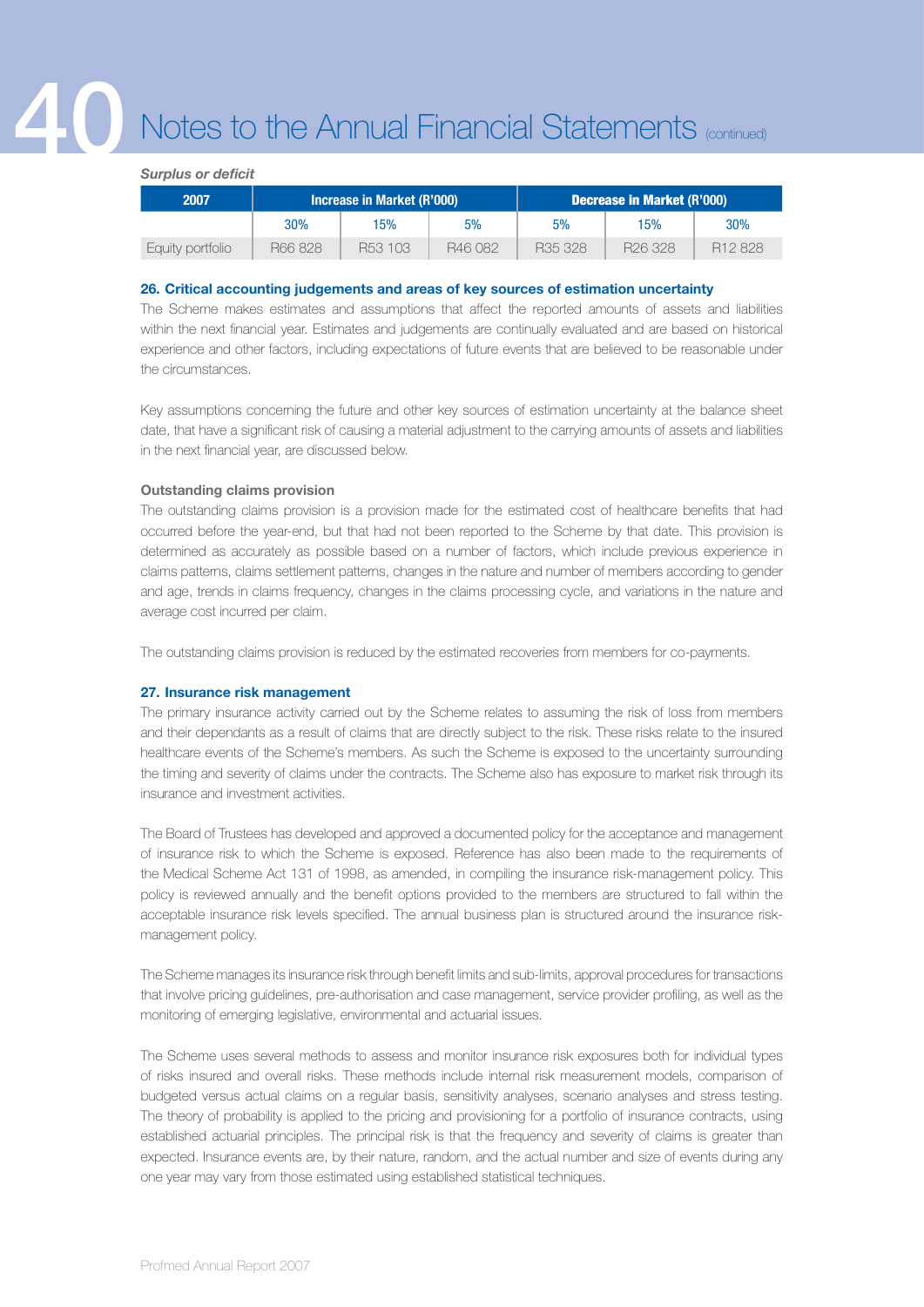

The following table summarises the concentration of insurance risk, with reference to the carrying amount of the insurance claims incurred, by age group and in relation to the type of risk covered/benefits provided. Where appropriate, prescribed minimum benefits (PMB) and non-PMB claims have been split.

| Concentration of Insurance risk              |                    |                |              |              |              |
|----------------------------------------------|--------------------|----------------|--------------|--------------|--------------|
| <b>Claims incurred for 2007 service year</b> | <b>In-Hospital</b> | <b>Chronic</b> | Day-to-day   | <b>Other</b> | <b>Total</b> |
|                                              | <b>R'000</b>       | <b>R'000</b>   | <b>R'000</b> | <b>R'000</b> | <b>R'000</b> |
| Age grouping (in years)                      |                    |                |              |              |              |
| < 26                                         | 43789              | 3715           | 18 383       | 4 1 3 2      | 70019        |
| $26 - 34$                                    | 22 613             | 2545           | 6 3 9 7      | 873          | 32 4 28      |
| $35 - 49$                                    | 50 363             | 6507           | 17856        | 4585         | 79 311       |
| $50 - 64$                                    | 84 996             | 17972          | 30 990       | 9526         | 143 484      |
| >65                                          | 90 555             | 17 990         | 21 271       | 7 1 3 8      | 136 954      |
| Total                                        | 292 316            | 48730          | 94 897       | 26 254       | 462 196      |
|                                              |                    |                |              |              |              |
| Movement in IBNR                             |                    |                |              |              | 7767         |
| Rectified benefits                           |                    |                |              |              | 154          |
| Claims refund                                |                    |                |              |              | (1061)       |
| Relevant healthcare expenditure (Note 11)    |                    |                |              |              | 469 056      |

#### *Concentration of insurance risk*

| <b>Claims incurred for 2006 service year</b> | <b>In-Hospital</b><br><b>R'000</b> | <b>Chronic</b><br><b>R'000</b> | Day-to-day<br><b>R'000</b> | <b>Other</b><br><b>R'000</b> | <b>Total</b><br><b>R'000</b> |
|----------------------------------------------|------------------------------------|--------------------------------|----------------------------|------------------------------|------------------------------|
| Age grouping (in years)                      |                                    |                                |                            |                              |                              |
| < 26                                         | 41 690                             | 3011                           | 16 135                     | 2 3 0 3                      | 63 139                       |
| $26 - 34$                                    | 22 191                             | 2 287                          | 6027                       | 418                          | 30 923                       |
| $35 - 49$                                    | 49 940                             | 5776                           | 15 632                     | 2492                         | 73 840                       |
| $50 - 64$                                    | 81 355                             | 15 255                         | 25 867                     | 5 3 6 8                      | 127845                       |
| >65                                          | 82 388                             | 14 932                         | 17 314                     | 3023                         | 117 657                      |
| Total                                        | 277 564                            | 41 261                         | 80 975                     | 13 604                       | 413 404                      |
|                                              |                                    |                                |                            |                              |                              |
| Movement in IBNR                             |                                    |                                |                            |                              | (5 676)                      |
| Rectified benefits                           |                                    |                                |                            |                              | 704                          |
| Claims refund                                |                                    |                                |                            |                              | (281)                        |
| Relevant healthcare expenditure (Note 11)    |                                    |                                |                            |                              | 408 151                      |

In-hospital benefits cover all costs incurred by members, while they are in hospital to receive pre-authorised treatment for certain medical conditions.

Chronic benefits cover the cost of certain prescribed medicines consumed by members for chronic conditions/ diseases, such as high blood pressure, cholesterol and asthma.

Day-to-day benefits cover the cost (up to 100% of the National Health Reference Price List tariff) of all outof-hospital medical attention, such as visits to general practitioners and dentists and prescribed non-chronic medicines.

The Scheme's strategy seeks diversity to ensure a balanced portfolio and is based on a large portfolio of similar risks over a number of years and, as such, it is believed that the variability of the outcome is reduced.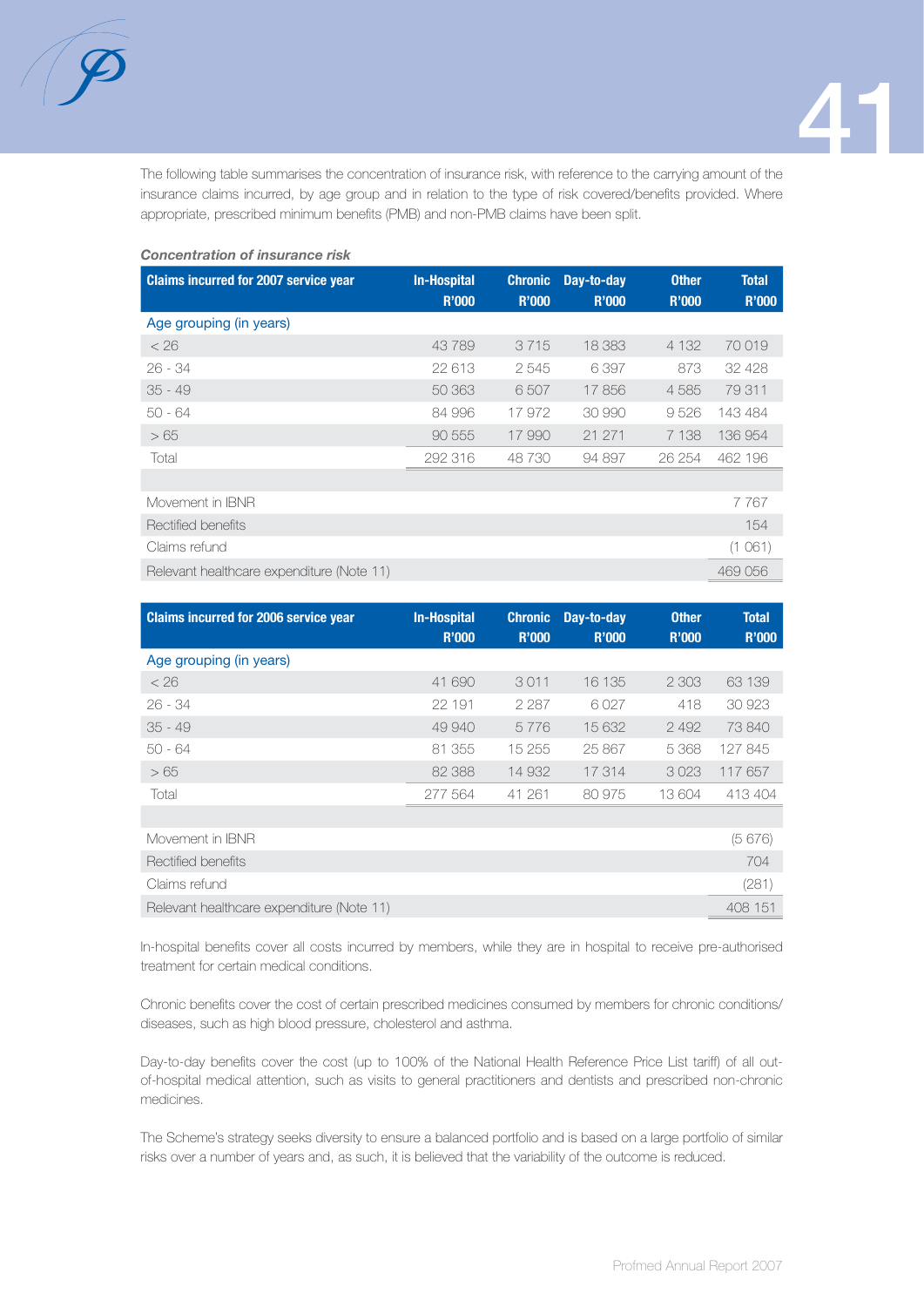The strategy is set out in the annual business plan, which specifies the benefits to be provided by each option, the preferred target market and demographic split of this market.

All the contracts are annual in nature and the Scheme has the right to change the terms and conditions of the contracts at renewal. Management information including contribution income and claims ratios by option, target market and demographic split, is reviewed monthly. There is also an underwriting review programme that reviews a sample of contracts on a quarterly basis to ensure adherence to the Scheme's objectives.

#### *Risk transfer arrangements*

The Scheme did not reinsure any of the risks it underwrites in order to control its exposures to losses and protect capital resources. The Scheme did not have any capitation agreements with any providers of service.

#### *Claims development*

**42**

Claims development tables have not been presented as the uncertainty regarding the amounts and timing of claims payments is typically resolved within a year. In the majority of cases, claims are resolved within four months from the time they are reported to the Scheme. At year end, a provision is made for those claims outstanding that have not yet been reported. Details on the subsequent development in respect thereof for the last two years are shown in Note 9.

#### **28. Contingent asset**

The Scheme grants assistance to its members in defraying expenditure incurred in connection with rendering of any relevant health service. Such expenditure may be in connection with a claim that is also made to the Road Accident Fund (RAF), administered in terms of the Road Accident Fund Act No 56 of 1996 (RAFA). If the member is reimbursed by the RAF, they are obliged contractually to cede that payment to the Scheme to the extent that they have already been compensated. The outstanding amount at year-end amounts to R4 676 037 (2006: R4 758 087).

#### **29. Non-compliance matters**

In terms of Section 26(7) of the Medical Schemes Act 131 of 1998, contribution income shall be received within three days of becoming due. There were instances where the Scheme did not receive all contributions within three days of becoming due.

In terms of Section 33(2) of the Medical Schemes Act 131 of 1998, each benefi t option shall be self-supporting in terms of membership, financial performance and be financially sound. At the end of the year three of the options had deficits.

Section 65(6) of the Act notes that: "A broker may not be directly or indirectly compensated for providing broker services by any person other than a medical scheme". Until October 2007 brokers were paid by the administrator, who was reimbursed by the Scheme.

Indirect borrowing of funds by the Scheme is a contravention of Section 35(6)(c) of the Act. There were instances where brokers were paid commission more than 30 days after becoming due.

Section 65(3) of the Act states that no person shall be compensated for providing services relating to the introduction or admission of a member to a medical scheme unless the Council for Medical Schemes has granted accreditation to such a person. There were instances where the mentioned sections of the Act were not adhered to.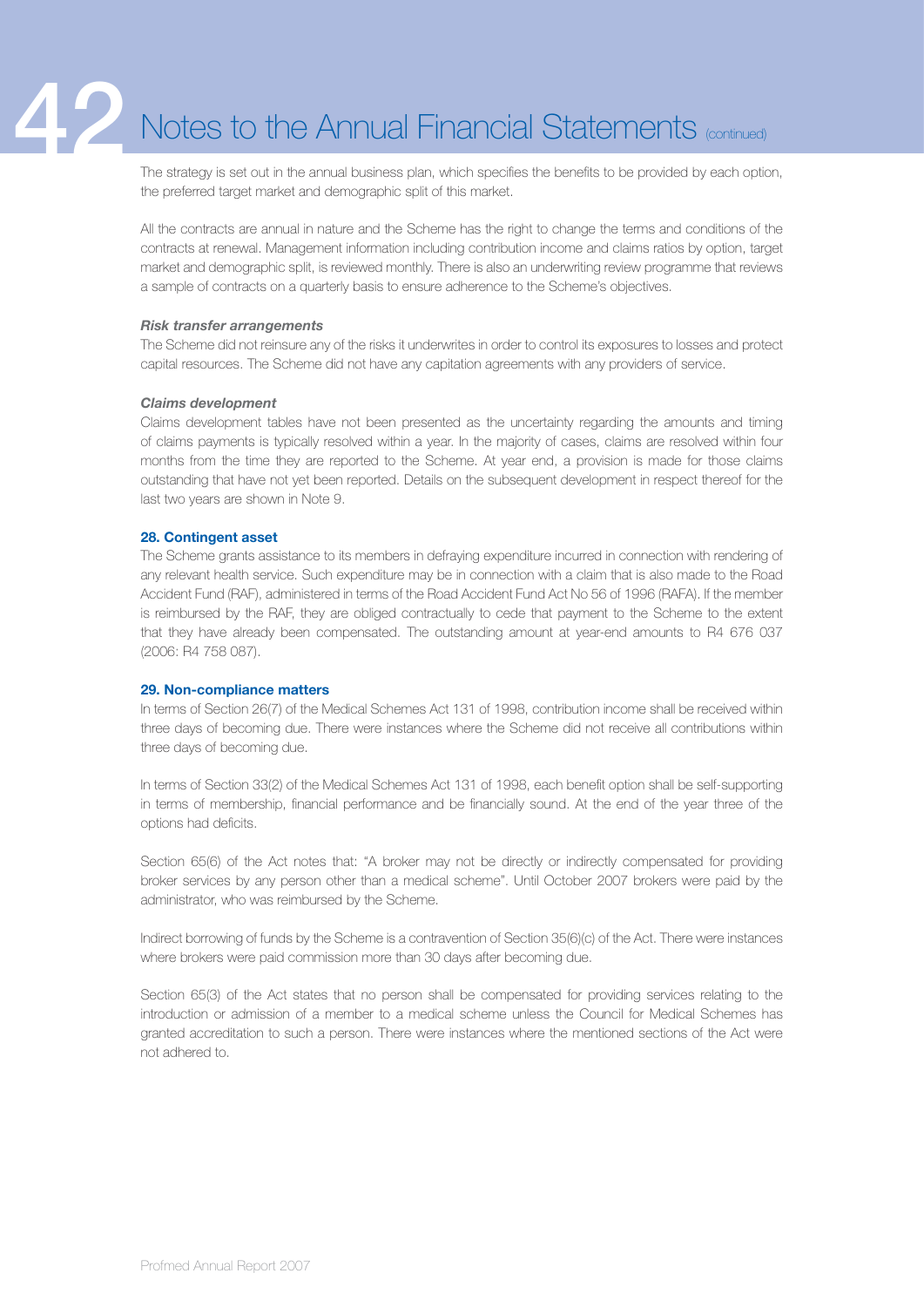for the Profmed Annual General Meeting to be held at 15:30 on 29 May 2008.

I, , membership no. , being a current and fully-paid member of Profmed, hereby appoint

membership no.  $\frac{1}{100}$  not failing him the Chairman of the meeting, as my proxy to attend, and speak, and vote on a poll for me and on my behalf at the meeting of Profmed to be held at 15:30 on 29 May 2008 at 6 Anerley Road, Parktown, Johannesburg, and at any adjournment thereof, as follows:

| No. | <b>Business</b>                                                                                                                                                   | In favour of | <b>Against</b> | <b>Abstain</b> |
|-----|-------------------------------------------------------------------------------------------------------------------------------------------------------------------|--------------|----------------|----------------|
| 1.  | Resolution for the adoption of the Annual Financial<br>Statements for the year ended 31 December 2007<br>(including the reports of the trustees and the auditors) |              |                |                |
| 2.  | Resolution for the re-appointment of the auditors                                                                                                                 |              |                |                |
| 3.  | Confirmation of remuneration of trustees                                                                                                                          |              |                |                |

Indicate instruction to proxy by way of a cross  $\boxed{\mathbf{X}}$  in the relevant space provided above.

| Signed this |        | ാററു  |
|-------------|--------|-------|
|             | dav ot | LUUU. |

Signature: **Signature:** 

Notes:

- 1. A member entitled to attend and vote is entitled to appoint a proxy to attend, speak and, on a poll, vote in his stead, provided such proxy is also a current and fully-paid member of Profmed.
- 2. Resolutions referred to in this form are those that must, in accordance with the rules of Profmed, be taken at an annual general meeting and voted upon by all those present at such an annual general meeting.
- 3. The proxy form must be signed, dated and returned to "The Principal Officer Profmed", 6 Anerley Road, Parktown or posted to PO Box 1089, Houghton, 2041or faxed to 012 677 9286 by not later than 12:00 on the day of the scheduled annual general meeting.
- 4. The signatory may insert the name of any Profmed member whom the signatory wishes to appoint as his/ her proxy in the blank spaces provided for that purpose at the top of the proxy form.
- 5. The completion and lodging of this Form of Proxy will not preclude the signatory from attending the meeting and speaking and voting in person to the exclusion of any proxy appointed in terms hereof should such signatory wish to do so.
- 6. If the signatory does not indicate in the appropriate place on the face of this form how he/she wishes to vote in respect of any resolution, his/her proxy shall be entitled to vote as he/she deems fit in respect of that resolution whether or not express reference is made to the nature of such a resolution in this form.